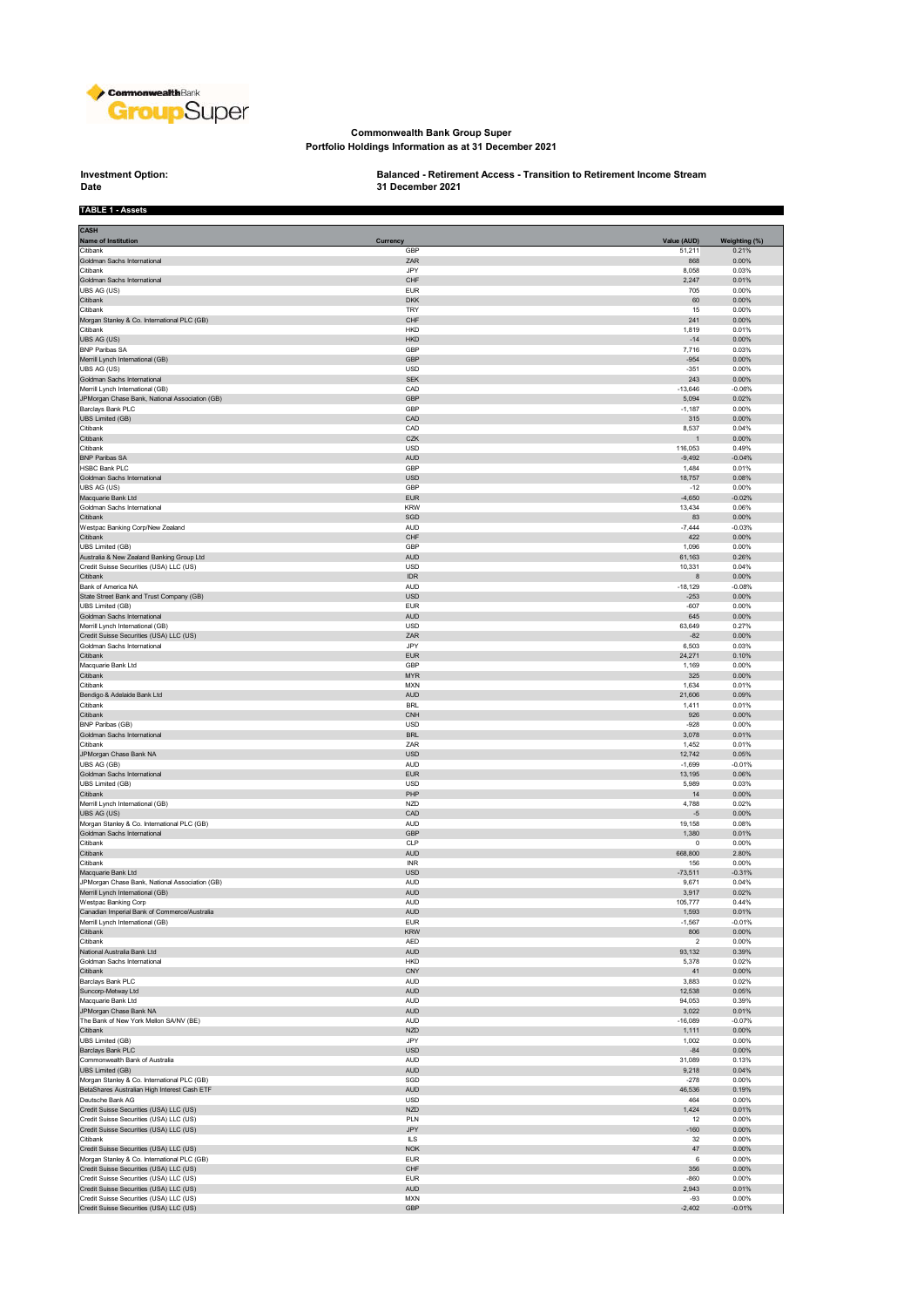| Morgan Stanley & Co. International PLC (GB)            | JPY        | 14        | 0.00%    |
|--------------------------------------------------------|------------|-----------|----------|
| Credit Suisse Securities (USA) LLC (US)                | <b>SEK</b> | 247       | 0.00%    |
| Citibank                                               | PLN        | 56        | 0.00%    |
| Citibank                                               | <b>THB</b> | 391       | 0.00%    |
| J.P. Morgan Securities LLC (US)                        | <b>AUD</b> | 21        | 0.00%    |
| Credit Suisse Securities (USA) LLC (US)                | CAD        | $-23$     | 0.00%    |
| Bank of America NA                                     | <b>USD</b> | 8,900     | 0.04%    |
| Citibank                                               | COP        | 3         | 0.00%    |
| UBS AG (AU)                                            | <b>AUD</b> | 157       | 0.00%    |
| Bank of Queensland Ltd                                 | <b>AUD</b> | 25,670    | 0.11%    |
| Citibank                                               | QAR        |           | 0.00%    |
| Citibank                                               | <b>SEK</b> | 1.289     | 0.01%    |
| Insight Liquidity Funds PLC - USD Liquidity Fund       | <b>USD</b> | 408.131   | 1.71%    |
| Insight Liquidity Funds PLC - GBP Liquidity Fund       | GBP        | 584.484   | 2.44%    |
| Macquarie Bank Ltd                                     | CAD        | 8.304     | 0.03%    |
| Citibank                                               | <b>TWD</b> | 36        | 0.00%    |
| Morgan Stanley & Co. International PLC (GB)            | <b>USD</b> | 11.763    | 0.05%    |
| State Street Bank and Trust Company (GB)               | <b>AUD</b> | $-3,770$  | $-0.02%$ |
| Morgan Stanley & Co. International PLC (GB)            | GBP        | 994       | 0.00%    |
| Citibank                                               | <b>NOK</b> | 378       | 0.00%    |
| Goldman Sachs International                            | CAD        | 5         | 0.00%    |
| Goldman Sachs plc - US\$ Treasury Liquid Reserves Fund | <b>USD</b> | 38,765    | 0.16%    |
| J.P. Morgan Australia Limited (AU)                     | <b>AUD</b> | 183       | 0.00%    |
| Morgan Stanley & Co. International PLC (GB)            | CAD        | 128       | 0.00%    |
| Insight Liquidity Funds PLC - EUR Cash Fund            | <b>EUR</b> | 145,547   | 0.61%    |
|                                                        |            |           |          |
| <b>Total</b>                                           |            | 2.668.085 | 11.16%   |

**FIXED INCOME**

| Investment in non-associated entities;<br>Held directly or by associated entities or by PSTs |                |                |
|----------------------------------------------------------------------------------------------|----------------|----------------|
| Externally managed                                                                           |                |                |
| Name of Fund Manager                                                                         | Value (AUD)    | Weighting (%)  |
| Mortgage House RMBS Series 2021-2                                                            | 5,191          | 0.02%          |
| Essilor International Cie Generale d'Optique SA                                              | 1,725          | 0.01%          |
| Westpac Banking Corp/New Zealand                                                             | 5,509          | 0.02%          |
| United Kingdom Gilt                                                                          | 122,693        | 0.51%          |
| Arconic Inc                                                                                  | 427            | 0.00%          |
| <b>Barclays PLC</b>                                                                          | 9,839          | 0.04%          |
| ZF Finance GmbH                                                                              | 1,500          | 0.01%          |
| Heathrow Funding Ltd                                                                         | 959            | 0.00%          |
| Banijay Entertainment SASU                                                                   | 990            | 0.00%          |
| New Zealand Government Bond                                                                  | 13,421         | 0.06%          |
| Victoria Power Networks Finance Pty Ltd                                                      | 9,538          | 0.04%          |
| United States Treasury Note/Bond                                                             | 164,364        | 0.69%          |
| Summer BC Holdco B SARL<br>STACR Trust 2018-HRP1                                             | 3,024          | 0.01%<br>0.00% |
| Broadcom Inc                                                                                 | 1,086<br>2,484 | 0.01%          |
| Zip Master Trust Series 2020-1                                                               | 3,723          | 0.02%          |
| Calpine Corp                                                                                 | 519            | 0.00%          |
| <b>BPCE SA</b>                                                                               | 3,691          | 0.02%          |
| Toyota Finance Australia Ltd                                                                 | 8,340          | 0.03%          |
| Bank 2019-BNK19                                                                              | 385            | 0.00%          |
| Sedibelo Platinum Mines Ltd                                                                  | 97             | 0.00%          |
| AIB Group PLC                                                                                | 7,931          | 0.03%          |
| Liberty Interactive Corp QVC Group                                                           | 70             | 0.00%          |
| Woolworths Group Ltd                                                                         | 5,494          | 0.02%          |
| Italy Buoni Poliennali Del Tesoro                                                            | 27,515         | 0.12%          |
| Delta Air Lines Inc / SkyMiles IP Ltd                                                        | 3,896          | 0.02%          |
| Kingdom of Belgium Government Bond                                                           | 3,203          | 0.01%          |
| Energy Transfer Equity LP                                                                    | 974            | 0.00%          |
| NXP BV / NXP Funding LLC / NXP USA Inc                                                       | 1,063          | 0.00%          |
| Societe Generale SA                                                                          | 2,301          | 0.01%          |
| Volkswagen Bank GmbH                                                                         | 506            | 0.00%          |
| Export-Import Bank of Korea                                                                  | 1,539          | 0.01%          |
| Perth Airport Pty Ltd                                                                        | 688            | 0.00%          |
| Virgin Media Secured Finance PLC                                                             | 596            | 0.00%          |
| Volvo Treasury AB                                                                            | 2,169          | 0.01%<br>0.00% |
| Nexi SpA<br>Ale Direct Property Trust                                                        | 592<br>2,738   | 0.01%          |
| Samhallsbyggnadsbolaget i Norden AB                                                          | 1,550          | 0.01%          |
| Air Canada                                                                                   | 245            | 0.00%          |
| T-Mobile USA Inc                                                                             | 3,029          | 0.01%          |
| Westpac Banking Corp                                                                         | 22,861         | 0.10%          |
| Durst Organization Inc/The                                                                   | 2,217          | 0.01%          |
| Vmed O2 UK Financing I PLC                                                                   | 7,235          | 0.03%          |
| Citigroup Commercial Mortgage Trust 2017-P7                                                  | 449            | 0.00%          |
| <b>Tudor Rose Mortgages</b>                                                                  | 3,994          | 0.02%          |
| <b>CSC Holdings LLC</b>                                                                      | 883            | 0.00%          |
| Vale Overseas Ltd                                                                            | 100            | 0.00%          |
| Freddie Mac Stacr Remic Trust 2020-DNA1                                                      | 906            | 0.00%          |
| First-Citizens Bank & Trust Co                                                               | 2,124          | 0.01%          |
| Ziggo BV                                                                                     | 1,549          | 0.01%          |
| Mercury NZ Ltd                                                                               | 1,542          | 0.01%          |
| Schroder International Selection Fund - Global Corporate Bond                                | 57,116         | 0.24%          |
| Moody's Corp                                                                                 | 1,077          | 0.00%          |
| Steele Creek CLO 2019-1 LTD                                                                  | 2,336          | 0.01%          |
| Progress Residential 2021-SFR11 Trust                                                        | 543            | 0.00%          |
| <b>TOTAL SA</b>                                                                              | 1,713          | 0.01%          |
| Asian Development Bank                                                                       | 3,873          | 0.02%<br>0.01% |
| JPMorgan Chase Bank NA<br>PACCAR Financial Corp                                              | 1,989<br>1,050 | 0.00%          |
| DEXUS Finance Pty Ltd                                                                        | 932            | 0.00%          |
| American Express Co                                                                          | 330            | 0.00%          |
| Federal Home Loan Mortgage Corp                                                              | 3,631          | 0.02%          |
| Adevinta ASA                                                                                 | 495            | 0.00%          |
| WP Carey Inc                                                                                 | 636            | 0.00%          |
| Air Lease Corp                                                                               | 3,557          | 0.01%          |
| Norinchukin Bank/The                                                                         | 1,879          | 0.01%          |
| European Union                                                                               | 12,282         | 0.05%          |
| Light Trust 2018-1                                                                           | 2,181          | 0.01%          |
| International Flavors & Fragrances Inc                                                       | 1,722          | 0.01%          |
| Korea Development Bank/The                                                                   | 4,601          | 0.02%          |
| Marble Point Clo X Ltd                                                                       | 1,275          | 0.01%          |
| Walgreens Boots Alliance Inc                                                                 | 1,900          | 0.01%          |
| Freddie Mac STACR Remic Trust 2020-DNA2                                                      | 1,199          | 0.01%          |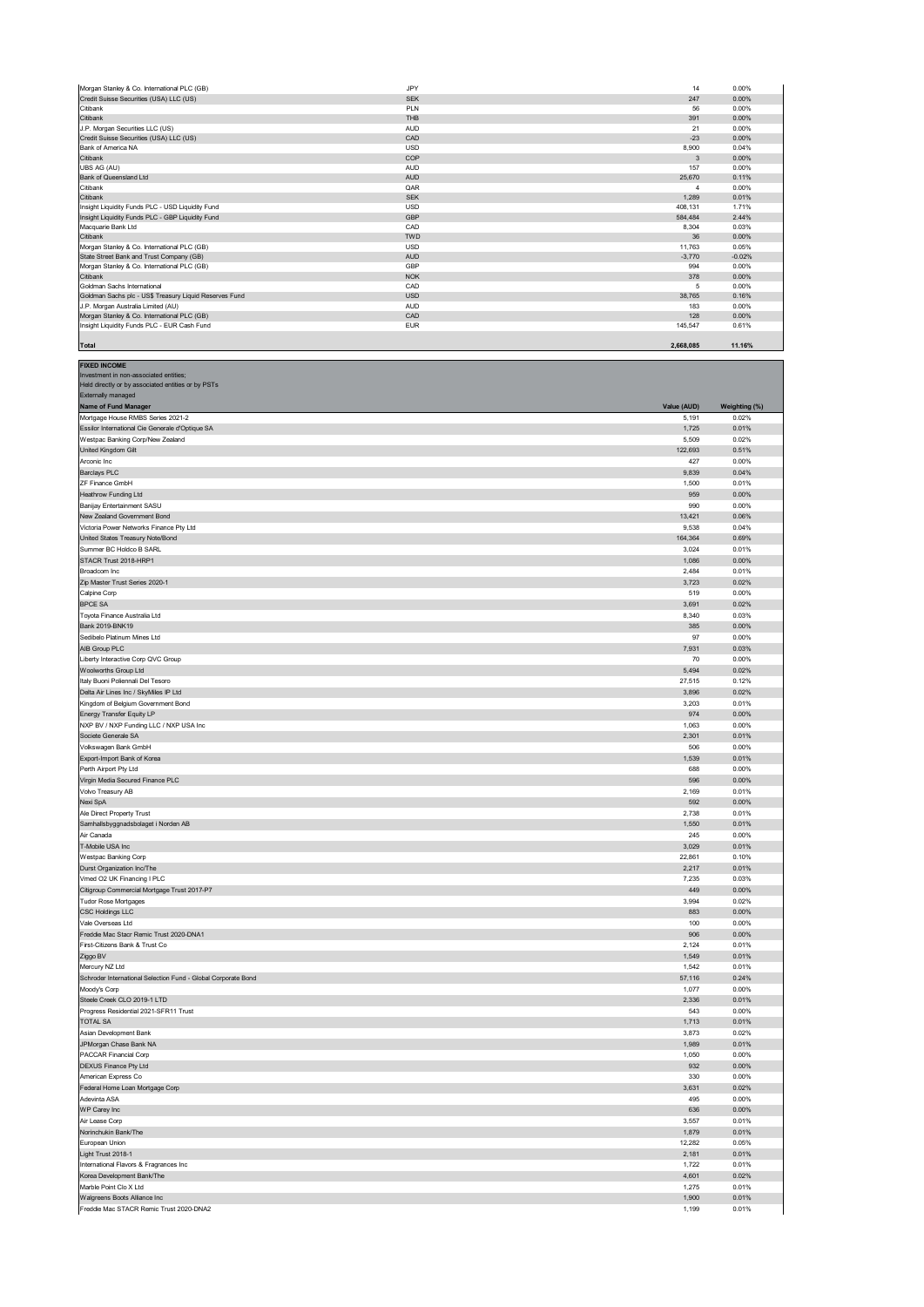| Prosus NV                                                        | 1,658           | 0.01%          |
|------------------------------------------------------------------|-----------------|----------------|
| Patrizia                                                         | 3,941           | 0.02%          |
| Queensland Treasury Corp                                         | 300,501         | 1.26%          |
| Mexico City Airport Trust                                        | 1,746           | 0.01%          |
| Edith Cowan University                                           | 734             | 0.00%          |
| National Retail Properties Inc                                   | 514             | 0.00%          |
| Connecticut Avenue Securities Trust 2021-R03                     | 494             | 0.00%          |
| Verizon Communications Inc                                       | 9,038           | 0.04%          |
| Mexico Government International Bond                             | 2,517           | 0.01%          |
| Level 3 Financing Inc                                            | 1,703           | 0.01%          |
| Japan Government Two Year Bond                                   | 27,016          | 0.11%          |
| JPMorgan Chase & Co                                              | 2,025           | 0.01%          |
| Asciano Finance Ltd                                              | 6,380           | 0.03%          |
| Western Digital Corp                                             | 320             | 0.00%          |
| Sydney Airport Finance Co Pty Ltd                                | 1,986           | 0.01%          |
| Thermo Fisher Scientific Finance I BV                            | 1,076           | 0.00%          |
| AusNet Services Holdings Pty Ltd                                 | 8,450           | 0.04%          |
| Series 2013-2 WST Trust                                          | 215             | 0.00%          |
| Wells Fargo Commercial Mortgage Trust 2019-C53                   | 2,231           | 0.01%          |
| Gatwick Funding Ltd                                              | 573             | 0.00%          |
| Royal Bank of Scotland Group PLC                                 | 8,234           | 0.03%          |
| UniCredit SpA                                                    | 8,645           | 0.04%          |
| <b>Vicinity Centres Trust</b>                                    | 11,891          | 0.05%          |
| Newmont Mining Corp                                              | 530             | 0.00%          |
| Llitst Finance Pty Ltd                                           | 1,284           | 0.01%          |
| Kreditanstalt fuer Wiederaufbau                                  | 51,616          | 0.22%          |
| Wells Fargo Commercial Mortgage Trust 2016-C37                   | 393             | 0.00%          |
| CaixaBank SA                                                     | 3,070           | 0.01%          |
| <b>DBS Group Holdings Ltd</b>                                    | 4,382           | 0.02%          |
| Medallion Trust Series 2012-1                                    | 92              | 0.00%          |
| JDE Peet's BV                                                    | 627             | 0.00%          |
| VER Finco Pty Ltd                                                | 1,476           | 0.01%          |
| Harbour                                                          | 4,560           | 0.02%          |
| Zip Master Trust Series 2021-2                                   | 6,100           | 0.03%          |
| Trustee for Series 2021-1 Reds Ehp Trust/ The                    | 7,888           | 0.03%          |
| Wesfarmers Ltd                                                   | 1,317           | 0.01%          |
| Allianz SE                                                       | 1,789           | 0.01%          |
| Aurizon Finance Pty Ltd                                          | 1,325           | 0.01%          |
| AerCap Ireland Capital DAC / AerCap Global Aviation Trust        | 3,388           | 0.01%          |
| CPPIB Capital Inc.                                               | 655             | 0.00%          |
| Isle of Man Government International Bond                        | 701             | 0.00%          |
| Haus European Loan Conduit No 39 DAC                             | 2,398           | 0.01%          |
| Freddie Mac Pool                                                 | 12,115          | 0.05%          |
| Deutsche Bank AG/New York NY                                     | 3,989           | 0.02%          |
| Anheuser-Busch InBev SA/NV                                       | 922             | 0.00%          |
| Ramsay Health Care Ltd                                           | 1,304           | 0.01%          |
| Santander UK Group Holdings PLC                                  | 3,452           | 0.01%          |
| Series 2021-1 Harvey Trust                                       | 2,858           | 0.01%          |
| Agence Francaise de Developpement                                | 2,346           | 0.01%          |
| Mirvac Group Finance Ltd                                         | 2,089           | 0.01%          |
| Berry Global Inc                                                 | 1,806           | 0.01%          |
| Progress 2019-1 Trust                                            | 2,763           | 0.01%          |
| SGSP Australia Assets Pty Ltd                                    | 3,781           | 0.02%          |
| Charter Hall Exchange Finance Pty Ltd                            | 5,165           | 0.02%          |
| Banco Mercantil del Norte SA/Grand Cayman                        | 847             | 0.00%          |
| SMART ABS Series 2019-1 Trust                                    | 853             | 0.00%          |
| John Deere Financial Ltd                                         | 3,623           | 0.02%          |
| Western Sydney University                                        | 1,739           | 0.01%          |
| Enel SpA                                                         | 3,156           | 0.01%          |
| ConnectEast Finance Pty Ltd                                      | 1,605           | 0.01%          |
| Energy Partnership Gas Pty Ltd                                   | 1,424           | 0.01%          |
| Ausgrid Finance Pty Ltd                                          | 9,341           | 0.04%          |
| Lloyds Banking Group PLC                                         | 3,878           | 0.02%          |
| Electricite de France SA                                         | 2,568           | 0.01%          |
| Japan Government Thirty Year Bond                                | 9,377           | 0.04%          |
| Western Australian Treasury Corp                                 | 26,850          | 0.11%          |
| Firstmac Mortgage Funding Trust No. 4 Series 2021-2              | 5,000           | 0.02%          |
| Progress 2020-1 Trust                                            | 1,568           | 0.01%          |
| Bank of Nova Scotia/The                                          | 2,685           | 0.01%          |
| Insurance Australia Group Ltd<br>ING Bank Australia Ltd          | 6,647<br>1,538  | 0.03%<br>0.01% |
|                                                                  |                 |                |
| NBN Co Ltd<br><b>APT Pipelines Ltd</b>                           | 11,129<br>3,748 | 0.05%<br>0.02% |
| General Motors Financial Co Inc                                  | 7,199           | 0.03%          |
|                                                                  |                 |                |
| ETSA Utilities Finance Pty Ltd<br>GPT Wholesale Office Fund No 1 | 2,295<br>1,600  | 0.01%<br>0.01% |
| Teledyne Technologies Inc                                        | 1,780           | 0.01%          |
| Light Trust 2019-1                                               | 6,635           | 0.03%          |
| Tesco Corporate Treasury Services PLC                            | 1,417           | 0.01%          |
| Scentre Group Trust 2                                            | 8,485           | 0.04%          |
| General Motors Co                                                | 915             | 0.00%          |
| Dryden 77 CLO Ltd                                                | 11,407          | 0.05%          |
| Deutsche Telekom International Finance BV                        | 2,166           | 0.01%          |
| Fonterra Co-operative Group Ltd                                  | 1,051           | 0.00%          |
| Pension Insurance Corp PLC                                       |                 | 0.00%          |
| Ingevity Corp                                                    |                 |                |
| Caltex Australia Ltd                                             | 970             |                |
|                                                                  | 621<br>8,397    | 0.00%<br>0.04% |
| Santos Finance Ltd                                               | 4,175           | 0.02%          |
| CFCRE Commercial Mortgage Trust 2016-C6                          | 582             | 0.00%          |
| Pioneer Natural Resources Co                                     | 206             | 0.00%          |
| Commonwealth Bank of Australia                                   | 1,243           | 0.01%          |
| DWPF Finance Pty Ltd                                             | 649             | 0.00%          |
| QBE Insurance Group Ltd                                          | 6,703           | 0.03%          |
| Canadian Imperial Bank of Commerce                               | 4,626           | 0.02%          |
| Kraft Heinz Foods Co                                             | 1,032           | 0.00%          |
| CYBG PLC                                                         | 2,007           | 0.01%          |
| DP World Crescent Ltd                                            | 1,007           | $0.00\%$       |
| <b>Lukoil Securities BV</b>                                      | 2,683           | 0.01%          |
| Gazprom OAO Via Gaz Capital SA                                   | 1,644           | 0.01%          |
| GTA Finance Co Pty Ltd                                           | 1,492           | 0.01%          |
| iShares EUR High Yield Corp Bond ESG UCITS ETF                   | 38,244          | 0.16%          |
| Qantas Airways Ltd<br>NSW Electricity Networks Finance Pty Ltd   | 4,899<br>6,371  | 0.02%<br>0.03% |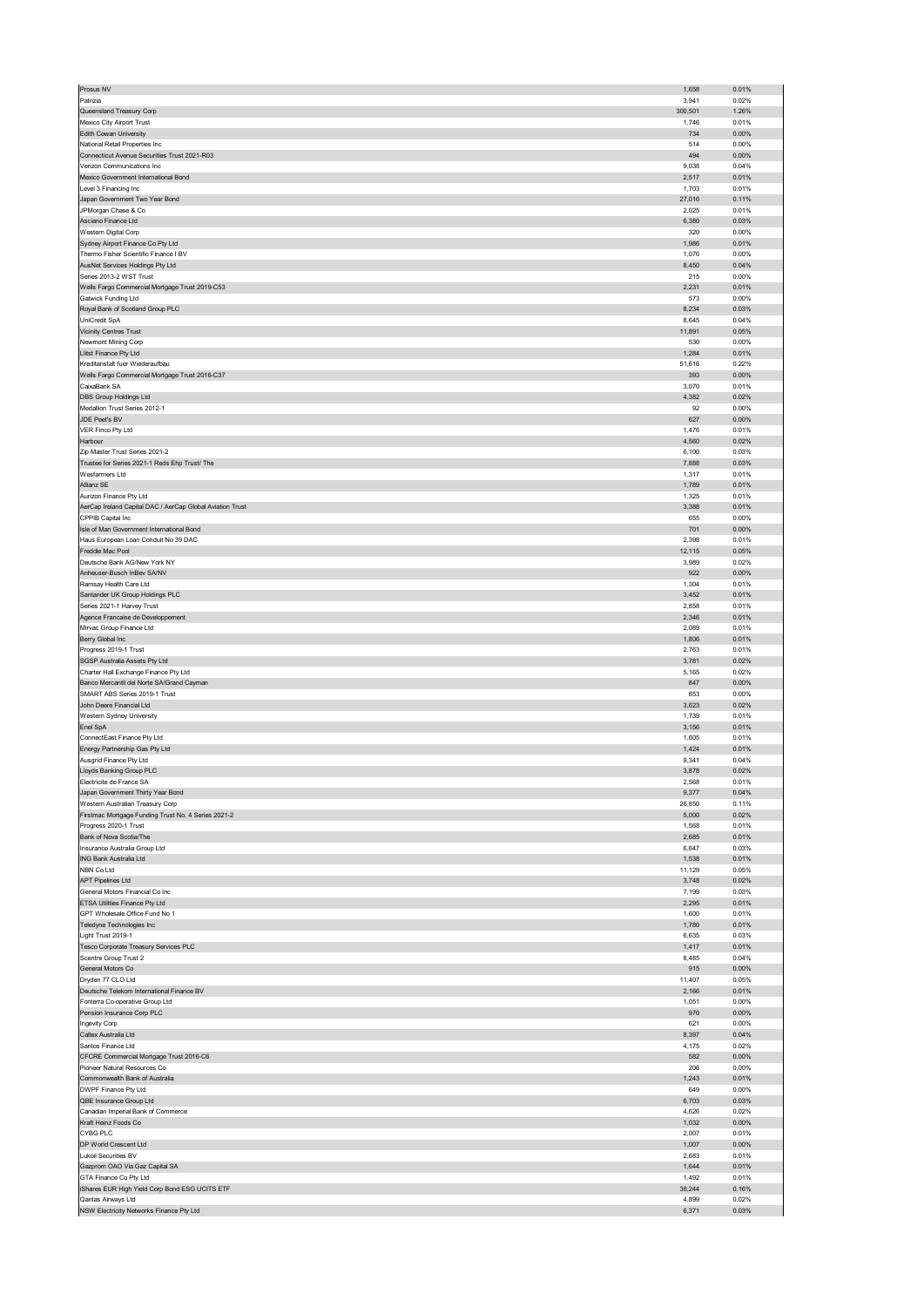| Huarong Finance 2019 Co Ltd                                                                     | 829             | 0.00%          |
|-------------------------------------------------------------------------------------------------|-----------------|----------------|
| Cellnex Finance Co SA                                                                           | 2,352           | 0.01%          |
| MasTec Inc<br>iShares China CNY Bond UCITS ETF                                                  | 1,784<br>22,207 | 0.01%<br>0.09% |
| Quintiles IMS Inc                                                                               | 603             | 0.00%          |
| Macquarie Bank Ltd                                                                              | 14,717          | 0.06%          |
| Firstmac Mortgage Funding Trust No. 4 Series 2-2020                                             | 3,507           | 0.01%          |
| Paragon Mortgages No 12 PLC                                                                     | 4,548           | 0.02%          |
| CPIF Finance Pty Ltd                                                                            | 5,399           | 0.02%          |
| Japan Government Ten Year Bond                                                                  | 40,233          | 0.17%          |
| Ginnie Mae                                                                                      | $-5$            | 0.00%          |
| Bank of Ireland Group PLC                                                                       | 2,739           | 0.01%          |
| Pacific Gas & Electric Co<br>Schroder ISF Securitised Credit                                    | 1,854<br>57,050 | 0.01%<br>0.24% |
| Blackstone Property Partners Europe Holdings Sarl                                               | 4,201           | 0.02%          |
| Australia & New Zealand Banking Group Ltd/United Kingdom                                        | 5,088           | 0.02%          |
| METRO Finance 2020-1 Trust                                                                      | 2,131           | 0.01%          |
| New Terminal Financing Co Pty Ltd                                                               | 4,545           | 0.02%          |
| Heimstaden Bostad Treasury BV                                                                   | 1,330           | 0.01%          |
| United Technologies Corp                                                                        | 40              | 0.00%          |
| Telefonica Europe BV                                                                            | 1,405           | 0.01%          |
| Aurizon Network Pty Ltd                                                                         | 3,262           | 0.01%          |
| Hongkong & Shanghai Banking Corp Ltd/Sydney The<br>Citycon OYJ                                  | 3,060<br>1,841  | 0.01%<br>0.01% |
| American International Group Inc                                                                | 114             | 0.00%          |
| Bundesrepublik Deutschland Bundesanleihe                                                        | 39,146          | 0.16%          |
| Ensemble Investment Corp SA                                                                     | 24,702          | 0.10%          |
| Australia Treasury Bill                                                                         | 190,690         | 0.80%          |
| Zip Master Trust Series 2021-1                                                                  | 9.653           | 0.04%          |
| Sumitomo Chemical Co Ltd<br>BNY Mellon Global Funds PLC - Bny Mellon Efficient US Fallen Angels | 58,399          | 0.24%          |
| Reta Fund                                                                                       | 26,854          | 0.11%          |
| Salute Series 2021-1                                                                            | 1,134           | 0.00%          |
| Origin Energy Finance Ltd<br>AT&T Inc                                                           | 5,987           | 0.03%          |
|                                                                                                 | 11,515          | 0.05%<br>0.03% |
| Japan Government Forty Year Bond<br>Volksbank Wien AG                                           | 6,630<br>1,957  | 0.01%          |
| Driver Australia Six Trust                                                                      | 1,857           | 0.01%          |
| Schroder International Selection Hund - Emerging Markets Debt                                   | 33,751          | 0.14%          |
| Ahenlute Return<br>Solaris Trust 2021-1                                                         | 1,214           | 0.01%          |
| Minerals Technologies Inc                                                                       | 1,793           | 0.01%          |
| Anheuser-Busch Cos LLC / Anheuser-Busch InBev Worldwide Inc                                     | 408             | 0.00%          |
| Ford Motor Credit Co LLC                                                                        | 2,758           | 0.01%          |
| ICG US CLO 2017-1 Ltd                                                                           | 2,539           | 0.01%          |
| London Wall Mortgage Capital PLC                                                                | 1,146           | 0.00%          |
| Realty Income Corp                                                                              | 1,650           | 0.01%          |
| Seagate HDD Cayman                                                                              | 2,069           | 0.01%          |
| BNY Mellon Efficient U.S. High Yield Beta Fund                                                  | 18,039          | 0.08%          |
| <b>HO Verwaltungs GmbH</b>                                                                      | 1,976           | 0.01%          |
| <b>BANK 2018-BNK14</b><br><b>BWP Trust</b>                                                      | 662<br>712      | 0.00%<br>0.00% |
|                                                                                                 | 7,420           |                |
|                                                                                                 |                 |                |
| Russian Foreign Bond - Eurobond                                                                 |                 | 0.03%          |
| Vertical Midco GmbH                                                                             | 2,506           | 0.01%<br>0.03% |
| AFG 2021-1 Trust<br>French Republic Government Bond OAT                                         | 6,692<br>5,065  | 0.02%          |
| American Airlines Inc                                                                           | 5,928           | 0.02%          |
| MPT Operating Partnership LP / MPT Finance Corp                                                 | 2,741           | 0.01%          |
| Coles Group Treasury Pty Ltd                                                                    | 6,534           | 0.03%          |
| Mileage Plus Holdings LLC / Mileage Plus Intellectual Property Assets<br>ht I                   | 3,750           | 0.02%          |
| Republic of Austria Government Bond                                                             | 1,755           | 0.01%          |
| ConQuest 2019-2 Trust                                                                           | 6,213           | 0.03%          |
| National Australia Bank Ltd                                                                     | 11,501          | 0.05%          |
| AFG 2021-2 Trust                                                                                | 4,701           | 0.02%          |
| Playtech Plc                                                                                    | 1,711           | 0.01%<br>0.01% |
| ogicor Financing Sarl                                                                           | 2,471           |                |
| Australia Pacific Airports Melbourne Pty Ltd<br>Benchmark 2021-B26 Mortgage Trust               | 3,592<br>1,531  | 0.02%<br>0.01% |
| Mill City Mortgage Loan Trust 2017-2                                                            | 436             | 0.00%          |
| FP Turbo Series 2021-1 Trust                                                                    | 5,491           | 0.02%          |
| Schroder ISF Asian Credit Opportunities                                                         | 79,931          | 0.33%          |
| DBNGP Finance Co Pty Ltd                                                                        | 726             | 0.00%          |
| Boeing Co/The                                                                                   | 2,589           | 0.01%          |
| Bendigo & Adelaide Bank Ltd                                                                     | 1,552           | 0.01%          |
| Lonsdale Finance Pty Ltd                                                                        | 10,113          | 0.04%          |
| Progress 2012-2 Trust                                                                           | 2,170           | 0.01%          |
| Wellfleet CLO X LTD                                                                             | 12,256          | 0.05%          |
| Suncorp Group Ltd                                                                               | 4,163           | 0.02%          |
| WestConnex Finance Co Pty Ltd<br>Computershare US Inc                                           | 11,485<br>1,555 | 0.05%<br>0.01% |
| Deutsche Bank AG                                                                                | 2,573           | 0.01%          |
| AMP Life Ltd                                                                                    | 2,257           | 0.01%          |
| Mizuho Bank Ltd/Sydney                                                                          | 53,093          | 0.22%          |
| QPH Finance Co Pty Ltd                                                                          | 5,588           | 0.02%          |
| European Financial Stability Facility                                                           | 771             | 0.00%          |
| Vermilion Bond Trust 2021 in respect of Series 1                                                | 4,227           | 0.02%          |
| Primrose Residential 2021-1 DAC                                                                 | 2,257           | 0.01%          |
| Triton Bond Trust 2021 in respect of Series 1                                                   | 6,470           | 0.03%          |
| Landwirtschaftliche Rentenbank                                                                  | 11,121          | 0.05%          |
| Citibank<br>Mahle GmbH                                                                          | 4,006<br>475    | 0.02%<br>0.00% |
| CANPACK SA / Eastern PA Land Investment Holding LLC                                             | 630             | 0.00%          |
| Stratton Mortgage Funding 2019-1 PLC                                                            | 3,871           | 0.02%          |
| Tasmanian Public Finance Corp                                                                   | 25,735          | 0.11%          |
| Centene Corp                                                                                    | 540             | 0.00%          |
| Silver Arrow Australia Series 2019-1 Trust                                                      | 2,034           | 0.01%          |
| Treasury Corp of Victoria                                                                       | 123,935         | 0.52%          |
| Scentre Group Trust 1 / Scentre Group Trust 2                                                   | 1,008           | 0.00%          |
| Inflation Linked Korea Treasury Bond                                                            | 2,539           | 0.01%          |
| Dell Bank International DAC                                                                     | 3,194           | 0.01%          |
| MPLX LP                                                                                         | 2,157           | 0.01%          |
| Qatar Petroleum                                                                                 | 2,729           | 0.01%          |
| Credit Suisse Group AG                                                                          | 3,214           | 0.01%          |
| Navient Student Loan Trust 2017-2<br>Morgan Stanley Capital I Trust 2021-L5                     | 4,765<br>1,759  | 0.02%<br>0.01% |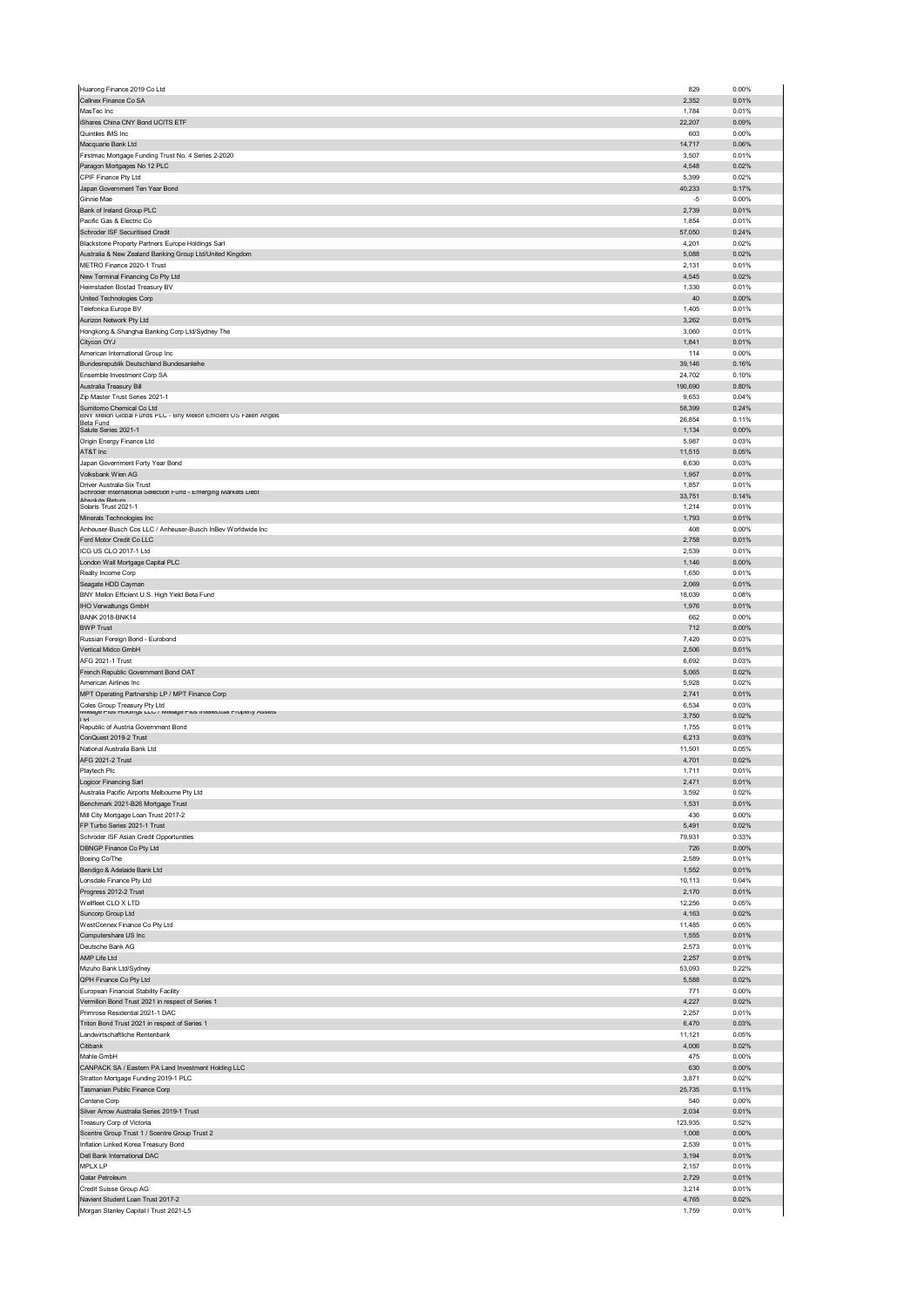| ArcelorMittal                                                                              | 447            | 0.00%             |
|--------------------------------------------------------------------------------------------|----------------|-------------------|
| Occidental Petroleum Corp                                                                  | 1,262          | 0.01%             |
| Mattel Inc                                                                                 | 432            | 0.00%             |
| Cheniere Energy Partners LP                                                                | 775            | 0.00%             |
| Finsbury Square 2018-2 PLC                                                                 | 1,518          | 0.01%             |
| Credit Agricole SA                                                                         | 1,119          | 0.00%             |
| Macquarie Group Ltd                                                                        | 620            | 0.00%             |
| WSO Finance Pty Ltd                                                                        | 3,640          | 0.02%             |
| Fannie Mae Connecticut Avenue Securities                                                   | 2,853          | 0.01%             |
| <b>HCA</b> Inc                                                                             | 708            | 0.00%             |
| Diameter Capital Partners LP                                                               | 5,096          | 0.02%             |
| Qatar Government International Bond                                                        | 2,195          | 0.01%             |
| BENCHMARK 2018-B6 Mortgage Trust                                                           | 657            | 0.00%             |
| Barclays Bank PLC                                                                          | 73,292         | 0.31%             |
| Credit Suisse Group Funding Guernsey Ltd                                                   | 972            | 0.00%             |
| Network Finance Co Pty Ltd                                                                 | 8,159          | 0.03%             |
| National Express Group PLC                                                                 | 2,056          | 0.01%             |
| International Bank for Reconstruction & Development                                        | 4,268          | 0.02%             |
| Croatia Government International Bond                                                      | 953            | 0.00%             |
| Benchmark 2019-B13 Mortgage Trust                                                          | 733            | 0.00%             |
| Saudi Government International Bond                                                        | 837            | 0.00%             |
| BP Capital Markets PLC                                                                     | 2,824          | 0.01%             |
| Enel Finance International NV                                                              | 927            | 0.00%             |
| <b>HSBC Holdings PLC</b><br>Targa Resources Partners LP / Targa Resources Partners Finance | 3,582          | 0.01%             |
| Corr                                                                                       | 722            | 0.00%             |
| Brazilian Government International Bond                                                    | 821            | 0.00%             |
| <b>ADO Properties SA</b>                                                                   | 819            | 0.00%             |
| Fidelity National Information Services Inc.                                                | 487            | 0.00%             |
| Standard Chartered PLC                                                                     | 3,310          | 0.01%             |
| Transurban Queensland Finance Pty Ltd                                                      | 4,565          | 0.02%             |
| Volkswagen International Finance NV                                                        | 2,677          | 0.01%             |
| SFR Group SA                                                                               | 4,900          | 0.02%             |
| Sabine Pass Liquefaction LLC                                                               | 2,131          | 0.01%             |
| <b>Lincoln Financing SARL</b>                                                              | 1,955          | 0.01%             |
| Trinitas CLO XVI Ltd                                                                       | 15,397         | 0.06%             |
| DTE Energy Co                                                                              | 695            | 0.00%             |
| Bank of Montreal                                                                           | 10,955         | 0.05%             |
| Metropolitan Life Global Funding I                                                         | 1,667          | 0.01%             |
| Aviation Capital Group LLC                                                                 | 623            | 0.00%             |
| Zurich Finance Ireland Designated Activity Co                                              | 1,154          | 0.00%             |
| Israel Government International Bond                                                       | 1,208          | 0.01%             |
| DowDuPont Inc                                                                              | 938            | 0.00%             |
| VICI Properties LP / VICI Note Co Inc                                                      | 456            | 0.00%             |
| Pilgrim's Pride Corp                                                                       | 447            | 0.00%             |
| Bayerische Landesbank                                                                      | 958            | 0.00%             |
| Telecom Italia SpA/Milano                                                                  | 897            | 0.00%             |
| AGL CLO 5 Ltd                                                                              | 5,186          | 0.02%             |
| Australia Government Bond                                                                  | 1,310,975      | 5.48%             |
| Belden Inc                                                                                 | 1,252          | 0.01%             |
| Woodside Finance Ltd                                                                       | 2,967          | 0.01%             |
| Ireland Government Bond                                                                    | 2,237<br>1,332 | 0.01%<br>0.01%    |
| Optus Finance Pty Ltd                                                                      | 1,330          |                   |
|                                                                                            |                |                   |
| Series 2018-1 REDS EHP Trust                                                               |                | 0.01%             |
| Australia & New Zealand Banking Group Ltd                                                  | 3,449          | 0.01%             |
| Wells Fargo Commercial Mortgage Trust 2021-C59                                             | 1,750          | 0.01%             |
| Republic of South Africa Government International Bond                                     | 1,212          | 0.01%             |
| IDOL 2015-1 Trust                                                                          | 1,525          | 0.01%             |
| Mueller Water Products Inc                                                                 | 449            | 0.00%             |
| Valeo SA                                                                                   | 940            | 0.00%             |
| Korea Treasury Bond                                                                        | 6,863          | 0.03%             |
| Toronto-Dominion Bank/The                                                                  | 7,188          | 0.03%             |
| Comcast Corp                                                                               | 2,975          | 0.01%             |
| Abbott Ireland Financing DAC                                                               | 1,470          | 0.01%             |
| General Property Trust                                                                     | <b>2,004</b>   | <b>U.U1%</b>      |
| Newell Brands Inc<br><b>BANK 2017-BNK6</b>                                                 | 439            | 0.00%<br>0.01%    |
|                                                                                            | 1,343          | 0.01%             |
| PUMA Series 2014-2<br>Freddie Mac STACR REMIC Trust 2020-HQA4                              | 3,213<br>363   | 0.00%             |
|                                                                                            |                |                   |
| United Airlines Inc<br>Bank of America Corp                                                | 708<br>1,603   | $0.00\%$<br>0.01% |
| Enterprise Products Operating LLC                                                          | 1,137          | $0.00\%$          |
| Netflix Inc                                                                                | 437            | 0.00%             |
| Precise Mortgage Funding 2017-1B PLC                                                       | 2,691          | 0.01%             |
| CSAIL 2018-C14 Commercial Mortgage Trust                                                   | 880            | 0.00%             |
| Higher Education Funding I                                                                 | 2,107          | 0.01%             |
| Vistra Operations Co LLC                                                                   | 1,110          | 0.00%             |
| DCP Midstream Operating LP                                                                 | 464            | 0.00%             |
| AIG Global Funding                                                                         | 323            | 0.00%             |
| Firstmac Mortgage Funding Trust No 4 Series 2-2014                                         | 1,666          | 0.01%             |
| Province of Ontario Canada                                                                 | 5,199          | 0.02%             |
| Progress 2021-1 Trust                                                                      | 3,903          | 0.02%             |
| Indonesia Government International Bond                                                    | 10,297         | 0.04%             |
| <b>AECOM</b>                                                                               | 443            | 0.00%             |
| Becton Dickinson and Co                                                                    | 1,408          | 0.01%             |
| Citizens Bank NA/Providence RI                                                             | 1,068          | 0.00%             |
| ONE Gas Inc                                                                                | 1,790          | 0.01%             |
| Dominican Republic International Bond                                                      | 966            | $0.00\%$          |
| Idol 2014-1 Trust                                                                          | 3,605          | 0.02%             |
| Magnetite XVI Ltd                                                                          | 11,127         | 0.05%             |
| Province of British Columbia Canada                                                        | 2,232          | 0.01%             |
| <b>BNP Paribas SA</b>                                                                      | 5,040          | 0.02%             |
| Commerzbank AG                                                                             | 3,026          | 0.01%             |
| FCC Aqualia SA                                                                             | 944            | $0.00\%$          |
| APPF Commercial Finance Pty Ltd                                                            | 2,106          | 0.01%             |
| Macquarie Bank Ltd/London                                                                  | 5,459          | 0.02%             |
| European Investment Bank                                                                   | 4,386          | 0.02%             |
| <b>BANK 2018-BNK10</b>                                                                     | 734            | 0.00%             |
| Mortgage Funding 2008-1 PLC                                                                | 290            | 0.00%             |
| Akelius Residential Property Financing BV                                                  | 1,029          | 0.00%             |
| AGI Finance Pty Ltd                                                                        | 12,031         | 0.05%             |
| Cantor Commercial Real Estate Lending 2019-CF2                                             | 1,068          | 0.00%             |
| Province of Quebec Canada<br>WaMu Mortgage Pass-Through Certificates Series 2005-AR6 Trust | 1,317<br>486   | 0.01%<br>0.00%    |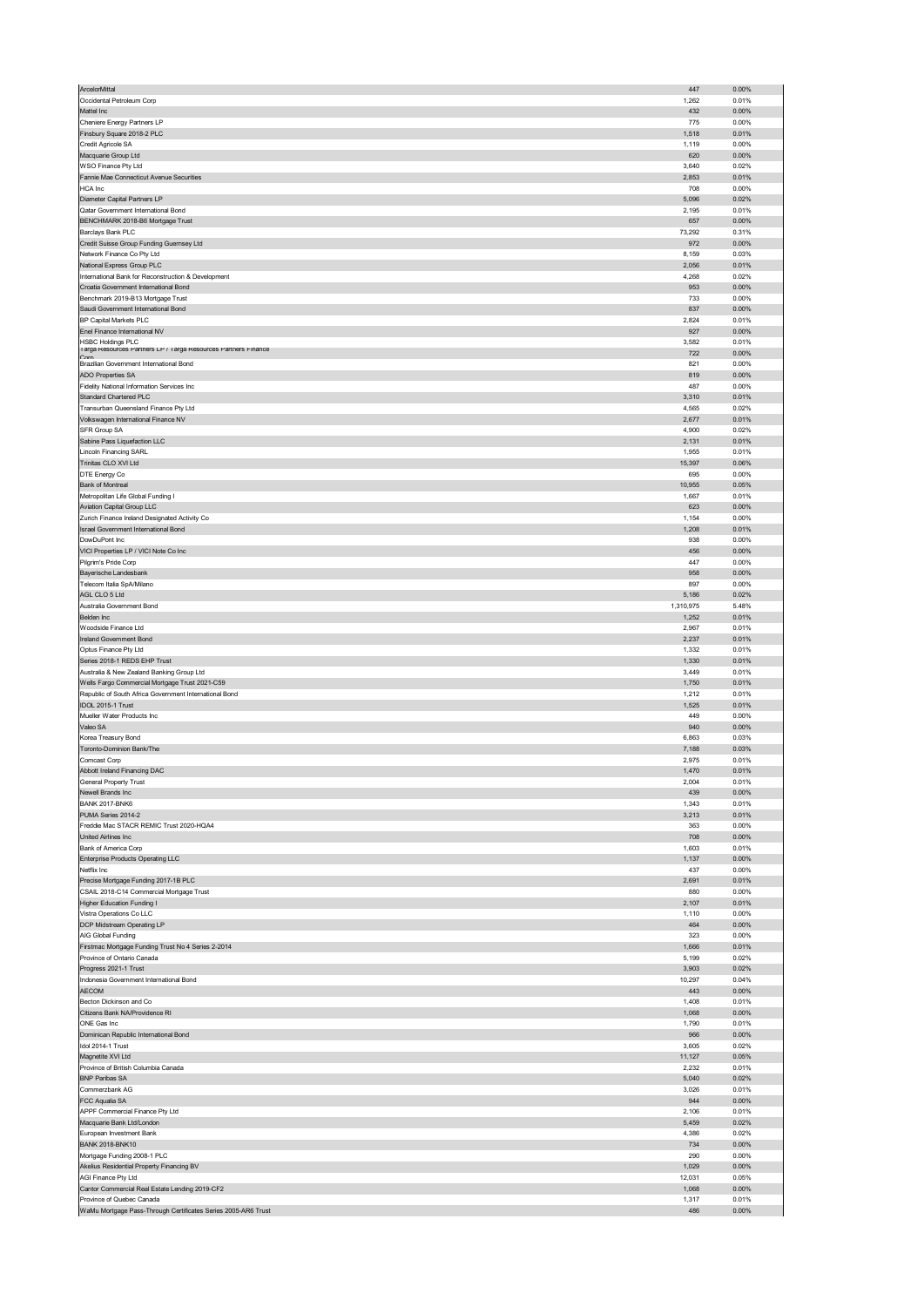|                                                               | 49,617              | 0.21%           |
|---------------------------------------------------------------|---------------------|-----------------|
| Dell International LLC / EMC Corp                             | 2,423               | 0.01%           |
| SLM Student Loan Trust 2003-1                                 | 2,101               | 0.01%           |
| METLIFE SECURITIZATION TRUST 2019-1                           | 1,494               | 0.01%           |
| Iberdrola Finanzas SA                                         | 479                 | 0.00%           |
| Crown City CLO II                                             | 2,339               | 0.01%           |
| Mexican Bonos                                                 | 400                 | 0.00%           |
| <b>Highland Holdings Sarl</b>                                 | 841                 | 0.00%           |
| UBS AG/London                                                 | 2,972               | 0.01%           |
| Simon Property Group LP                                       | 813                 | 0.00%           |
| Viridis European Loan Conduit No 38 DAC                       | 2,291               | 0.01%           |
| PHEAA Student Loan Trust 2016-1                               | 2,318               | 0.01%           |
| Sirius XM Radio Inc                                           | 1,725               | 0.01%           |
| Singapore Government Bond                                     | 2,547               | 0.01%           |
| Tryon Park CLO Ltd                                            | 4,149               | 0.02%           |
| Madison Park Funding XXX LTD                                  | 7,989               | 0.03%           |
| Denmark Government Bond                                       | 1,839               | 0.01%           |
|                                                               | 1,444               | 0.01%           |
| ING Groep NV                                                  | 917                 | 0.00%           |
| SASOL Financing USA LLC                                       |                     |                 |
| Freeport-McMoRan Inc                                          | 1,116               | $0.00\%$        |
| <b>Bellis Acquisition Co PLC</b>                              | 556                 | 0.00%           |
| Australian Gas Networks Ltd                                   | 4,971               | 0.02%           |
| MSCI Inc                                                      | 437                 | 0.00%           |
| State of California                                           | 2,130               | 0.01%           |
| <b>HBS Trust 2017-1</b>                                       | 4,681               | 0.02%           |
| CF Industries Inc                                             | 458                 | 0.00%           |
| Galaxy Pipeline Assets Bidco Ltd                              | 4,096               | 0.02%           |
| Towers Watson & Co                                            | 1,805,768           | 7.55%           |
| State of Illinois                                             | 789                 | 0.00%           |
| Ginnie Mae II Pool                                            | 28,296              | 0.12%           |
| Avolon Holdings Funding Ltd                                   | 676                 | 0.00%           |
| Indonesia Treasury Bond                                       | 1,355               | 0.01%           |
| Japan Government Twenty Year Bond                             | 17,165              | 0.07%           |
| Freddie Mac Structured Agency Credit Risk Debt Notes          | 974                 | $0.00\%$        |
| Intesa Sanpaolo SpA                                           | 8,539               | 0.04%           |
|                                                               |                     |                 |
| EQT Corp<br>Hewlett Packard Enterprise Co                     | 73                  | 0.00%           |
|                                                               | 2,117               | 0.01%           |
| Harben Finance 2017-1 Plc                                     | 1,530               | 0.01%           |
| Springleaf Finance Corp                                       | 476                 | 0.00%           |
| Morgan Stanley                                                | 1,126               | 0.00%           |
| Banco Bilbao Vizcaya Argentaria SA                            | 5,331               | 0.02%           |
| GPT Wholesale Shopping Centre Fund No 1                       | 1,606               | 0.01%           |
| Malaysia Government Bond                                      | 3,683               | 0.02%           |
| ABN AMRO Bank NV                                              | 1,041               | 0.00%           |
| Valeant Pharmaceuticals International Inc                     | 1,678               | 0.01%           |
| Fannie Mae Pool                                               | 15,816              | 0.07%           |
| CNH Industrial Capital Australia Pty Ltd                      | 1,836               | 0.01%           |
| Series 2014-1 WST Trust                                       | 1,611               | 0.01%           |
| National Highways Authority of India                          | 1,554               | 0.01%           |
| Charter Communications Operating LLC / Charter Communications | 3,332               | 0.01%           |
| Onerating Canital                                             | 1,211               | 0.01%           |
| Scania CV AB                                                  |                     |                 |
| Colombia Government International Bond                        | 766                 | $0.00\%$        |
| Nederlandse Waterschapsbank NV                                | 4,944               | 0.02%           |
| CVS Health Corp                                               | 419                 | 0.00%           |
| Ivory Coast Government International Bond                     | 1,513               | 0.01%           |
| TORRENS Series 2014-1 Trust                                   | 2,810               | 0.01%           |
|                                                               |                     |                 |
| South Australian Government Financing Authority               | 96,546              | 0.40%           |
| Verus Securitization Trust 2021-8                             | 422                 | 0.00%           |
| Ameren Corp                                                   | 218                 | 0.00%           |
| Series 2015-1 WST Trust                                       | 722                 | 0.00%           |
| Banco Santander SA                                            | 10,458              | 0.04%           |
|                                                               | 3,187               | 0.01%           |
| Iliad Holding SAS                                             |                     |                 |
| Danske Bank A/S                                               | 2,912               | 0.01%           |
| ortugal Obrigacoes do Tesouro OT                              |                     | 0.01%           |
| Freddie Mac STACR REMIC Trust 2020-DNA5                       | 440                 | 0.00%           |
| New South Wales Treasury Corp                                 | 166,777             | 0.70%           |
| Finsbury Square                                               | 3,865               | 0.02%           |
| BioPharma Credit PLC/The Fund                                 | 11,133              | 0.05%           |
| La Mondiale SAM                                               | 482                 | 0.00%           |
| KREF 2021-FL2 Ltd                                             | 2,109               | 0.01%           |
| Medtronic Global Holdings SCA                                 | 726                 | 0.00%           |
| Legal & General Group PLC                                     | 900                 | $0.00\%$        |
| Fannie Mae                                                    | $\overline{4}$      | 0.00%           |
| Progress 2014-1 Trust                                         | 3,382               | 0.01%           |
| Metro Finance 2021-1 Trust                                    | 2,235               | 0.01%           |
| Mitsubishi UFJ Financial Group Inc                            | 1,455               | 0.01%           |
| MF1 2021-FL6 Ltd                                              | 1,473               | 0.01%           |
| Thailand Government Bond                                      | 5,361               | 0.02%           |
| CSMC 2021-NQM8                                                | 423                 | 0.00%           |
| CIP Funding Pty Ltd                                           | 1,528               | 0.01%           |
| Pinewood Finance Co Ltd                                       | 895                 | 0.00%           |
| <b>Babcock International Group PLC</b>                        | 976                 | $0.00\%$        |
| SLG Office Trust 2021-OVA                                     | 1,519               | 0.01%           |
| Hyundai Capital America                                       | 3,433               | 0.01%           |
| Triton Bond Trust 2021-2 in respect of Series 1               | 5,233               | 0.02%           |
|                                                               | 8,992               | 0.04%           |
| iShares USD High Yield Corp Bond ESG UCITS ETF                |                     |                 |
| Volkswagen Financial Services Australia Pty Ltd               | 8,227               | 0.03%           |
| Credit Suisse AG/New York NY                                  | 1,557               | 0.01%           |
| Glencore Funding LLC                                          | 5,209               | 0.02%           |
| AbbVie Inc                                                    | 3,412               | 0.01%           |
| Peruvian Government International Bond                        | 148                 | 0.00%           |
| Wintershall Dea Finance BV                                    | 488                 | $0.00\%$        |
| IDOL 2013-2 Trust                                             | 2,352               | 0.01%           |
| Romanian Government International Bond                        | 3,607               | 0.02%           |
| Atkore International Group Inc                                | 456                 | 0.00%           |
| United Energy Distribution Pty Ltd                            | 3,079               | 0.01%           |
| PUMA SERIES 2021-2                                            | 8,367               | 0.03%           |
| Heimstaden Bostad AB                                          | 5,374               | 0.02%           |
| PACCAR Financial Pty Ltd                                      | 4,673               | 0.02%           |
| Airservices Australia                                         | 3,128               | 0.01%           |
| Spain Government Bond                                         | 16,418<br>6,516,934 | 0.07%<br>27.25% |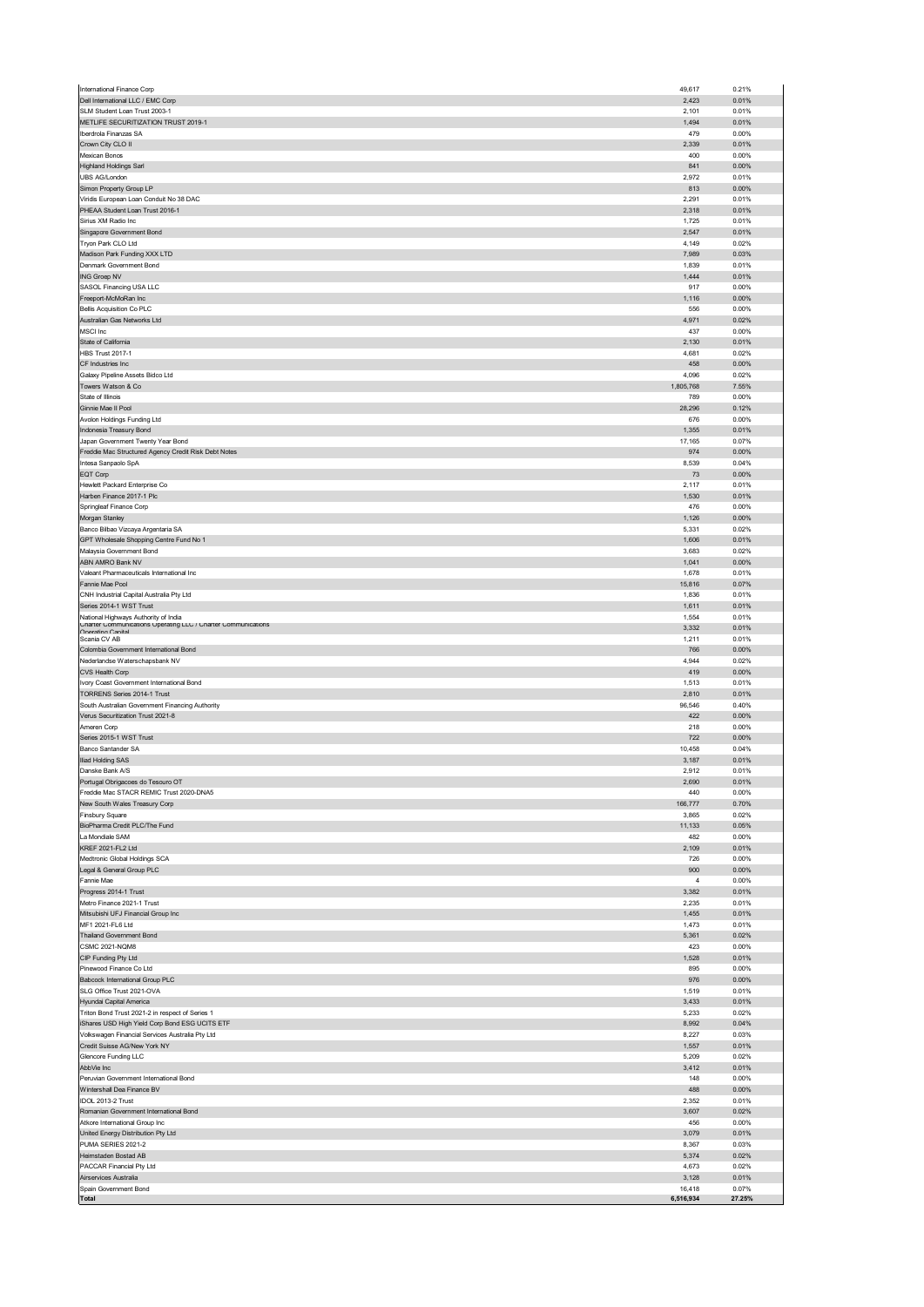| <b>LISTED EQUITY</b><br>Name/kind of investment item | <b>Security Identifier</b>   | <b>Units held</b>    | Value (AUD)    | Weighting (%)  |
|------------------------------------------------------|------------------------------|----------------------|----------------|----------------|
| 1Life Healthcare Inc                                 | BBG0026ZDDQ0                 | 165                  | 3,991          | 0.02%          |
| 29Metals Ltd                                         | BBG0118S6QD8                 | 2,236                | 6,866          | 0.03%          |
| 3M Co                                                | BBG000BP52R2                 | 9                    | 2,171          | 0.01%          |
| 3i Group PLC                                         | BBG000BZZ876                 | 447                  | 12,072         | 0.05%          |
| 3i Infrastructure PLC                                | BBG000QZY041                 | 5,951                | 39,298         | 0.16%          |
| <b>ABB Ltd</b>                                       | BBG000DM2M32                 | 32                   | 1,676          | 0.01%          |
| ABN AMRO Bank NV                                     | BBG00BDTXC59                 | 17                   | 348            | 0.00%          |
| <b>ABS-CBN Holdings Corp</b>                         | BBG000BF6R34                 | 1,367                | 440            | 0.00%          |
| ACS Actividades de Construccio                       | BBG000BMW3R7                 | 11                   | 406            | 0.00%          |
| ADT Inc                                              | BBG000BP9WJ1                 | 10                   | 115            | 0.00%          |
| AEON Financial Service Co Ltd                        | BBG000DR42B4                 | $\overline{2}$       | 30             | 0.00%          |
| AES Corp/The                                         | BBG000C23KJ3                 | 23                   | 764            | 0.00%          |
| AGC Inc                                              | BBG000BG8RD9                 | 5                    | 300            | 0.00%          |
| AGCO Corp                                            | BBG000DCCZW2                 | $\overline{1}$       | 138            | 0.00%          |
| <b>AGNC Investment Corp</b>                          | BBG000TJ8XZ7<br>BBG00V95C7C8 | 10                   | 198            | 0.00%          |
| Al-Media Technologies Ltd                            | BBG0016XR1Q8                 | 5,197                | 3,664          | 0.02%          |
| AIA Group Ltd                                        |                              | 2,804                | 38,889         | 0.16%          |
| ALD SA                                               | BBG00GQ97286                 | 46                   | 936            | 0.00%          |
| ALS Ltd                                              | BBG000BRV2C5                 | 678                  | 8,874          | 0.04%          |
| AMA Group Ltd                                        | BBG000BRYKK3                 | 156                  | 67             | 0.00%          |
| AMC Entertainment Holdings Inc                       | BBG000TDCVT6                 | 3                    | 121            | 0.00%          |
| AMC Networks Inc                                     | BBG000H01H92                 | 12                   | 566            | 0.00%          |
| <b>AMETEK Inc</b>                                    | BBG000B9XG87                 | 111                  | 22,362         | 0.09%          |
| AMMB Holdings Bhd                                    | BBG000BF49B7                 | 375                  | 393            | 0.00%          |
| AMOREPACIFIC Group                                   | BBG000BDQ5M4                 | 5                    | 233            | 0.00%          |
| AMP Ltd                                              | BBG000C2W693                 | 24,793               | 25,040         | 0.10%          |
| ANA Holdings Inc                                     | BBG000BH20P9                 | $\overline{1}$       | 32             | 0.00%          |
| ANSYS Inc                                            | BBG000GXZ4W7                 | 7                    | 3,829          | 0.02%          |
| AP Moller - Maersk A/S                               | BBG000BLYN39                 | $\overline{2}$       | 8,723          | 0.04%          |
| APA Corp                                             | BBG00YTS96G2                 | 30                   | 1,124          | 0.00%          |
| ARB Corp Ltd                                         | BBG000BFQ4P9                 | 25                   | 1,295          | 0.01%          |
| ASE Technology Holding Co Ltd                        | BBG00JVDCH13                 | 40                   | 212            | 0.00%          |
| ASML Holding NV                                      | BBG000C1HT47                 | 24                   | 26,598         | 0.11%          |
| ASOS PLC                                             | BBG000KL73H8                 | 121                  | 5,399          | 0.02%          |
| <b>ASR Nederland NV</b>                              | BBG00CWZ0HG5                 | 3                    | 171            | 0.00%          |
| ASX Ltd                                              | BBG000BQ3V25                 | 78                   | 7,275          | 0.03%          |
| AU Optronics Corp                                    | BBG000C3V3K6                 | 315                  | 359            | 0.00%          |
| <b>AUB Group Ltd</b>                                 | BBG000JQB909                 | 32                   | 832            | 0.00%          |
| <b>AURELIUS Equity Opportunities</b>                 | BBG000PN3YM9                 | 13                   | 547            | 0.00%          |
| <b>AVEVA Group PLC</b>                               | BBG000C21Y87                 | 48                   | 3,068          | 0.01%          |
| AXA SA                                               | BBG000BC8029                 | 311                  | 12,740         | 0.05%          |
| AbbVie Inc                                           | BBG0025Y4RY4                 | 21                   | 3,997          | 0.02%          |
| Abbott Laboratories                                  | BBG000B9ZXB4                 | 172                  | 33,315         | 0.14%          |
| Absa Group Ltd                                       | BBG000BF9DG8                 | 46                   | 606            | 0.00%          |
| Abu Dhabi Commercial Bank PJSC                       | BBG000DKRVC9                 | 181                  | 580            | 0.00%          |
| Accent Group Ltd                                     | BBG000CHSVJ9                 | 73                   | 179            | 0.00%          |
| Accenture PLC                                        | BBG000D9D830                 | 40                   | 23,049         | 0.10%<br>0.02% |
| Accor SA                                             | BBG000BB4980                 | 121                  | 5,367          | 0.01%          |
| Activision Blizzard Inc                              | BBG000CVWGS6                 | 24                   | 2,220          |                |
| Acuity Brands Inc                                    | BBG000BJ5HK0                 | 30                   | 8,814          | 0.04%          |
| Adairs Ltd                                           | BBG009BJSP55                 | 30                   | 120            | 0.00%          |
| Adani Enterprises Ltd                                | BBG000DRTF73                 | 29                   | 922            | 0.00%          |
| Adani Green Energy Ltd                               | BBG00BQZTW52                 | 37                   | 919            | 0.00%          |
| Adbri Ltd                                            | BBG000BFQ6R2                 | 67                   | 188            | 0.00%          |
| Adecco Group AG                                      | BBG000BSK6S9                 | 3                    | 191            | 0.00%          |
| Adevinta ASA                                         | BBG00N6FR9F4                 | 23                   | 428            | 0.00%          |
| Adient PLC                                           | BBG009PN0C87                 | 25                   | 1,615          | 0.01%          |
| Adobe Inc                                            | BBG000BB5006                 | 45                   | 35,071         | 0.15%          |
| Adore Beauty Group Ltd                               | BBG00HBPXWQ9                 | 20                   | 80             | 0.00%          |
| Advance Auto Parts Inc.                              | BBG000F7RCJ1                 | 25                   | 8,185          | 0.03%          |
| Advanced Micro Devices Inc                           | BBG000BBQCY0                 | $\overline{2}$       | 372            | 0.00%          |
| <b>Advantest Corp</b>                                | BBG000BGN014                 | 107                  | 13,896         | 0.06%          |
| Adyen NV                                             | BBG00L088N79                 | $\overline{1}$       | 2,771          | 0.01%          |
| Aegon NV                                             | BBG000JN9DM6                 | 106                  | 730            | 0.00%          |
| Aeon Co Ltd                                          | BBG000BN0FD8                 | 36                   | 1,149          | 0.00%          |
| AerCap Holdings NV                                   | BBG000Q9FZL4                 | $\overline{7}$       | 673            | 0.00%          |
| Aeris Resources Ltd                                  | BBG001CMJ1Q4                 | 536                  | 89             | 0.00%          |
| Aeroflot PJSC                                        | BBG000CT9JX5                 | 74                   | 425            | 0.00%          |
| Affirm Holdings Inc                                  | <b>BRC00V7BD8V1</b>          | 21                   | anz            | 0.01%          |
| Aflac Inc                                            | BBG000BBBNC6                 | 9                    | 755            | 0.00%          |
| Ageas SA/NV                                          | BBG000BPXHT6                 | 4                    | 257            | 0.00%          |
| Agile Group Holdings Ltd                             | BBG000BM9384                 | 365                  | 273            | 0.00%          |
| Agilent Technologies Inc                             | BBG000C2V3D6                 | 18                   | 3,904          | 0.02%          |
| Agnico Eagle Mines Ltd                               | BBG000CZ8PQ6                 | 80                   | 5,858          | 0.02%          |
| Agricultural Bank of China Ltd                       | BBG000T9PJD5                 | 895                  | 423            | 0.00%          |
| Aimia Inc                                            | BBG000BVSVK7                 | 25                   | 134            | 0.00%          |
| Air Canada                                           | BBG000PV7F57                 | 58                   | 1,330          | 0.01%          |
| Air Liquide SA                                       | BBG000BLGLW1                 | 82                   | 19,772         | 0.08%          |
| Air Products and Chemicals Inc                       | BBG000BC4JJ4                 | $\mathbf 5$          | 1,913          | 0.01%          |
| Airbnb Inc                                           | BBG001Y2XS07                 | $\overline{2}$       | 352            | 0.00%          |
| Airbus SE                                            | BBG000CSHLR0                 | $\overline{4}$       | 630            | 0.00%          |
| Airtac International Group                           | BBG0014M8L81                 | 9                    | 433            | 0.00%          |
| Aisin Corp                                           | BBG000BMCGL6                 | 10                   | 538            | 0.00%          |
| Aitken Spence PLC                                    | BBG000FPCT37                 | 939                  | 525            | 0.00%          |
| Ajinomoto Co Inc                                     | BBG000BJ8LL7                 | 26                   | 1,081          | 0.00%          |
| Akamai Technologies Inc                              | BBG000BJQWD2                 | $\pmb{0}$            | 27             | 0.00%          |
| Akbank TAS                                           | BBG000BV9XY9                 | 206                  | 153            | 0.00%          |
| Aker BP ASA                                          | BBG000QJ5Q24                 | 33                   | 1,394          | 0.01%          |
| Akzo Nobel NV                                        | BBG000BW45W5                 | 41                   | 6,152          | 0.03%          |
| Albemarle Corp                                       | BBG000BJ26K7<br>BBG009KG1750 | $\overline{c}$<br>33 | 798            | 0.00%<br>0.01% |
| Albertsons Cos Inc<br>Alcoa Corp                     | BBG00B3T3HD3                 | 59                   | 1,370<br>4,803 | 0.02%          |
| Alcon Inc                                            | BBG00NPWGYJ9                 | 162                  | 19,704         | 0.08%          |
| Alfa SAB de CV                                       | BBG000BQC6W7                 | 193                  | 195            | 0.00%          |
| Alibaba Group Holding Ltd                            | BBG000NZ2MN0                 | 913                  | 24,380         | 0.10%          |
| Align Technology Inc                                 | BBG000BRNLL2                 | 5                    | 4,166          | 0.02%          |
| Alimentation Couche-Tard Inc                         | BBG000DMT4D2                 | 29                   | 1,660          | 0.01%          |
| Alkane Resources Ltd                                 | BBG000BRN1P2                 | 119                  | 109            | 0.00%          |
| Alleghany Corp                                       | BBG000BX6BJ3                 | 0                    | 91             | 0.00%          |
| Alliance Aviation Services Ltd                       | BBG0029TR2P1                 | 40                   | 166            | 0.00%          |
| Alliance Data Systems Corp                           | BBG000BFNR17                 | $\overline{4}$       | 324            | 0.00%          |
| Allianz SE                                           | BBG000BBF8T7                 | 9                    | 2,805          | 0.01%          |
| Allison Transmission Holdings                        | BBG001KY3845                 | 8                    | 410            | 0.00%          |
| Allkem Ltd                                           | BBG000TT96V7                 | 1,302                | 13,536         | 0.06%          |
| Allstate Corp/The                                    | BBG000BVMGF2                 | 8                    | 1,297          | 0.01%          |
| Ally Financial Inc                                   | BBG000BC2R71                 | 5                    | 358            | 0.00%          |
| Alpargatas SA                                        | BBG000BC1CL9                 | 28                   | 258            | 0.00%          |
| Alphabet Inc                                         | BBG009S39JX6                 | 30                   | 120,340        | 0.50%          |
| Alstom SA                                            | BBG000DQ7884                 | $\overline{2}$       | 96             | 0.00%          |
| Alteogen Inc                                         | BBG007H0XZW6                 | $\overline{4}$       | 364            | 0.00%          |
| Altice USA Inc                                       | BBG00GFMPRK0                 | 39                   | 865            | 0.00%          |
| Altium Ltd                                           | BBG000DTL0Z9                 | 314                  | 14,196         | 0.06%          |
| Altius Minerals Corp                                 | BBG000BW8GN7                 | 38                   | 714            | 0.00%          |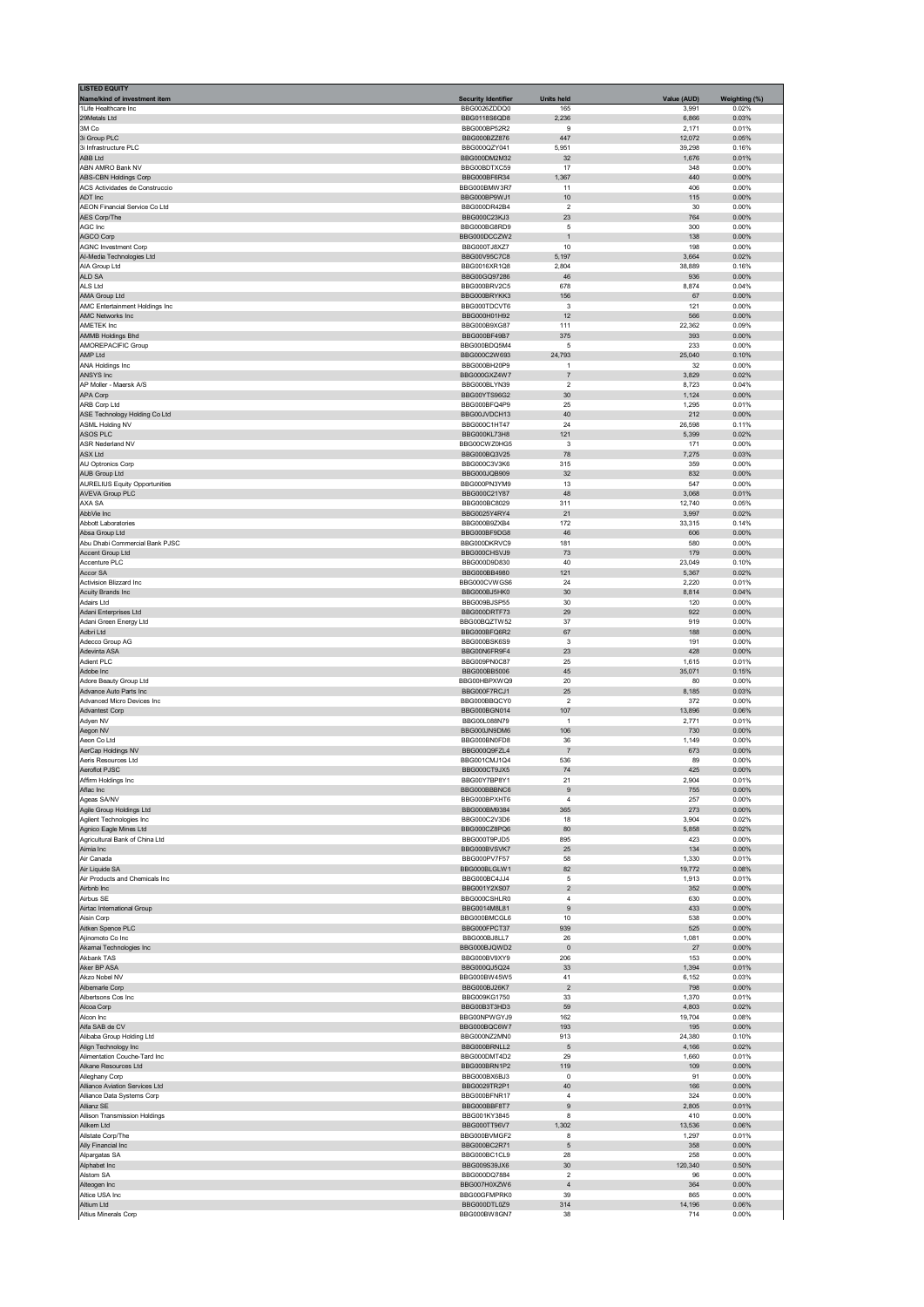| Alumina Ltd                                                        | BBG000C0Y6Y7                 | 20,083                    | 37,454           | 0.16%          |
|--------------------------------------------------------------------|------------------------------|---------------------------|------------------|----------------|
| Aluminum Corp of China Ltd                                         | BBG000CN0Y73                 | 72                        | 55               | 0.00%          |
| Amadeus IT Group SA                                                | BBG000QSDXN7                 | 11                        | 1,042            | 0.00%          |
| Amazon.com Inc.                                                    | BBG000BVPV84                 | 26                        | 119,502          | 0.50%          |
| Ambev SA                                                           | BBG000BN5VZ4                 | 670                       | 2,559            | 0.01%          |
| Ambuja Cements Ltd<br>Amcor PLC                                    | BBG000CRXFR7<br>BBG00LNJRQ09 | 59<br>552                 | 413<br>9,121     | 0.00%<br>0.04% |
| Amdocs Ltd                                                         | BBG000C3MXG5                 | $\mathbf{1}$              | 131              | 0.00%          |
| Amedeo Air Four Plus Ltd                                           | BBG008N0NY51                 | 1,320                     | 701              | 0.00%          |
| American Airlines Group Inc                                        | BBG005P7Q881                 | 104                       | 2,579            | 0.01%          |
| American Express Co                                                | BBG000BCQZS4                 | 133                       | 29,843           | 0.12%          |
| American Financial Group Inc/O                                     | BBG000DPKKK0                 | $\mathbf{1}$              | 164              | 0.00%          |
| American International Group I                                     | BBG000BBDZG3                 | 116                       | 9,048            | 0.04%          |
| Americanas SA                                                      | BBG000BP7BR0                 | 85                        | 661              | 0.00%          |
| Ameriprise Financial Inc                                           | BBG000G3QLY3                 | $\mathbf{1}$              | 557              | 0.00%          |
| AmerisourceBergen Corp                                             | BBG000MDCQC2<br>BBG000BBS2Y0 | $\overline{2}$<br>12      | 279<br>3,692     | 0.00%<br>0.02% |
| Amgen Inc<br>Amorepacific Corp                                     | BBG000M38MQ3                 | $\sqrt{4}$                | 789              | 0.00%          |
| Amphenol Corp                                                      | BBG000B9YJ35                 | 41                        | 4,905            | 0.02%          |
| Ampol Ltd                                                          | BBG000BKC8M7                 | 925                       | 27,431           | 0.11%          |
| Amundi SA                                                          | BBG009F4JBN5                 | $\sqrt{2}$                | 182              | 0.00%          |
| Anadolu Efes Biracilik Ve Malt                                     | BBG000BGCSN1                 | 89                        | 274              | 0.00%          |
| Analog Devices Inc                                                 | BBG000BB6G37                 | 17                        | 4,045            | 0.02%          |
| Anglo American PLC                                                 | BBG000BWF7M0                 | 195                       | 10,929           | 0.05%          |
| Anglo American Platinum Ltd                                        | BBG000BTXNT5                 | 8                         | 1,198            | 0.01%          |
| Anheuser-Busch InBev SA/NV<br>Anhui Conch Cement Co Ltd            | BBG00DQ4YZ45<br>BBG000BVKWW0 | 53<br>235                 | 4,371<br>1,618   | 0.02%<br>0.01% |
| Ansell Ltd                                                         | BBG000D9RSX8                 | 225                       | 7,103            | 0.03%          |
| Anthem Inc                                                         | BBG000BCG930                 | 8                         | 4,997            | 0.02%          |
| Antofagasta PLC                                                    | BBG000BD4SC9                 | 165                       | 4,118            | 0.02%          |
| Aon PLC                                                            | BBG00SSQFPK6                 | 22                        | 9,106            | 0.04%          |
| Appen Ltd                                                          | BBG007NJYHP5                 | 51                        | 564              | 0.00%          |
| Apple Inc                                                          | BBG000B9XRY4                 | 104                       | 25,480           | 0.11%          |
| Applied Materials Inc                                              | BBG000BBPFB9                 | 30                        | 6,505            | 0.03%          |
| Aptiv PLC<br>Aquila European Renewables Inc                        | BBG001QD41M9<br>BBG00PBBHWF2 | 87<br>3,276               | 19,674<br>5,226  | 0.08%<br>0.02% |
| Arca Continental SAB de CV                                         | BBG000BJPM18                 | 19                        | 163              | 0.00%          |
| ArcelorMittal SA                                                   | BBG000BYLJ52                 | 42                        | 1,835            | 0.01%          |
| Arch Capital Group Ltd                                             | BBG000HXNN20                 | $\ensuremath{\mathsf{3}}$ | 209              | $0.00\%$       |
| Archer-Daniels-Midland Co                                          | BBG000BB6WG8                 | 10                        | 954              | 0.00%          |
| Argenx SE                                                          | BBG006MF2DW2                 | 5                         | 2,379            | 0.01%          |
| Aristocrat Leisure Ltd                                             | BBG000G2SMB6                 | 1,035                     | 45,079           | 0.19%          |
| Arkema SA                                                          | BBG000KJS442                 | $\mathbf{1}$              | 173              | 0.00%          |
| Aroundtown SA                                                      | BBG00B6S34Y8                 | 31                        | 260              | 0.00%          |
| Arrow Electronics Inc                                              | BBG000BCD3D5                 | 3                         | 606              | 0.00%          |
| Arthur J Gallagher & Co                                            | BBG000BBHXQ3                 | $\mathbf{1}$              | 182              | 0.00%          |
| Asahi Group Holdings Ltd<br>Asahi Intecc Co Ltd                    | BBG000BFVY31<br>BBG000BYXN05 | 26<br>12                  | 1,402<br>363     | 0.01%<br>0.00% |
| Asahi Kasei Corp                                                   | BBG000BFYC09                 | 24                        | 304              | 0.00%          |
| <b>Ascential PLC</b>                                               | BBG00BWCTGG9                 | 477                       | 3,575            | 0.01%          |
| Ashtead Group PLC                                                  | BBG000BD42C6                 | 155                       | 17,195           | 0.07%          |
| Asian Paints Ltd                                                   | BBG000CNL074                 | 18                        | 1,131            | 0.00%          |
| Assa Abloy AB                                                      | BBG000BGRY70                 | 45                        | 1,888            | 0.01%          |
| Assicurazioni Generali SpA                                         | BBG000BC1V91                 | 52                        | 1,527            | 0.01%          |
| Associated British Foods PLC                                       | BBG000BD3SC0                 | 364<br>1                  | 13,618           | 0.06%          |
| Assurant Inc<br>Assured Guaranty Ltd                               | BBG000BZX1N5<br>BBG000CQB185 | $\mathbf{3}$              | 187<br>200       | 0.00%<br>0.00% |
|                                                                    |                              |                           | 16,971           | 0.07%          |
| Astellas Pharma Inc                                                |                              | 760                       |                  |                |
|                                                                    | BBG000BCLDW3                 |                           |                  |                |
| Astra International Tbk PT<br>AstraZeneca PLC                      | BBG000BDMXJ1<br>BBG000C0YGH4 | 532<br>333                | 293<br>53,822    | 0.00%<br>0.23% |
| Asustek Computer Inc                                               | BBG000HPV974                 | 12                        | 224              | 0.00%          |
| Atacadao SA                                                        | BBG000BPWJV0                 | 83                        | 312              | 0.00%          |
| Atlas Copco AB                                                     | BBG000BB5SQ7                 | 22                        | 1,877            | 0.01%          |
| Atlassian Corp PLC                                                 | BBG00BDQ1H13                 | $\overline{7}$            | 3,581            | 0.01%          |
| Atomos Ltd                                                         | BBG00MS383E3                 | 49                        | 52               | 0.00%          |
| Atos SE                                                            | BBG000BHPQX8                 | $\overline{2}$            | 93               | 0.00%          |
| Atrato Onsite Energy PLC                                           | BBG0135FRBD5                 | 2,146                     | 4,377            | 0.02%          |
| Audinate Group Ltd<br>Aurelia Metals Ltd                           | BBG00GXS6LM9<br>BBG000R5D3F1 | 14<br>872                 | 122<br>357       | 0.00%<br>0.00% |
| Aurizon Holdings Ltd                                               | BBG00171FVP5                 | 6,516                     | 22,739           | 0.10%          |
|                                                                    | BBG000BHLC18                 | 163                       | 319              | 0.00%          |
| Australia & New Zealand Bankin                                     | BBG000BB79Q7                 | 1,386                     | 38,141           | 0.16%          |
| Australian Agricultural Co Ltd                                     | BBG000JWXFW3                 | 99                        | 146              | 0.00%          |
| Australian Ethical Investment                                      | BBG000PKD4T3                 | 51                        | 706              | 0.00%          |
| Australian Finance Group Ltd<br>Australian Pharmaceutical Indu     | BBG000Q6DRL0<br>BBG000BW27C5 | 27                        | 74               | 0.00%          |
| Australian Strategic Materials                                     | BBG00BN4ZM13                 | 88<br>28                  | 152<br>297       | 0.00%<br>0.00% |
| Auto Trader Group PLC                                              | BBG0086LKMG1                 | 25                        | 350              | 0.00%          |
| AutoNation Inc                                                     | BBG000BBXLW4                 | 6                         | 981              | 0.00%          |
| AutoZone Inc                                                       | BBG000C7LMS8                 | 5                         | 15,319           | 0.06%          |
| Autodesk Inc                                                       | BBG000BM7HL0                 | $\pmb{0}$                 | 132              | 0.00%          |
| Autohellas Tourist and Trading                                     | BBG000C1XKH4                 | 21                        | 297              | 0.00%          |
| Autoliv Inc                                                        | BBG000BVLRY8<br>BBG000JG0547 | $\mathbf{1}$<br>2         | 151<br>561       | 0.00%<br>0.00% |
| Automatic Data Processing Inc<br>Avantor Inc                       | BBG00G2HHYD7                 | 385                       | 22,297           | 0.09%          |
| Avenue Supermarts Ltd                                              | BBG002PWG795                 | $\mathbf 2$               | 200              | 0.00%          |
| Avery Dennison Corp                                                | BBG000BCQ4P6                 | $\overline{\mathbf{c}}$   | 536              | $0.00\%$       |
| Avis Budget Group Inc                                              | BBG000FLPRH1                 | 5                         | 1,552            | 0.01%          |
| Aviva PLC                                                          | BBG000DCK9D2                 | 157                       | 1,198            | 0.01%          |
| Avnet Inc                                                          | BBG000BCPB71                 | 3                         | 153              | 0.00%          |
| Axis Bank Ltd                                                      | BBG000BD5ZZ7                 | 34                        | 423              | 0.00%          |
| Axis Capital Holdings Ltd<br>B3 SA - Brasil Bolsa Balcao           | BBG000FLF615<br>BBG000FYRGX7 | 2<br>4,555                | 115<br>12,529    | 0.00%<br>0.05% |
| <b>BAE Systems PLC</b>                                             | BBG000BD5TW4                 | 639                       | 6,548            | 0.03%          |
| <b>BAIC Motor Corp Ltd</b>                                         | BBG007PQF8H7                 | 1,893                     | 1,119            | 0.00%          |
| <b>BASF SE</b>                                                     | BBG000BBVT77                 | 27                        | 2,584            | 0.01%          |
| BB Seguridade Participacoes SA                                     | BBG004DK6P91                 | 75                        | 386              | $0.00\%$       |
| <b>BBMG Corp</b>                                                   | BBG000GMYY92                 | 729                       | 156              | 0.00%          |
| <b>BCI Minerals Ltd</b>                                            | BBG000BK6540                 | 151                       | 65               | 0.00%          |
| <b>BGF</b> retail Co Ltd                                           | BBG00GW74856                 | 2                         | 291              | 0.00%          |
| <b>BHP Group Ltd</b>                                               | BBG000D0D358<br>BBG000BWQN43 | 2,508<br>578              | 104,097<br>3,672 | 0.44%<br>0.02% |
| <b>BIM Birlesik Magazalar AS</b><br>BJ's Wholesale Club Holdings I | BBG00FQ8T4G3                 | 40                        | 3,664            | 0.02%          |
| <b>BNP Paribas SA</b>                                              | BBG000BBXJ95                 | 32                        | 3,064            | 0.01%          |
| BOC Hong Kong Holdings Ltd                                         | BBG000F6F1G3                 | 87                        | 392              | $0.00\%$       |
| BP PLC                                                             | BBG000BT4FC2                 | 1,034                     | 11,078           | 0.05%          |
| <b>BPER Banca</b>                                                  | BBG000BJ5FG9                 | 44                        | 124              | 0.00%          |
| <b>BRF SA</b>                                                      | BBG000BGPWS3                 | 86                        | 476              | 0.00%          |
| <b>BWX Ltd</b>                                                     | BBG00B8PZ128                 | 69                        | 301              | 0.00%          |
| <b>BYD Co Ltd</b><br>Baby Bunting Group Ltd                        | BBG000G6RLL9<br>BBG00B2G61D4 | $\sqrt{4}$<br>25          | 201<br>142       | 0.00%<br>0.00% |
| Baidu Inc                                                          | BBG000Q1VPS8                 | 96                        | 8,639            | 0.04%          |
| Bajaj Auto Ltd                                                     | BBG000CKDY02                 | $\overline{7}$            | 396              | $0.00\%$       |
| Bajaj Finance Ltd<br>Baker Hughes Co                               | BBG000DBLZQ1<br>BBG00GBVBK51 | 4<br>30                   | 549<br>994       | 0.00%<br>0.00% |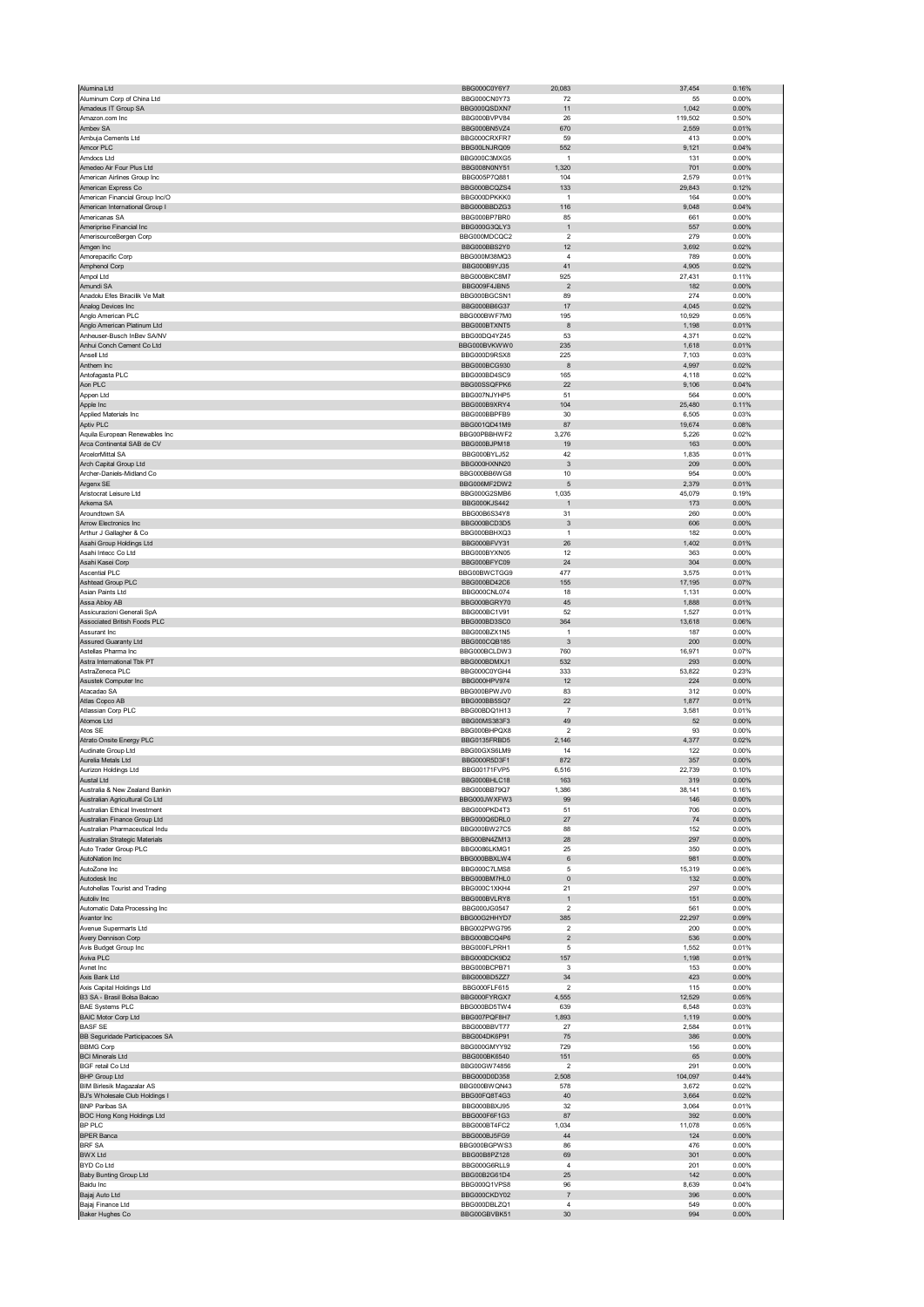| Balkrishna Industries Ltd                                  | BBG000CNXZC8                 | 9                    | 382             | 0.00%             |
|------------------------------------------------------------|------------------------------|----------------------|-----------------|-------------------|
| <b>Ball Corp</b>                                           | BBG000BDDNH5                 | $\overline{7}$       | 990             | 0.00%             |
| <b>Baloise Holding AG</b>                                  | BBG000BVQZ75                 | $\mathbf{1}$         | 137             | 0.00%             |
| Banca IFIS SpA                                             | BBG000BDNHG8                 | 35                   | 923             | 0.00%             |
| Banco BPM SpA                                              | BBG00FN3C910                 | 282                  | 1,164           | 0.00%             |
| Banco BTG Pactual SA                                       | BBG00FZW5NH3                 | 103                  | 536             | $0.00\%$          |
| Banco Bilbao Vizcaya Argentari<br>Banco Bradesco SA        | BBG000H90QG6<br>BBG000BBKQT1 | 232<br>338           | 1,904<br>1,604  | 0.01%<br>0.01%    |
| Banco Santander Brasil SA                                  | BBG000QP1F00                 | 97                   | 716             | 0.00%             |
| Banco Santander Chile                                      | BBG000BCZQ13                 | $\sqrt{5}$           | 104             | 0.00%             |
| Banco Santander SA                                         | BBG000K65GY5                 | 574                  | 2,642           | 0.01%             |
| Banco de Chile                                             | BBG000BHC3Z1                 | 870                  | 93              | 0.00%             |
| Banco de Sabadell SA                                       | BBG000BC1543                 | 90                   | 84              | 0.00%             |
| Banco do Brasil SA                                         | BBG000BG5VC4                 | 18                   | 125             | 0.00%             |
| Bandai Namco Holdings Inc                                  | BBG000BKJ7P9                 | $\mathbf 0$          | 37              | 0.00%             |
| Bang & Olufsen A/S                                         | BBG000BSFT05                 | 89                   | 521             | 0.00%             |
| Bangkok Bank PCL                                           | BBG000BDGM57                 | 192                  | 957             | 0.00%             |
| Bank Central Asia Tbk PT                                   | BBG000CC3P00                 | 3,910                | 2,755           | 0.01%             |
| Bank Hapoalim BM                                           | BBG000F23M06                 | 15                   | 218             | 0.00%             |
| Bank Leumi Le-Israel BM                                    | BBG000BXB0V7                 | 38                   | 567             | 0.00%             |
| Bank Mandiri Persero Tbk PT                                | BBG000CGNY64                 | 1,593                | 1,080           | 0.00%             |
| Bank Negara Indonesia Persero                              | BBG000HNGYH0                 | 830                  | 540             | $0.00\%$          |
| Bank Polska Kasa Opieki SA                                 | BBG000F714H9                 | 10                   | 411             | 0.00%             |
| Bank Rakyat Indonesia Persero                              | BBG000MJGQ35                 | 4,583                | 1,818           | 0.01%             |
| Bank of America Corp                                       | BBG000BCTLF6                 | 684                  | 41,838          | 0.17%             |
| Bank of Beijing Co Ltd<br>Bank of China Ltd                | BBG00709J9F8<br>BBG000NQGF05 | 101<br>3,594         | 97              | 0.00%<br>0.01%    |
|                                                            | BBG000FTZ082                 | 2,735                | 1,782<br>2,273  | 0.01%             |
| Bank of Communications Co Ltd<br>Bank of East Asia Ltd/The | BBG000BDTKJ2                 | 25                   | 50              | 0.00%             |
| Bank of Georgia Group PLC                                  | BBG00KTG3KG3                 | $\mathbf{3}$         | 89              | $0.00\%$          |
| Bank of Ireland Group PLC                                  | BBG00GDCWJB4                 | 376                  | 2,933           | 0.01%             |
| Bank of Montreal                                           | BBG000BXSQ97                 | 6                    | 892             | 0.00%             |
| Bank of New York Mellon Corp/T                             | BBG000BD8PN9                 | 15                   | 1,214           | 0.01%             |
| Bank of Nova Scotia/The                                    | BBG000BXSXH3                 | 14                   | 1,365           | 0.01%             |
| Bank of Queensland Ltd                                     | BBG000ML20Q7                 | 1,358                | 10,990          | 0.05%             |
| Bank of Shanghai Co Ltd                                    | BBG00GVXBQZ9                 | 18                   | 27              | 0.00%             |
| Bapcor Ltd                                                 | BBG0068LJSL6                 | 67                   | 472             | 0.00%             |
| <b>Barclays PLC</b>                                        | BBG000C04D57                 | 858                  | 2,991           | 0.01%             |
| <b>Barratt Developments PLC</b>                            | BBG000BD6DG6                 | 1,045                | 14,559          | 0.06%             |
| Barrick Gold Corp                                          | BBG000BB07P9                 | 8                    | 210             | 0.00%             |
| Barry Callebaut AG                                         | BBG000C35LZ9                 | $\overline{1}$       | 2,667           | 0.01%             |
| <b>Base Resources Ltd</b><br>Bath & Body Works Inc.        | BBG000HK0Q35<br>BBG000BNGTO7 | 45                   | 15              | 0.00%             |
|                                                            |                              | $\overline{4}$       | 426             | 0.00%             |
| Bausch Health Cos Inc                                      | BBG000DC8RC7                 | 10                   | 383             | 0.00%             |
| Baxter International Inc                                   | BBG000BCVJ77<br>BBG000BBWDG1 | 6<br>213             | 764<br>15,650   | 0.00%<br>0.07%    |
| <b>Bayer AG</b><br>Bayerische Motoren Werke AG             | BBG000BBX8Q0                 | 20                   | 2,736           | 0.01%             |
| BeNext-Yumeshin Group Co                                   | BBG000CYN6W7                 | 23                   | 473             | 0.00%             |
| Beach Energy Ltd                                           | BBG000MBHMY6                 | 882                  | 1,112           | 0.00%             |
| Becton Dickinson and Co                                    | BBG000BCZYD3                 | 42                   | 14,489          | 0.06%             |
| Bed Bath & Beyond Inc                                      | BBG000CSY9H9                 | 96                   | 1,919           | 0.01%             |
| Bega Cheese Ltd                                            | BBG000BXVLV9                 | 64                   | 363             | 0.00%             |
| BeiGene Ltd                                                | BBG00B6WF7T5                 | $\mathbf{1}$         | 318             | 0.00%             |
| <b>Beiersdorf AG</b>                                       | BBG000BBKL21                 | 9                    | 1,270           | 0.01%             |
| Bellevue Gold Ltd                                          | BBG000K5PKD9                 | 161                  | 136             | 0.00%             |
| Bendigo & Adelaide Bank Ltd                                | BBG000BW9FP6                 | 110                  | 999             | $0.00\%$          |
| Berkeley Group Holdings PLC                                | BBG000BD7064                 | $^{\circ}$           | 27              | 0.00%             |
| Berkshire Hathaway Inc                                     | BBG000DWG505                 | 60                   | 24,642          | 0.10%             |
| Best Buy Co Inc                                            | BBG000BCWCG1                 | 6                    | 771             | 0.00%             |
| Betmakers Technology Group Ltd                             | BBG00BLSPJX5                 | 101                  | 81              | 0.00%             |
| <b>Bharat Electronics Ltd</b>                              | BBG000CP4T57                 | 148                  | 574             | 0.00%             |
| <b>Bharat Forge Ltd</b>                                    | BBG000CP4ZP1                 | 15                   | 189             | 0.00%             |
| Bharat Petroleum Corp Ltd                                  | BBG000CP6CT6                 | 43                   | 306             | 0.00%             |
| <b>Bid Corp Ltd</b>                                        | BBG00CP99BP5                 | 180                  | 5,067           | 0.02%             |
| Bidvest Group Ltd/The                                      | BBG000BFBR74                 | 18                   | 294             | 0.00%             |
| Bio-Rad Laboratories Inc<br>Biogen Inc                     | BBG000DY28W5                 | $\sqrt{7}$<br>26     | 7,746<br>8,505  | 0.03%<br>0.04%    |
| <b>BlackRock Inc</b>                                       | BBG000C17X76<br>BBG000C2PW58 | $\overline{2}$       | 2,030           | 0.01%             |
| <b>Blackmores Ltd</b>                                      | BBG000BK90X6                 | 8                    | 723             | 0.00%             |
| Blackstone Inc                                             | BBG000BH0106                 | 8                    | 1,404           | 0.01%             |
| <b>Block Inc.</b>                                          | BBG0018SLC07                 | 14                   | 3.110           | 0.01%             |
| <b>BlueBet Holdings Ltd</b>                                | <b>BBG011CLL985</b>          | 23                   | 34              | 0.00%             |
| <b>BlueScope Steel Ltd</b>                                 | BBG000KPMQF3                 | 100                  | 2,099           | 0.01%             |
| Bodycote PLC                                               | BBG000BD7YV2                 | 318                  | 5,125           | 0.02%             |
| Boeing Co/The                                              | BBG000BCSST7                 | $\overline{4}$       | 1,018           | 0.00%             |
| <b>Boliden AB</b>                                          | BBG000C2VT85                 | 16                   | 841             | 0.00%             |
| <b>Bollore SE</b>                                          | BBG000BNKMR6                 | 25                   | 192             | 0.00%             |
| Booking Holdings Inc                                       | BBG000BLBVN4                 | 13                   | 41,872          | 0.18%             |
| Boral Ltd                                                  | BBG000CBQJR2                 | 69                   | 423             | 0.00%             |
| BorgWarner Inc                                             | BBG000BJ49H3                 | 3                    | 178             | 0.00%             |
| Boston Scientific Corp                                     | BBG000C0LW92                 | 323                  | 18,882          | 0.08%             |
| <b>Bouygues SA</b><br>BrainChip Holdings Ltd               | BBG000BBXV34                 |                      | 918             | 0.00%             |
| <b>Brambles Ltd</b>                                        |                              | 19                   |                 |                   |
|                                                            | BBG0022SXS49                 | 204                  | 139             | 0.00%             |
| <b>Braskem SA</b>                                          | BBG000Q8XH27<br>BBG000BSD386 | 1,553<br>13          | 16,512<br>182   | 0.07%<br>0.00%    |
| <b>Bravura Solutions Ltd</b>                               | BBG00F461MF2                 | 102                  | 251             | $0.00\%$          |
| <b>Brenntag SE</b>                                         | BBG000CVSV53                 | $\mathbf{1}$         | 137             | 0.00%             |
| <b>Breville Group Ltd</b>                                  | BBG000BV79S1                 | 36                   | 1,134           | $0.00\%$          |
| <b>Brickworks Ltd</b>                                      | BBG000BMCRH7                 | 37                   | 896             | 0.00%             |
| <b>Bridgestone Corp</b>                                    | BBG000BG87J7                 | 19                   | 1,132           | $0.00\%$          |
| Brighthouse Financial Inc                                  | BBG00DYPZ4T0                 | 14                   | 994             | 0.00%             |
| Bristol-Myers Squibb Co                                    | BBG000DQLV23                 | 215                  | 18,396          | 0.08%             |
| Broadcom Inc                                               | BBG00KHY5S69                 | $\overline{4}$       | 4,042           | 0.02%             |
| Brookfield Asset Management In                             | BBG000C9KL89                 | $\sqrt{2}$           | 163             | $0.00\%$          |
| Brother Industries Ltd                                     | BBG000BLR8D9                 | 11                   | 298             | 0.00%             |
| Brown-Forman Corp                                          | BBG000BD2NY8                 | $\overline{4}$       | 448             | $0.00\%$          |
| <b>Bunge Ltd</b>                                           | BBG000DGPR66                 | $\boldsymbol{9}$     | 1,213           | 0.01%             |
| <b>Bunzl PLC</b>                                           | BBG000BD7MX6                 | 50                   | 2,671           | 0.01%             |
| <b>Burberry Group PLC</b>                                  | BBG000NSXQ99                 | $\overline{2}$       | 82              | 0.00%             |
| Bureau Veritas SA                                          | BBG000LHT4L5<br>BBG004S641N5 | 402<br>10            | 18,370<br>3,970 | 0.08%<br>0.02%    |
| <b>Burlington Stores Inc.</b>                              |                              |                      |                 |                   |
| CBRE Group Inc<br>CDW Corp/DE                              | BBG000C04224<br>BBG001P63B80 | 92<br>$\mathbf{1}$   | 13,797<br>192   | 0.06%<br>0.00%    |
| <b>CECONOMY AG</b>                                         | BBG000H4S5W5                 | 64                   | 382             | $0.00\%$          |
| CF Industries Holdings Inc                                 | BBG000BWJFZ4                 | 12                   | 1,142           | 0.00%             |
| CGI Inc                                                    | BBG000BYYC35                 | $\overline{4}$       | 531             | 0.00%             |
| CGN Power Co Ltd                                           | BBG00732Y4J0                 | 922                  | 385             | 0.00%             |
| CH Robinson Worldwide Inc                                  | BBG000BTCH57                 | 1                    | 129             | 0.00%             |
| CIMB Group Holdings Bhd                                    | BBG000BQFHV1                 | 1,201                | 2,161           | 0.01%             |
| CIMIC Group Ltd                                            | BBG000BC3DG1                 | 12                   | 203             | 0.00%             |
| CITIC Ltd                                                  | BBG000BF0V40                 | 646                  | 878             | 0.00%             |
| CITIC Securities Co Ltd                                    | BBG001MM1RL0                 | 90                   | 322             | 0.00%             |
| CJ CheilJedang Corp                                        | BBG000RSMDH7                 | $\overline{2}$       | 754             | 0.00%             |
| CJ Corp<br>CK Asset Holdings Ltd                           | BBG000BCRJD5<br>BBG007WDD4B5 | $\overline{2}$<br>99 | 229<br>859      | $0.00\%$<br>0.00% |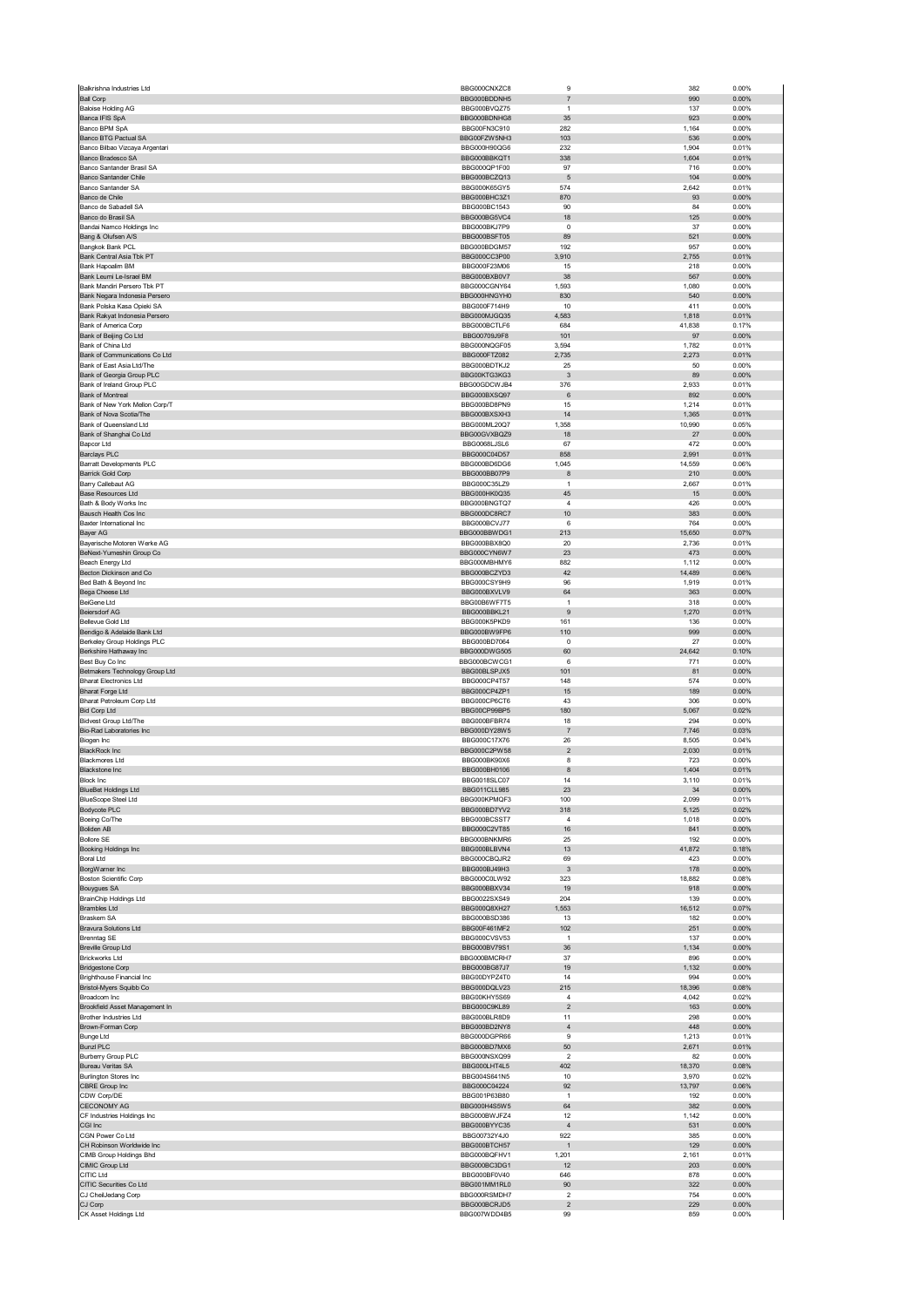| CK Hutchison Holdings Ltd                                     | BBG0087DLDQ6                 | 295                     | 2,615           | 0.01%          |
|---------------------------------------------------------------|------------------------------|-------------------------|-----------------|----------------|
| CME Group Inc                                                 | BBG000BHLYP4                 | 185                     | 58,145          | 0.24%          |
| CNH Industrial NV                                             | BBG005C4M644                 | 38                      | 1,016           | 0.00%          |
| CNOOC Ltd                                                     | BBG000DCXP06                 | 294                     | 416             | 0.00%          |
| <b>CNP Assurances</b>                                         | BBG000J355V1                 | 17                      | 573             | 0.00%          |
| CRH PLC                                                       | BBG000BDCN13                 | 349                     | 25,362          | 0.11%          |
| CRRC Corp Ltd                                                 | BBG000BGGR86                 | 72                      | 42              | 0.00%          |
| CSL Ltd                                                       | BBG000BKBN81<br>BBG00DW0M9Q3 | 394<br>93               | 114,683<br>155  | 0.48%<br>0.00% |
| CSN Mineracao SA                                              | BBG000C3N3B5                 | 255                     | 381             | 0.00%          |
| CSPC Pharmaceutical Group Ltd<br>CSR Ltd                      | BBG000BCQ0T0                 | 183                     | 1,079           | 0.00%          |
| CSX Corp                                                      | BBG000BGJRC8                 | 455                     | 23,547          | 0.10%          |
| CT Holdings PLC                                               | BBG000BY1FR8                 | 367                     | 415             | 0.00%          |
| CTBC Financial Holding Co Ltd                                 | BBG000N1KTQ7                 | 203                     | 262             | 0.00%          |
| CVS Health Corp                                               | BBG000BGRY34                 | 122                     | 17,353          | 0.07%          |
| Cadence Design Systems Inc                                    | BBG000C13CD9                 | 15                      | 3,890           | 0.02%          |
| Caesars Entertainment Inc                                     | BBG0074Q3NK6                 | $\overline{7}$          | 885             | 0.00%          |
| CaixaBank SA                                                  | BBG000TFZP37                 | 179                     | 675             | 0.00%          |
| Calix Ltd                                                     | BBG0032WNXX6                 | 39                      | 262             | 0.00%          |
| Cameco Corp                                                   | BBG000BXYMJ8                 | 30                      | 902             | 0.00%          |
| Campbell Soup Co                                              | BBG000BG4202                 | $\overline{2}$          | 133             | 0.00%          |
| Canadian Imperial Bank of Comm                                | BBG000BY34Q2                 | 6                       | 898             | 0.00%          |
| Canadian National Railway Co                                  | BBG000GLP2C0                 | 99                      | 16,793          | 0.07%          |
| Canadian Pacific Railway Ltd                                  | BBG000BCVMH9                 | 178                     | 17,629          | 0.07%          |
| Canadian Tire Corp Ltd                                        | BBG000BYD2V9                 | $\overline{1}$          | 262             | $0.00\%$       |
| Canon Inc                                                     | BBG000BBZM32                 | 39                      | 1,312           | 0.01%          |
| Capgemini SE                                                  | BBG000BBY7M5                 | 3                       | 982             | 0.00%          |
| Capita PLC                                                    | BBG000BDCHL4                 | 581                     | 395             | 0.00%          |
| Capital One Financial Corp                                    | BBG000BGKTF9                 | 29                      | 5,777           | 0.02%          |
| Capitaland Investment Ltd/Sing                                | BBG01231SS06                 | 141                     | 490             | 0.00%          |
| Capitec Bank Holdings Ltd                                     | BBG000D4HYB1                 | 27                      | 4,771           | 0.02%          |
| Capri Holdings Ltd                                            | BBG0029SNR63                 | 45                      | 4,054           | 0.02%          |
| Capricorn Metals Ltd                                          | BBG000C0X7Y6                 | 54                      | 184             | 0.00%          |
| CarMax Inc                                                    | BBG000BLMZK6                 | $\mathbf{1}$            | 141             | 0.00%          |
| Carbon Revolution Ltd                                         | BBG00QS6J846                 | 4,081                   | 4,183           | 0.02%          |
| Cardinal Health Inc                                           | BBG000D898T9                 | 6                       | 396             | 0.00%          |
| Carlsberg AS<br>Carnarvon Energy Ltd                          | BBG000BLW5N8<br>BBG000BT7Q71 | $\overline{1}$<br>1,109 | 265<br>377      | 0.00%<br>0.00% |
| Carnival Corp                                                 | BBG000BF6LY3                 | 15                      | 402             | 0.00%          |
| Carrefour SA                                                  | BBG000BBY8X1                 | 58                      | 1,449           | 0.01%          |
| Carrier Global Corp                                           | BBG00RP5HYS8                 | 11                      | 788             | $0.00\%$       |
| Casino Guichard Perrachon SA                                  | BBG000BBYC08                 | 7                       | 258             | 0.00%          |
| Catalent Inc                                                  | BBG005XR47P5                 | $\overline{2}$          | 271             | 0.00%          |
| Catapult Group International L                                | BBG007MKF9M5                 | 4,083                   | 6,329           | 0.03%          |
| Catcher Technology Co Ltd                                     | BBG000DB0YY8                 | 12                      | 92              | 0.00%          |
| Caterpillar Inc                                               | BBG000BF0K17                 | 22                      | 6,211           | 0.03%          |
| Cathay Financial Holding Co Lt                                | BBG000LMMWC9                 | 186                     | 578             | 0.00%          |
| Cathay Pacific Airways Ltd                                    | BBG000BDTXH6                 | 26                      | 29              | 0.00%          |
| Cedar Woods Properties Ltd                                    | BBG000DDCL79                 | 30                      | 162             | 0.00%          |
| Celanese Corp                                                 | BBG000JYP7L8                 | 5                       | 1,075           | 0.00%          |
| Celltrion Healthcare Co Ltd                                   | BBG0027SL6Q1                 | 13                      | 1,221           | 0.01%          |
| Celltrion Inc                                                 | BBG000F7P1Y0                 | 13                      | 3,044           | 0.01%          |
| Celltrion Pharm Inc                                           | BBG000L3VNR5                 | $\mathbf{3}$            | 366             | 0.00%          |
| Cemex SAB de CV                                               | BBG000BJK182                 | 1,178                   | 4,333           | 0.02%          |
| Cencosud SA                                                   | BBG000PPDZT3                 | 63                      | 144             | $0.00\%$       |
| Centene Corp                                                  | BBG000BDXCJ5                 | 10                      | 1,126           | 0.00%          |
|                                                               |                              |                         |                 | 0.07%          |
| Central Japan Railway Co                                      | BBG000JD6QG9                 | 88                      | 16,065          |                |
| Cerner Corp                                                   | BBG000BFDLV8                 | 6                       | 731             | 0.00%          |
| Cettire Ltd                                                   | BBG00YD15921                 | 92                      | 327             | 0.00%          |
| Ceylon Guardian Investment Tru                                | BBG000F2GV57                 | 178                     | 126             | 0.00%          |
| Chalice Mining Ltd                                            | BBG000MVBFP3                 | 75                      | 716             | 0.00%          |
| Challenger Exploration Ltd                                    | BBG000TGKHT1                 | 213                     | 63              | 0.00%          |
| Challenger Ltd                                                | BBG000DY11K4                 | 114                     | 748             | 0.00%          |
| Champion Iron Ltd                                             | BBG000R65Y33                 | 281                     | 1,529           | 0.01%          |
| Charles Schwab Corp/The                                       | BBG000BSLZY7                 | 241                     | 27,840          | 0.12%          |
| Charoen Pokphand Foods PCL                                    | BBG000BMC8H9<br>BBG000VPGNR2 | 89                      | 93              | 0.00%<br>0.04% |
| Charter Communications Inc<br>Check Point Software Technolog  | BBG000K82ZT8                 | 11<br>77                | 10,174          | 0.05%          |
|                                                               | BBG000K4ND22                 | 59                      | 12,351<br>9,577 | 0.04%          |
| Chevron Corp<br>Chiba Bank Ltd/The                            | BBG000BHLL18                 | 13                      | 103             | 0.00%          |
| Chimera Investment Corp                                       | BBG000PFLGY2                 |                         | 85              | 0.00%          |
| China CITIC Bank Corp Ltd                                     | BBG000J7DX33                 | 382                     | 228             | 0.00%          |
| China Cinda Asset Management C                                | BBG005LZHGL0                 | 1,257                   | 315             | 0.00%          |
| China Coal Energy Co Ltd                                      | BBG000NYJKS4                 | 96                      | 76              | 0.00%          |
| China Communications Construct                                | BBG000M0JS84                 | 205                     | 153             | 0.00%          |
| China Construction Bank Corp                                  | BBG000NW2S18                 | 2,339                   | 2,228           | 0.01%          |
| China Eastern Airlines Corp Lt                                | BBG00709HFJ2                 | 235                     | 262             | 0.00%          |
| China Everbright Bank Co Ltd                                  | BBG001R0MC06                 | 582                     | 283             | 0.00%          |
| China Feihe Ltd                                               | BBG00QPY7B08                 | 97                      | 180             | 0.00%          |
| China Galaxy Securities Co Ltd                                | BBG004JC5VD6                 | 96                      | 76              | 0.00%          |
| China Hongqiao Group Ltd                                      | BBG001DMCGS5                 | 182                     | 264             | 0.00%          |
| China Huarong Asset Management                                | BBG00B6CF032<br>BBG000FD8023 | 548<br>123              | 99<br>281       | 0.00%<br>0.00% |
| China Life Insurance Co Ltd<br>China Longyuan Power Group Cor | BBG000P2MRM9                 | 145                     | 466             | 0.00%          |
| China Mengniu Dairy Co Ltd                                    | BBG000PXTGY5                 | 53                      | 413             | 0.00%          |
| China Merchants Bank Co Ltd                                   | BBG000DVPPK1                 | 201                     | 2,152           | 0.01%          |
| China Minsheng Banking Corp Lt                                | BBG000DHR8R1                 | 1,858                   | 977             | 0.00%          |
| China National Building Materi                                | BBG000BLBWT6                 | 744                     | 1,255           | 0.01%          |
| China Oilfield Services Ltd                                   | BBG000PH54R1                 | 225                     | 272             | $0.00\%$       |
| China Overseas Land & Investme                                | BBG000BGD8W4                 | 131                     | 425             | 0.00%          |
| China Pacific Insurance Group                                 | BBG000KVB7C7                 | 169                     | 632             | $0.00\%$       |
| China Petroleum & Chemical Cor                                | BBG000MQF8G6                 | 3,239                   | 2,154           | 0.01%          |
| China Railway Construction Cor                                | BBG000QNN9H7                 | 296                     | 267             | 0.00%          |
| China Railway Group Ltd                                       | BBG000TTDDN6                 | 466                     | 339             | 0.00%          |
| China Resources Beer Holdings                                 | BBG000BKWM80                 | 24                      | 269             | $0.00\%$       |
| China Resources Cement Holding                                | BBG000SZV3K8                 | 587                     | 610             | 0.00%          |
| China Resources Land Ltd                                      | BBG000HPNDX5                 | 89                      | 514             | 0.00%          |
| China Resources Power Holdings                                | BBG000C1DC75                 | 99                      | 456             | 0.00%          |
| China Shenhua Energy Co Ltd                                   | BBG000BX4MS1                 | 290                     | 1,009           | 0.00%          |
| China Southern Airlines Co Ltd                                | BBG00709HBR2                 | 218                     | 321             | 0.00%          |
| China State Construction Engin                                | BBG00709JCW2                 | 193                     | 209             | 0.00%          |
| China Steel Corp                                              | BBG000BDBXZ5                 | 309                     | 543             | 0.00%          |
| China Taiping Insurance Holdin<br>China Vanke Co Ltd          | BBG000BY28H4<br>BBG006KY4KF4 | 70<br>118               | 131<br>378      | 0.00%<br>0.00% |
| China Yangtze Power Co Ltd                                    | BBG00709J6L7                 | 155                     | 760             | 0.00%          |
| Chipotle Mexican Grill Inc                                    | BBG000QX74T1                 | 0                       | 411             | 0.00%          |
| Chocoladefabriken Lindt & Spru                                | BBG000BC5J58                 | $\mathbf 0$             | 2,519           | 0.01%          |
| Chongqing Rural Commercial Ban                                | <b>BBG0018HRM67</b>          | 400                     | 195             | 0.00%          |
| Chow Tai Fook Jewellery Group                                 | BBG00299NPM1                 | 255                     | 630             | 0.00%          |
| Chr Hansen Holding A/S                                        | BBG000QTX0M6                 | 13                      | 1,454           | 0.01%          |
| Chubb Ltd                                                     | BBG000BR14K5                 | 136                     | 36,034          | 0.15%          |
| Chugai Pharmaceutical Co Ltd                                  | BBG000BJVLC1                 | 27                      | 1,222           | 0.01%          |
| Church & Dwight Co Inc                                        | BBG000BFJT36                 | 5                       | 667             | 0.00%          |
| Cia Siderurgica Nacional SA<br>Cie Financiere Richemont SA    | BBG000BT9WZ5<br>BBG000BSJVR7 | 39<br>13                | 242<br>2,589    | 0.00%<br>0.01% |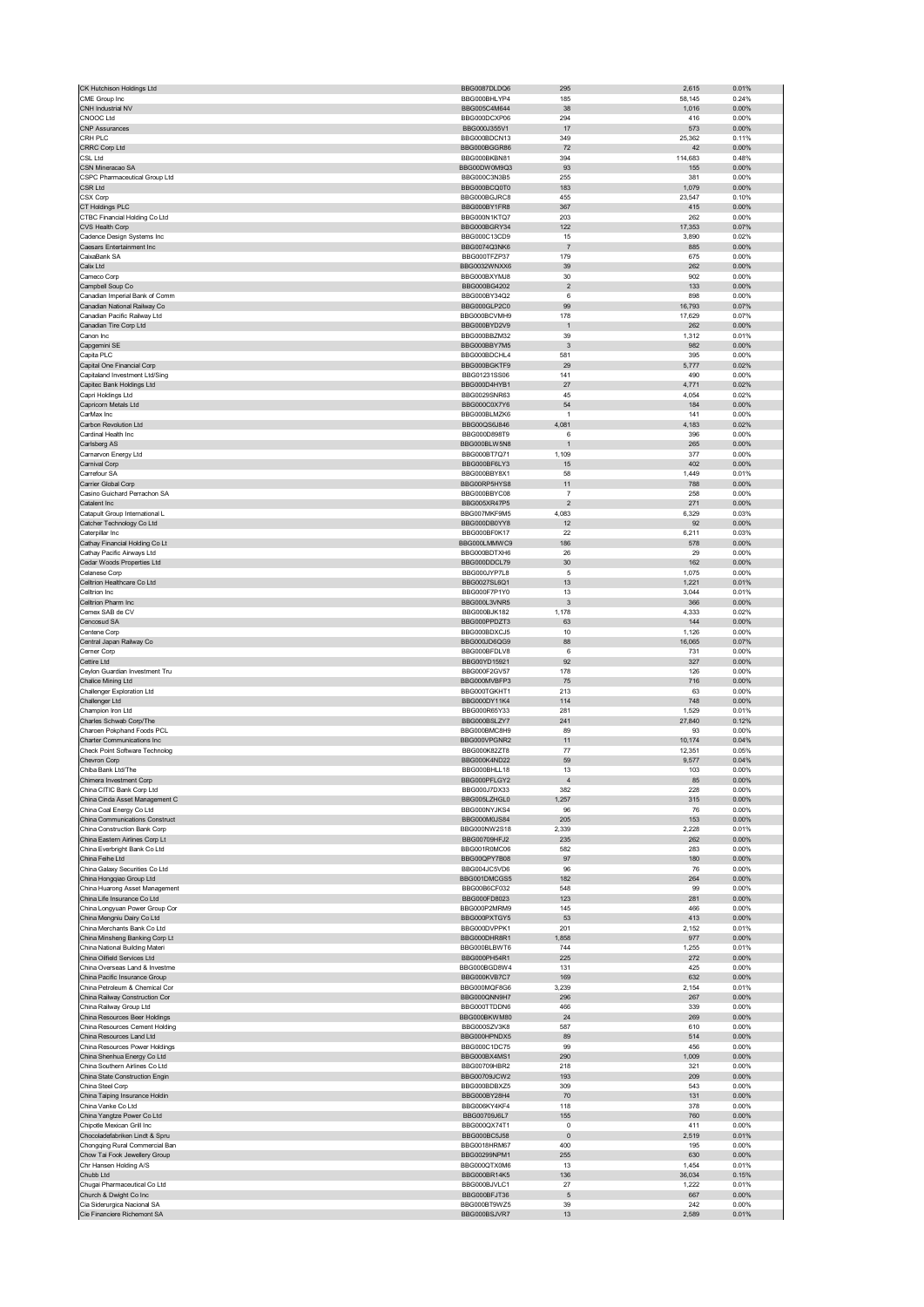| Cie Generale des Etablissement                      | BBG000BC84V9                 | $\overline{\mathbf{c}}$          | 559            | 0.00%             |
|-----------------------------------------------------|------------------------------|----------------------------------|----------------|-------------------|
| Cie de Saint-Gobain                                 | BBG000BCCNZ8                 | 39                               | 3,750          | 0.02%             |
| Cielo SA                                            | BBG000QVRYS8                 | 143                              | 80             | 0.00%             |
| Cigna Corp                                          | BBG00KXRCDP0                 | 8                                | 2,558          | 0.01%             |
| Cincinnati Financial Corp                           | BBG000BFPK65<br>BBG000H3YXF8 | $\overline{1}$<br>$\overline{1}$ | 195<br>855     | 0.00%<br>0.00%    |
| Cintas Corp<br>Cisco Systems Inc                    | BBG000C3J3C9                 | 245                              | 21,379         | 0.09%             |
| Citigroup Inc                                       | BBG000FY4S11                 | 148                              | 12,291         | 0.05%             |
| Citizens Financial Group Inc                        | BBG006Q0HY77                 | 44                               | 2,860          | 0.01%             |
| Citrix Systems Inc                                  | BBG000FQ6PY6                 | $\overline{1}$                   | 161            | 0.00%             |
| City Chic Collective Ltd                            | BBG000BD42V5                 | 107                              | 590            | 0.00%             |
| Cleanaway Waste Management Ltd                      | BBG000F6PFP1                 | 1,134                            | 3,550          | 0.01%             |
| ClearView Wealth Ltd/Australia                      | BBG000BZ6SW6                 | 169                              | 133            | 0.00%             |
| Clicks Group Ltd                                    | BBG000BWY9T8                 | 31                               | 832            | 0.00%             |
| Clinuvel Pharmaceuticals Ltd<br>Clorox Co/The       | BBG000C41K83<br>BBG000BFS7D3 | 21<br>$\overline{\mathbf{c}}$    | 568<br>545     | 0.00%<br>0.00%    |
| Cloudflare Inc                                      | BBG001WMKHH5                 | 16                               | 2,871          | 0.01%             |
| Clover Corp Ltd                                     | BBG000DGNF37                 | $\overline{2}$                   | 3              | 0.00%             |
| CoStar Group Inc                                    | BBG000D7JKW9                 | 3                                | 371            | 0.00%             |
| Coal India Ltd                                      | BBG000C45298                 | 80                               | 217            | 0.00%             |
| Coca-Cola Co/The                                    | BBG000BMX289                 | 376                              | 30,603         | 0.13%             |
| Coca-Cola Europacific Partners                      | BBG00B6BFWH9                 | 10                               | 749            | 0.00%             |
| Coca-Cola Femsa SAB de CV<br>Coca-Cola HBC AG       | BBG00N86FP14                 | 65                               | 488<br>144     | 0.00%<br>$0.00\%$ |
| Cochlear Ltd                                        | BBG004HJRJ19<br>BBG000FT0MR1 | 3<br>85                          | 18,393         | 0.08%             |
| Codan Ltd/Australia                                 | BBG000C0YHF4                 | 68                               | 635            | 0.00%             |
| Cognizant Technology Solutions                      | BBG000BBDV81                 | 61                               | 7,478          | 0.03%             |
| Cogstate Ltd                                        | BBG000H3XD72                 | 44                               | 106            | 0.00%             |
| Coles Group Ltd                                     | BBG00MK2SRM0                 | 1,922                            | 34,476         | 0.14%             |
| Colgate-Palmolive Co                                | BBG000BFQYY3                 | 15                               | 1,758          | 0.01%             |
| Colgate-Palmolive India Ltd                         | BBG000CQ3326                 | 12                               | 327            | 0.00%             |
| Collins Foods Ltd                                   | BBG001WF3F10                 | 23                               | 307            | 0.00%             |
| Coloplast A/S<br>Comcast Corp                       | BBG000BLV8Z0<br>BBG000BFT2L4 | 0<br>180                         | 33<br>12,464   | 0.00%<br>0.05%    |
| Comerica Inc                                        | BBG000C75N77                 | $\overline{\mathbf{2}}$          | 297            | 0.00%             |
| Commercial Bank PSQC/The                            | BBG000FG8ZR2                 | 125                              | 318            | 0.00%             |
| Commerzbank AG                                      | BBG000BBYDZ8                 | 15                               | 155            | 0.00%             |
| Commonwealth Bank of Australia                      | BBG000BS8L64                 | 646                              | 65,261         | 0.27%             |
| Compass Group PLC                                   | BBG000FNNYW7                 | 9                                | 278            | 0.00%             |
| Computershare Ltd                                   | BBG000BKP120                 | 213                              | 4,265          | 0.02%             |
| Conagra Brands Inc                                  | BBG000BDXGP9<br>BBG00B0HC6V6 | 10<br>18                         | 452<br>90      | 0.00%<br>0.00%    |
| Concordia Financial Group Ltd<br>ConocoPhillips     | BBG000BQQH30                 | 200                              | 19,890         | 0.08%             |
| Consorcio ARA SAB de CV                             | BBG000LXWD18                 | 854                              | 246            | 0.00%             |
| <b>Constellation Brands Inc</b>                     | BBG000J1QLT0                 | $\overline{\mathbf{c}}$          | 804            | 0.00%             |
| Constellation Software Inc/Can                      | BBG000BMZ5P1                 | $\mathbf{3}$                     | 6,448          | 0.03%             |
| Container Corp Of India Ltd                         | BBG000DC6HC1                 | 22                               | 247            | 0.00%             |
| Contemporary Amperex Technolog                      | BBG00MYKWDB3                 | $\overline{\mathbf{c}}$          | 304            | 0.00%             |
| Continental AG                                      | BBG000BBZ9D0                 | 155                              | 22,548         | 0.09%             |
| Continental Resources Inc/OK<br>Cooper Energy Ltd   | BBG000BHBGN6<br>BBG000M5T289 | 5<br>746                         | 336<br>209     | $0.00\%$<br>0.00% |
| Copa Holdings SA                                    | BBG000C29813                 | 7                                | 784            | 0.00%             |
| Copart Inc                                          | BBG000BM9RH1                 | 3                                | 534            | 0.00%             |
| Cordiant Digital Infrastructur                      | BBG00Z160FF7                 | 2,494                            | 5,250          | 0.02%             |
| Corning Inc                                         | BBG000BKFZM4                 | 32                               | 1,633          | 0.01%             |
| Coronado Global Resources Inc                       | BBG00M30ZGN8                 | 164                              | 203            | $0.00\%$          |
| Corporate Travel Management Lt                      | BBG00192DRH1                 | 376                              | 8,280          | 0.03%             |
| Corteva Inc<br>Cosan SA                             | BBG00BN969C1<br>BBG000QC7H36 | 35<br>61                         | 2,301<br>329   | 0.01%<br>0.00%    |
| Cosmos Pharmaceutical Corp                          | BBG000Q2PV82                 | $\overline{2}$                   | 492            | 0.00%             |
| Costa Group Holdings Ltd                            | BBG009HXK7X5                 | 91                               | 277            | 0.00%             |
| Costco Wholesale Corp                               | BBG000F6H8W8                 | 28                               | 22,164         | 0.09%             |
| Coterra Energy Inc                                  | BBG000C3GN47                 | 20                               | 522            | 0.00%             |
| Country Garden Holdings Co Ltd                      | BBG000QQCY41                 | 471                              | 575            | 0.00%             |
| Country Garden Services Holdin                      | BBG00L3B3R02                 | 34                               | 281            | 0.00%             |
| Covestro AG<br>Coway Co Ltd                         | BBG009YTYWV7                 | 34<br>3                          | 2,912<br>244   | 0.01%<br>0.00%    |
| Credicorp Ltd                                       | BBG000DBD5Z6<br>BBG000FKX7Z8 | 51                               | 8,551          | 0.04%             |
| Credit Agricole SA                                  | BBG000DVJ6L9                 | 50                               | 978            | 0.00%             |
| Credit Corp Group Ltd                               | BBG000C0WPF8                 | 296                              | 9,894          | 0.04%             |
| Credit Saison Co Ltd                                | BBG000BGVW33                 | 10                               | 141            | 0.00%             |
| Credit Suisse Group AG                              | BBG000BVPZL0                 | 38                               | 505            | 0.00%             |
| Crown Holdings Inc                                  | BBG000BF6756                 | $\overline{2}$                   | 291            | 0.00%             |
| Crown Resorts Ltd<br>Cummins Inc                    | BBG000PFQHS2<br>BBG000BGPTV6 | 134<br>3                         | 1,604<br>952   | 0.01%<br>0.00%    |
| Currys PLC                                          | BBG000Q950P8                 | 326                              | 696            | 0.00%             |
| CyberAgent Inc                                      | BBG000BQZ1C5                 | 79                               | 1,806          | 0.01%             |
| CyberArk Software Ltd                               | BBG006Q52QV2                 | $\overline{\mathbf{c}}$          | 407            | 0.00%             |
| D-MARKET Elektronik Hizmetler                       | BBG0118LTKW0                 |                                  | 577            |                   |
| DB Insurance Co Ltd                                 |                              | 220                              |                | 0.00%             |
|                                                     | BBG000BD1BC9                 | $\overline{2}$                   | 136            | 0.00%             |
| DBS Group Holdings Ltd                              | BBG000BFDGY6                 | 159                              | 5,307          | 0.02%             |
| DDH1 Ltd<br>DENTSPLY SIRONA Inc                     | BBG009S5BM89<br>BBG000BX57K1 | 78<br>$\overline{1}$             | 87<br>66       | 0.00%<br>0.00%    |
| DGL Group Ltd/Au                                    | BBG010W1SLP6                 | 69                               | 216            | $0.00\%$          |
| <b>DISH Network Corp</b>                            | BBG000C2YHG9                 | 5                                | 221            | 0.00%             |
| DMG Mori Co Ltd                                     | BBG000BLJ688                 | 27                               | 629            | $0.00\%$          |
| <b>DNB Bank ASA</b>                                 | BBG011M0SYC3                 | 38                               | 1,192          | 0.00%             |
| DP Eurasia NV                                       | BBG00GVW8TX1                 | 157                              | 252            | 0.00%             |
| DR Horton Inc<br>DS Smith PLC                       | BBG000DQTXY6                 | $\sqrt{4}$                       | 635            | 0.00%<br>0.00%    |
| <b>DSV A/S</b>                                      | BBG000BF1LF9<br>BBG000BSNXK5 | 15<br>3                          | 108<br>1,037   | 0.00%             |
| DXC Technology Co                                   | BBG00FN64XT9                 | 41                               | 1,835          | 0.01%             |
| DaVita Inc                                          | BBG000MQ1SN9                 | 3                                | 468            | 0.00%             |
| Dabur India Ltd                                     | BBG000D3C4H8                 | 31                               | 336            | 0.00%             |
| Dai Nippon Printing Co Ltd                          | BBG000BMJDM5                 | 6                                | 214            | 0.00%             |
| Dai-ichi Life Holdings Inc<br>Daiichi Sankyo Co Ltd | BBG000HRVPM7<br>BBG000BWPLT1 | 26<br>48                         | 730<br>1,676   | $0.00\%$<br>0.01% |
| Daikin Industries Ltd                               | BBG000BLNXT1                 | $\overline{1}$                   | 372            | 0.00%             |
| Daimler Truck Holding AG                            | BBG012SQ7SX1                 | 25                               | 1,269          | 0.01%             |
| Dairy Farm International Holdi                      | BBG000BRMBY1                 | 19                               | 73             | $0.00\%$          |
| Daito Trust Construction Co Lt                      | BBG000BNKQL3                 | 45                               | 7,148          | 0.03%             |
| Daiwa House Industry Co Ltd                         | BBG000BFTDT2                 | 10                               | 391            | 0.00%             |
| Daiwa Securities Group Inc                          | BBG000BGW979                 | 93                               | 720            | 0.00%             |
| Danaher Corp<br>Danone SA                           | BBG000BH3JF8<br>BBG000BBY1B0 | 13<br>95                         | 6,023<br>8,105 | 0.03%<br>0.03%    |
| Danske Bank A/S                                     | BBG000BR5TK6                 | 38                               | 896            | 0.00%             |
| Daqin Railway Co Ltd                                | BBG00709J7W3                 | 370                              | 512            | 0.00%             |
| Darden Restaurants Inc                              | BBG000BBNYF6                 | $\mathbf{1}$                     | 164            | 0.00%             |
| Dassault Aviation SA                                | BBG000BBR565                 | $\overline{1}$                   | 101            | 0.00%             |
| Dassault Systemes SE                                | BBG000GVXC37                 | 36                               | 2,926          | 0.01%             |
| Data#3 Ltd<br>Datadog Inc                           | BBG000BBPHM3<br>BBG003NJHZT9 | 31<br>15                         | 185<br>3,555   | 0.00%<br>0.01%    |
| Davide Campari-Milano NV                            | BBG000G00TW2                 | 116                              | 2,337          | 0.01%             |
| De Grey Mining Ltd<br>Deere & Co                    | BBG000N29K41<br>BBG000BH1NH9 | 213<br>3                         | 258<br>1,369   | $0.00\%$<br>0.01% |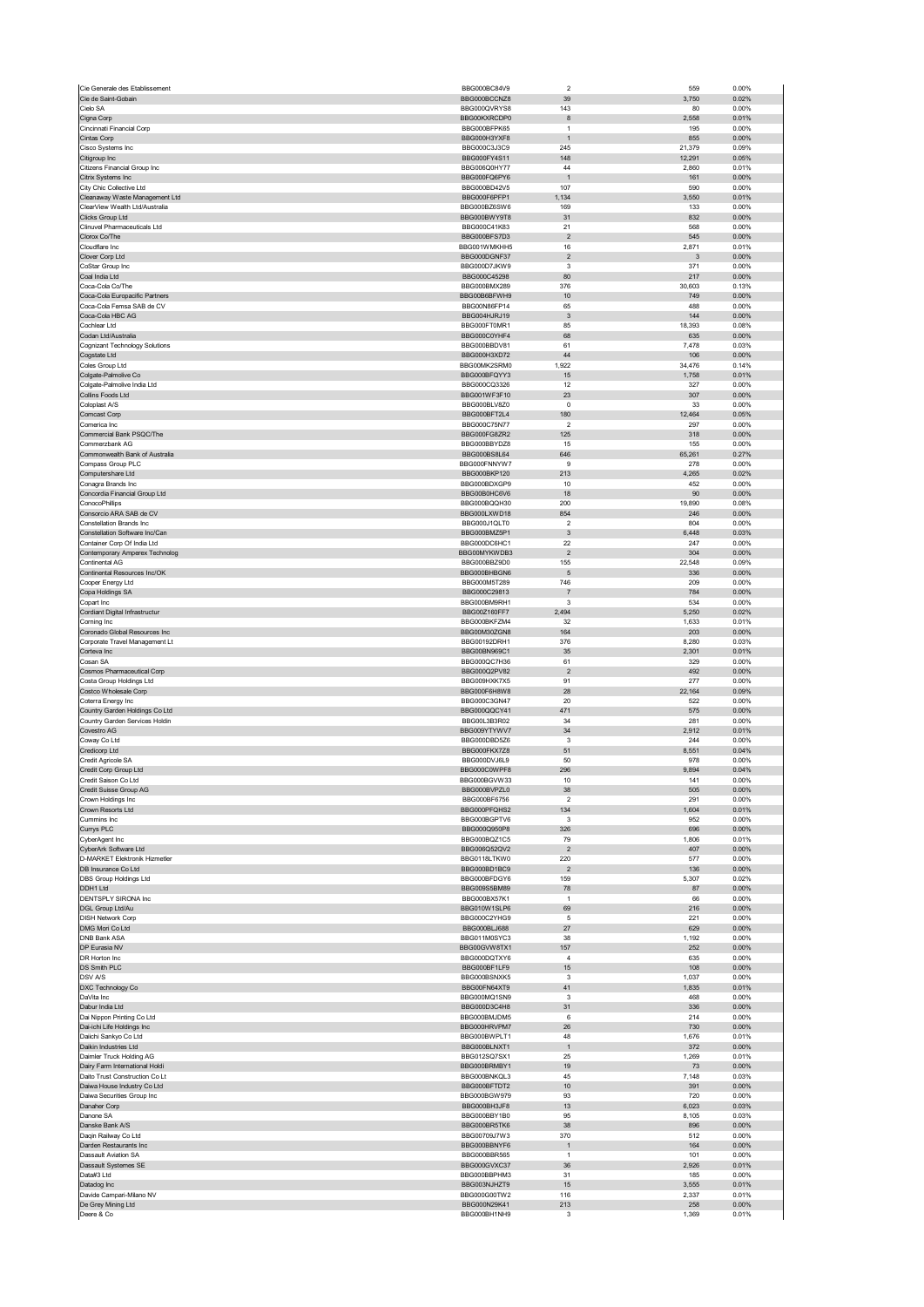| Dell Technologies Inc                                  | BBG00DW3SZS1                                 | 70                            | 5,371              | 0.02%                   |
|--------------------------------------------------------|----------------------------------------------|-------------------------------|--------------------|-------------------------|
| Delta Air Lines Inc<br>Delta Electronics Inc           | BBG000R7Z112<br>BBG000BDXMZ5                 | 90<br>13                      | 4,843<br>179       | 0.02%<br>0.00%          |
| Denso Corp                                             | BBG000BGN9N1                                 | 9                             | 991                | 0.00%                   |
| Dentsu Group Inc                                       | BBG000BT53Q3                                 | $\overline{4}$                | 198                | 0.00%                   |
| Deterra Royalties Ltd                                  | BBG00RTWXWG4                                 | 860                           | 3,698              | 0.02%                   |
| Deutsche Bank AG<br>Deutsche Boerse AG                 | BBG000BBZTH2<br>BBG000D54HT0                 | 52<br>$\overline{\mathbf{2}}$ | 888<br>511         | $0.00\%$<br>0.00%       |
| Deutsche Lufthansa AG                                  | BBG000BC6K90                                 | $\overline{7}$                | 66                 | 0.00%                   |
| Deutsche Post AG                                       | BBG000LW3MC0                                 | 43                            | 3,816              | 0.02%                   |
| Deutsche Wohnen SE                                     | BBG000GM5V54                                 | $\mathbf 2$                   | 117                | 0.00%                   |
| Deutz AG                                               | BBG000BN8Y58                                 | 34                            | 353                | 0.00%                   |
| Devon Energy Corp<br>Dexcom Inc                        | BBG000BBVJZ8<br>BBG000QTF8K1                 | 10<br>$\mathbf{1}$            | 627<br>378         | 0.00%<br>0.00%          |
| Diageo PLC                                             | BBG000BS69D5                                 | 412                           | 30,957             | 0.13%                   |
| Diamondback Energy Inc                                 | BBG002PHSYX9                                 | 8                             | 1,241              | 0.01%                   |
| Diana Shipping Inc                                     | BBG000BV1NV2                                 | 316                           | 1,690              | 0.01%                   |
| Dick's Sporting Goods Inc<br>Dicker Data Ltd           | BBG000F6ZWH2<br><b>BBG00191RKK9</b>          | 3<br>11                       | 432<br>164         | 0.00%<br>0.00%          |
| Digital 9 Infrastructure PLC/F                         | BBG00Z3T0YF4                                 | 6,425                         | 13,620             | 0.06%                   |
| Direct Line Insurance Group PL                         | BBG003CZ6DZ9                                 | $27\,$                        | 143                | $0.00\%$                |
| <b>Discover Financial Services</b>                     | BBG000QBR5J5                                 | 4                             | 617                | 0.00%                   |
| Discovery Inc                                          | BBG000CHWP52                                 | $\sqrt{7}$                    | 238                | 0.00%                   |
| Discovery Ltd<br>Dollar General Corp                   | BBG000DD6054<br>BBG000NV1KK7                 | 117<br>$\mathbf{3}$           | 1,447<br>967       | 0.01%<br>0.00%          |
| Dollar Tree Inc                                        | BBG000BSC0K9                                 | 22                            | 4,332              | 0.02%                   |
| Dollarama Inc                                          | BBG000P87B57                                 | 8                             | 565                | 0.00%                   |
| Domain Holdings Australia Ltd                          | BBG00HTD4B94                                 | 147                           | 830                | 0.00%                   |
| Domino's Pizza Enterprises Ltd                         | BBG000BLRB60                                 | 137                           | 16,113             | 0.07%                   |
| Domino's Pizza Inc<br>Dongfeng Motor Group Co Ltd      | BBG000P458P3                                 | $\mathbf 0$                   | 133                | 0.00%                   |
| DoorDash Inc                                           | BBG000PCLZV0<br>BBG005D7QCJ3                 | 72<br>$\mathbf{1}$            | 82<br>210          | 0.00%<br>0.00%          |
| Doosan Co Ltd                                          | BBG000BCX192                                 | $\mathbf{1}$                  | 166                | 0.00%                   |
| Doosan Heavy Industries & Cons                         | BBG000C4SV53                                 | $\overline{2}$                | 51                 | 0.00%                   |
| Dover Corp                                             | BBG000BHB3M6                                 | $\mathbf{1}$                  | 188                | 0.00%                   |
| Dow Inc<br>Downer EDI Ltd                              | BBG00BN96922<br>BBG000CPK.I.I6               | 31<br>143                     | 2,410              | 0.01%                   |
|                                                        |                                              | 3                             | 850<br>257         | $0.00\%$<br>0.00%       |
| Dr Reddy's Laboratories Ltd<br>DraftKings Inc          | BBG000CQNB44<br>BBG00TCBG714                 | 6                             | 219                | 0.00%                   |
| Drilling Co of 1972 A/S/The                            | BBG00NSHY281                                 | 3                             | 182                | 0.00%                   |
| DuPont de Nemours Inc                                  | BBG00BN961G4                                 | 14                            | 1,576              | 0.01%                   |
| Dubai Islamic Bank PJSC                                | BBG000BFMXR7                                 | 58                            | 117                | 0.00%                   |
| Dubber Corp Ltd                                        | BBG000BTCD38                                 | 49                            | 133                | 0.00%                   |
| Dufry AG<br>E-MART Inc                                 | BBG000HHBQD9<br>BBG001J399N6                 | $\pmb{0}$<br>$\sqrt{4}$       | 20<br>619          | 0.00%<br>0.00%          |
| EDP Renovaveis SA                                      | BBG000PRGX02                                 | 22                            | 751                | 0.00%                   |
| <b>EML Payments Ltd</b>                                | BBG000KSJCT7                                 | 69                            | 222                | 0.00%                   |
| <b>ENEOS Holdings Inc</b>                              | BBG000QDR164                                 | 513                           | 2,639              | 0.01%                   |
| <b>EOG Resources Inc</b>                               | BBG000BZ9223                                 | 147                           | 17,924             | 0.07%                   |
| EPAM Systems Inc                                       | BBG000MHTV89                                 | $\overline{4}$                | 3,890              | 0.02%                   |
| EQT Corp<br><b>EQT Holdings Ltd</b>                    | BBG000BHZ5J9<br>BBG00BKZZL64                 | 6<br>5                        | 169<br>125         | 0.00%<br>0.00%          |
| ESR Cayman Ltd                                         | BBG00P4RD0R6                                 | 46                            | 216                | $0.00\%$                |
| <b>EVENT Hospitality and Entertai</b>                  | BBG000BGGX29                                 | 22                            | 320                | 0.00%                   |
| <b>EXOR NV</b>                                         | BBG00FH38TD5                                 | $\pmb{0}$                     | $23\,$             | $0.00\%$                |
| Eagers Automotive Ltd                                  | BBG000BT8TB9                                 | 34                            | 457                | 0.00%                   |
| Eagle Materials Inc                                    | BBG000BJW241                                 | 17                            | 3,922              | 0.02%<br>0.00%          |
|                                                        |                                              |                               |                    |                         |
| East Japan Railway Co                                  | BBG000BJ2DR5                                 | $\overline{2}$                | 188                |                         |
| East West Bancorp Inc<br>Eastman Chemical Co           | BBG000CR20B1<br>BBG000BLW530                 | 35<br>6                       | 3,787<br>971       | 0.02%<br>0.00%          |
| Eaton Corp PLC                                         | BBG000BJ3PD2                                 | $\overline{7}$                | 1,607              | 0.01%                   |
| Ebara Corp                                             | BBG000BLN558                                 | 64                            | 4,904              | 0.02%                   |
| Eclat Textile Co Ltd                                   | BBG000HCLBQ8                                 | 15                            | 482                | 0.00%                   |
| Eclipx Group Ltd                                       | BBG008DWVPJ7                                 | 61                            | 134                | 0.00%                   |
| Ecofin US Renewables Infrastru<br>Ecolab Inc           | BBG00Y4YFL21<br>BBG000BHKYH4                 | 2,557<br>77                   | 3,481<br>24,762    | 0.01%<br>0.10%          |
| Ecopetrol SA                                           | BBG000QCHTL9                                 | 146                           | 133                | 0.00%                   |
| Edwards Lifesciences Corp                              | BBG000BRXP69                                 | 26                            | 4,715              | 0.02%                   |
| Eicher Motors Ltd                                      | BBG000CQTR98                                 | 10                            | 467                | 0.00%                   |
| Eiffage SA<br>sai Coltr                                | BBG000BC1SB5<br><b>BBC000BC6E83</b>          | $\mathbf{1}$                  | 190<br>647         | 0.00%<br>n nn%          |
| El Puerto de Liverpool SAB de                          | BBG000BQXXV6                                 | 22                            | 130                | 0.00%                   |
| Elanco Animal Health Inc                               | BBG00LJYS1P8                                 | 156                           | 6,108              | 0.03%                   |
| Elastic NV                                             | BBG00LWZDYB9                                 | 17                            | 2,920              | 0.01%                   |
| Elders Ltd                                             | BBG000BKCVW5                                 | 71                            | 874                | 0.00%                   |
| Electric Power Development Co                          | BBG000P26QQ5                                 | 7                             | 128                | 0.00%                   |
| Electro Optic Systems Holdings<br>Electrolux AB        | BBG000DYTNY1<br>BBG000BC1188                 | 20<br>16                      | 47<br>519          | 0.00%<br>0.00%          |
| Electronic Arts Inc                                    | BBG000BP0KQ8                                 | 26                            | 4,701              | 0.02%                   |
| Eli Lilly & Co                                         | BBG000BNBDC2                                 | 23                            | 8,762              | 0.04%                   |
| <b>Emaar Properties PJSC</b>                           | BBG000BV4SB0                                 | 141                           | 258                | $0.00\%$                |
| Embracer Group AB                                      | BBG00F7Z9CB3<br>BBG000BVHXT6                 | 46<br>66                      | 677<br>58          | 0.00%<br>0.00%          |
| Emeco Holdings Ltd<br>Emerson Electric Co              | BBG000BHX7N2                                 | 10                            | 1,248              | 0.01%                   |
| Emirates NBD Bank PJSC                                 | BBG000TGY889                                 | 122                           | 620                | 0.00%                   |
| Empire Co Ltd                                          | BBG000BYMXV1                                 | 12                            | 506                | 0.00%                   |
| Empresas CMPC SA                                       | BBG000BF50K5                                 | 32                            | 75                 | 0.00%                   |
| Empresas COPEC SA<br>Endeavour Group Ltd/Australia     | BBG000BF4Z74<br>BBG006YQKTG8                 | 18<br>399                     | 190<br>2,688       | 0.00%<br>0.01%          |
| Enero Group Ltd                                        | BBG000NPXV94                                 | 20                            | 79                 | 0.00%                   |
| Eni SpA                                                | BBG000FVRV79                                 | 325                           | 6,215              | 0.03%                   |
| Enphase Energy Inc                                     | BBG001R3MNY9                                 | 11                            | 2,783              | 0.01%                   |
| Epiroc AB                                              | BBG00JWT5W30                                 | 69<br>$\mathbf{1}$            | 2,394              | 0.01%                   |
| Equifax Inc<br><b>Equinor ASA</b>                      | BBG000BHPL78<br>BBG000NSV6T3                 | 136                           | 481<br>4,999       | 0.00%<br>0.02%          |
| Equitable Holdings Inc                                 | BBG00J7CBVW8                                 | 8                             | 347                | 0.00%                   |
| Eregli Demir ve Celik Fabrikal                         | BBG000BVCBJ0                                 | 42                            | 124                | 0.00%                   |
| Erste Group Bank AG                                    | BBG000BMV263                                 | 15                            | 968                | 0.00%                   |
| Esprit Holdings Ltd                                    | BBG000BLPR85                                 | 2,254                         | 282                | 0.00%                   |
| EssilorLuxottica SA                                    | BBG000BC16D1                                 | 53                            | 15,645             | 0.07%                   |
| Essity AB<br>Estee Lauder Cos Inc/The                  | BBG00GV10DH0<br>BBG000FKJRC5                 | 52<br>10                      | 2,349<br>5,236     | 0.01%<br>0.02%          |
| Etsy Inc                                               | BBG000N7MXL8                                 | $\mathbf{1}$                  | 360                | 0.00%                   |
| Eurazeo SE                                             | BBG000BC18W6                                 | $\mathbf 0$                   | 57                 | 0.00%                   |
| Eurofins Scientific SE                                 | BBG000BH7B07                                 | $\sqrt{4}$                    | 697                | 0.00%                   |
| Euronext NV                                            | BBG006KCQPV9<br>BBG000C1XVK6                 | 72<br>31                      | 10,298             | 0.04%<br>0.05%          |
| Everest Re Group Ltd<br>Evergreen Marine Corp Taiwan L | BBG000BDC3S8                                 | 90                            | 11,781<br>641      | 0.00%                   |
| Evolution AB                                           | BBG0088M4LQ6                                 | $\mathbf{3}$                  | 494                | 0.00%                   |
| Evolution Mining Ltd                                   | BBG000NF2249                                 | 363                           | 1,475              | 0.01%                   |
| Evonik Industries AG                                   | BBG000DD3GQ9                                 | $\overline{\mathfrak{z}}$     | 304                | 0.00%                   |
| Evraz PLC                                              | BBG0027J63T2                                 | 85                            | 957                | 0.00%                   |
| Expedia Group Inc<br>Experian PLC<br>Exponent Inc      | BBG000QY3XZ2<br>BBG000FBCMD2<br>BBG000F31Z34 | $\pmb{0}$<br>11<br>23         | 43<br>742<br>3,619 | 0.00%<br>0.00%<br>0.02% |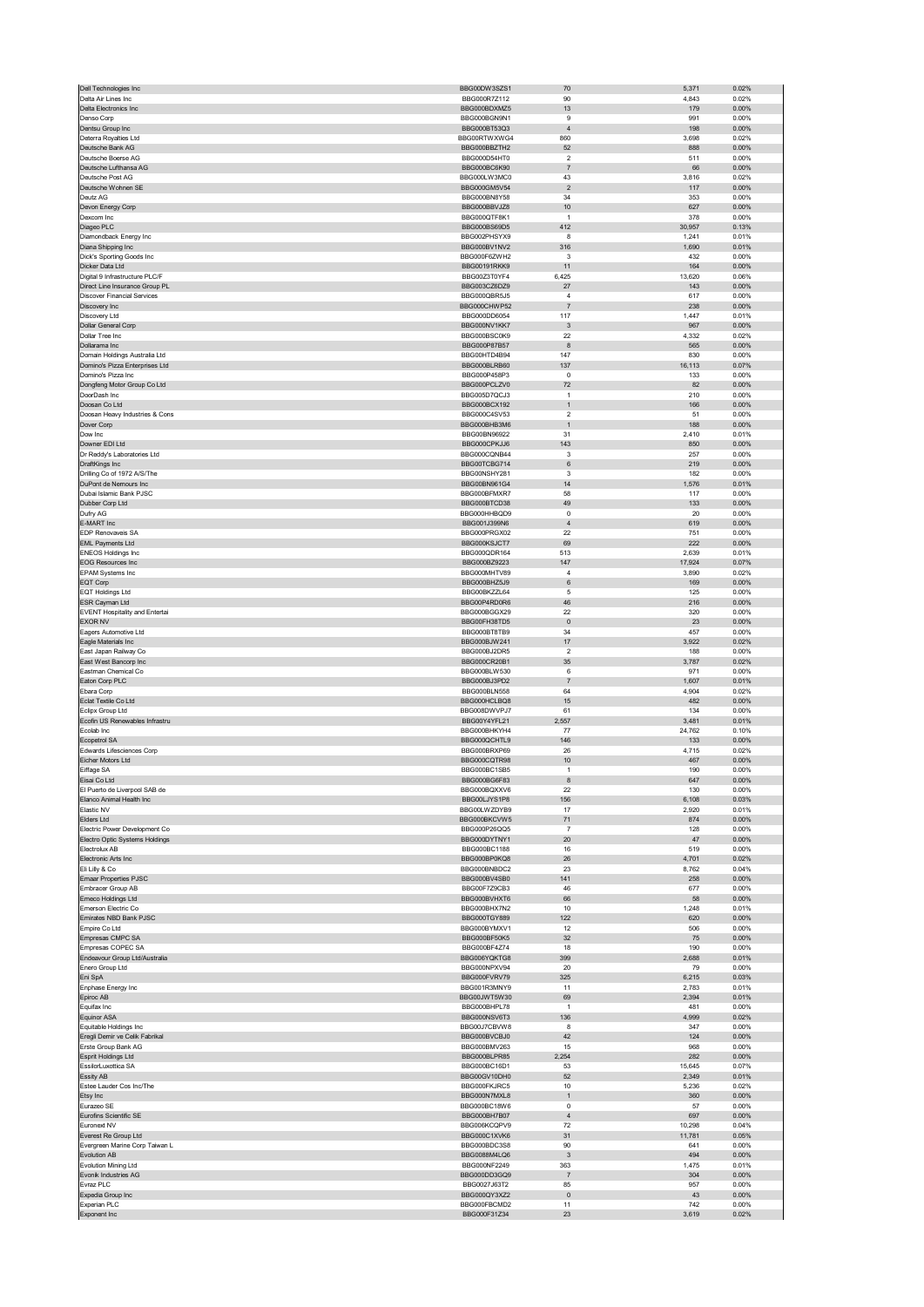|                                                                 | BBG000GZQ728                 | 56                              | 4,692        | 0.02%          |
|-----------------------------------------------------------------|------------------------------|---------------------------------|--------------|----------------|
| F5 Inc                                                          | BBG000CXYSZ6                 | $\pmb{0}$                       | 57           | 0.00%          |
| <b>FANUC Corp</b>                                               | BBG000BM3TW6                 | 17                              | 5,089        | 0.02%          |
| FMC Corp                                                        | BBG000BJP882                 | $\sqrt{4}$                      | 554          | 0.00%          |
| FTI Consulting Inc                                              | BBG000K88H58                 | 41                              | 8,729        | 0.04%          |
| FUJIFILM Holdings Corp                                          | BBG000BTG7G3<br>BBG000BYQVJ5 | 5<br>2                          | 556          | 0.00%<br>0.01% |
| Fairfax Financial Holdings Ltd<br>Fairfax India Holdings Corp   | BBG007MSNQV1                 | 51                              | 1,271<br>892 | 0.00%          |
| Falabella SA                                                    | BBG000HJFWF6                 | 36                              | 162          | 0.00%          |
| Far East Horizon Ltd                                            | BBG001KKX325                 | 116                             | 142          | 0.00%          |
| Far Eastern New Century Corp                                    | BBG000BCTZT0                 | 91                              | 132          | 0.00%          |
| Fast Retailing Co Ltd                                           | BBG000CLY9H4                 | $\pmb{0}$                       | 133          | 0.00%          |
| Fastenal Co                                                     | BBG000BJ8YN7                 | 49                              | 4,284        | 0.02%          |
| Faurecia SE                                                     | BBG000BC12V0                 | $\sqrt{4}$                      | 244          | 0.00%          |
| FedEx Corp                                                      | BBG000BJF1Z8                 | 4                               | 1,356        | 0.01%          |
| Feng TAY Enterprise Co Ltd<br>Ferguson PLC                      | BBG000BJBVS4<br>BBG00NZJ0JG0 | 35<br>48                        | 401          | 0.00%<br>0.05% |
| Ferrari NV                                                      | BBG00BS9K4L1                 | $\overline{2}$                  | 11,680       | 0.00%          |
| Ferroglobe PLC                                                  | BBG00B6BGD99                 | 240                             | 643<br>2,049 | 0.01%          |
| Fidelity National Financial In                                  | BBG006N7S6K9                 | 5                               | 335          | 0.00%          |
| <b>Fidelity National Information</b>                            | BBG000BK2F42                 | 40                              | 5,943        | 0.02%          |
| Fifth Third Bancorp                                             | BBG000BJL3N0                 | 8                               | 499          | 0.00%          |
| FinecoBank Banca Fineco SpA                                     | BBG006C09JD7                 | 105                             | 2,535        | 0.01%          |
| Fineos Corp Ltd                                                 | BBG00PX8CSR6                 | 28                              | 131          | 0.00%          |
| Firefinch Ltd                                                   | BBG000Q3DTC3                 | 293                             | 254          | 0.00%          |
| First Abu Dhabi Bank PJSC                                       | BBG000DHGTK4                 | 222<br>$\overline{\phantom{a}}$ | 1,567        | 0.01%          |
| First American Financial Corp<br>First Financial Bankshares Inc | BBG000V78V75<br>BBG000BL8476 | 53                              | 165<br>3,726 | 0.00%<br>0.02% |
| First Financial Holding Co Ltd                                  | BBG000LY7BY2                 | 104                             | 126          | 0.00%          |
| First Quantum Minerals Ltd                                      | BBG000BX7818                 | 163                             | 5,377        | 0.02%          |
| FirstCash Holdings Inc                                          | BBG0145KL747                 | 12                              | 1,257        | 0.01%          |
| FirstRand Ltd                                                   | BBG000BNTS67                 | 327                             | 1,715        | 0.01%          |
| Fisher & Paykel Healthcare Cor                                  | BBG000CLWTV6                 | 786                             | 23,990       | 0.10%          |
| Flat Glass Group Co Ltd                                         | BBG00BGJYS07                 | 879                             | 6,140        | 0.03%          |
| FleetCor Technologies Inc                                       | BBG000GPXKX9                 | $^{\circ}$                      | 105          | 0.00%          |
| Fletcher Building Ltd                                           | BBG000GVQGL6<br>BBG000BP5YT0 | 629<br>5                        | 4,262        | 0.02%          |
| Flex Ltd<br>Flight Centre Travel Group Ltd                      | BBG000BCSM38                 | 29                              | 132<br>511   | 0.00%<br>0.00% |
| Flutter Entertainment PLC                                       | BBG000DWL6M3                 | 98                              | 21,328       | 0.09%          |
| Fomento Economico Mexicano SAB                                  | BBG000BD33X2                 | 84                              | 1,014        | 0.00%          |
| Fomento de Construcciones y Co                                  | BBG000BBZ3Z9                 | 40                              | 693          | 0.00%          |
| Foot Locker Inc                                                 | BBG000BX8DC4                 | $\sqrt{2}$                      | 143          | 0.00%          |
| Ford Motor Co                                                   | BBG000BQPC32                 | 171                             | 4,875        | 0.02%          |
| Formosa Chemicals & Fibre Corp                                  | BBG000BCW4G9                 | 149                             | 600          | 0.00%          |
| Formosa Petrochemical Corp                                      | BBG000D0FJX0                 | 30                              | 144          | 0.00%          |
| Formosa Plastics Corp                                           | BBG000BCW5G6                 | 46                              | 237          | 0.00%          |
| Fortescue Metals Group Ltd                                      | BBG000J47TP2                 | 1,135                           | 21,808       | 0.09%          |
| Fortive Corp<br>Fortune Brands Home & Security                  | BBG00BLVZ228<br>BBG001B4BV87 | 41<br>$\mathbf{1}$              | 4,285<br>151 | 0.02%<br>0.00% |
| Fox Corp                                                        | BBG00JHNJW99                 | $\overline{7}$                  | 331          | 0.00%          |
| Foxtons Group PLC                                               | BBG00563QG83                 | 2,370                           | 1,744        | 0.01%          |
| Franco-Nevada Corp                                              | BBG000RD3CL8                 | 5                               | 1,039        | 0.00%          |
| Franklin Resources Inc                                          | BBG000BD0TF8                 | 11                              | 507          | 0.00%          |
| Frasers Group PLC                                               | BBG000DPM932                 | 42                              | 596          | 0.00%          |
| Freeport-McMoRan Inc                                            | BBG000BJDB15                 | 135                             | 7,728        | 0.03%          |
| Fresenius Medical Care AG & Co                                  | BBG000DHXQT2                 | 56                              | 4,995        | 0.02%          |
| Fresenius SE & Co KGaA<br>Fubon Financial Holding Co Ltd        | BBG000BS3BJ7<br>BBG000LH09B6 | 10<br>139                       | 568<br>526   | 0.00%<br>0.00% |
| Fujitsu Ltd                                                     | BBG000BGJWM6                 | $\boldsymbol{2}$                | 460          | 0.00%          |
| G5 Entertainment AB                                             | BBG000BMQJ99                 | 10                              | 620          | 0.00%          |
| <b>GDS Holdings Ltd</b>                                         | BBG00DYK7TL5                 | 3                               | 210          | 0.00%          |
| <b>GEA Group AG</b>                                             | BBG000BSV6W2                 | 37                              | 2,748        | 0.01%          |
| GF Securities Co Ltd                                            | BBG007WL04J3                 | 137                             | 359          | 0.00%          |
|                                                                 |                              |                                 |              |                |
| GMO Payment Gateway Inc                                         | BBG000BD0YH5                 | 20                              | 3,423        | 0.01%          |
| GN Store Nord AS                                                | BBG000BVGZ03                 | 9                               | 810          | 0.00%          |
| GQG Partners Inc                                                | BBG0131F7BW0                 | 4,535                           | 7,982        | 0.03%          |
| <b>GS Holdings Corp</b>                                         | BBG000P3K9R4                 | $\sqrt{4}$                      | 203          | 0.00%          |
| <b>GUD Holdings Ltd</b><br><b>GWA Group Ltd</b>                 | BBG000BRSJ32<br>BBG000BHBZY2 | 23<br>55                        | 264<br>151   | 0.00%<br>0.00% |
| <b>GXO Logistics Inc</b>                                        | BBG00YDGX945                 | 155                             | 19,319       | 0.08%          |
| Galaxy Entertainment Group Ltd                                  | <b>BBG000BG5LL6</b>          | 149                             | 1.059        | 0.00%          |
| Galp Energia SGPS SA                                            | BBG000F7KWG7                 | 15                              | 196          | 0.00%          |
| Gap Inc/The                                                     | BBG000BKLH74                 | 8                               | 194          | 0.00%          |
| Garmin Ltd                                                      | BBG000C4LN67                 | 14                              | 2,576        | 0.01%          |
| Gartner Inc                                                     | BBG000BB65D0                 | $\overline{7}$                  | 3,255        | 0.01%          |
| Gazprom PJSC                                                    | BBG000KGYRF8                 | 289<br>1                        | 3,679        | 0.02%          |
| Geberit AG<br>Geely Automobile Holdings Ltd                     | BBG000FHLJD6<br>BBG000BZ3PX4 | 31                              | 1,124<br>116 | 0.00%<br>0.00% |
| Gem Diamonds Ltd                                                | BBG000QWK819                 | 393                             | 347          | 0.00%          |
| Generac Holdings Inc                                            | BBG000PQ4W72                 | $\mathbf{1}$                    | 331          | 0.00%          |
| General Dynamics Corp                                           | BBG000BK67C7                 | 2                               | 636          | 0.00%          |
| General Electric Co                                             | BBG000BK6MB5                 | 21                              | 2,785        | 0.01%          |
| General Mills Inc                                               | BBG000BKCFC2                 | 12                              | 1,085        | 0.00%          |
| General Motors Co                                               | BBG000NDYB67                 | 39                              | 3,149        | 0.01%          |
| Genmab A/S                                                      | BBG000BKPC99                 | $\mathbf{1}$                    | 584          | 0.00%          |
| <b>Genting Bhd</b><br>Genting Malaysia Bhd                      | BBG000BF3RW5<br>BBG000BDYR29 | 48<br>1,336                     | 74<br>1,271  | 0.00%<br>0.01% |
| Genuine Parts Co                                                | BBG000BKL348                 | $\mathbf{1}$                    | 268          | 0.00%          |
| Genworth Financial Inc                                          | BBG000J5Q6L2                 | 144                             | 804          | 0.00%          |
| Genworth Mortgage Insurance Au                                  | BBG006DB5P33                 | 3,467                           | 8,044        | 0.03%          |
| George Weston Ltd                                               | BBG000BD1VR9                 | 4                               | 580          | 0.00%          |
| Georgia Capital PLC                                             | BBG00KTP3406                 | $\sqrt{3}$                      | 36           | 0.00%          |
| Gerdau SA                                                       | BBG000N89B84                 | 103                             | 694          | 0.00%          |
| Giant Manufacturing Co Ltd<br>Gildan Activewear Inc             | BBG000DYGNB0<br>BBG000BQ5ZN1 | 29<br>6                         | 498<br>379   | 0.00%<br>0.00% |
| Gilead Sciences Inc                                             | BBG000CKGBP2                 | 27                              | 2,699        | 0.01%          |
| Givaudan SA                                                     | BBG000DB0Q75                 | $^{\circ}$                      | 741          | 0.00%          |
| Gjensidige Forsikring ASA                                       | BBG00188QF09                 | 19                              | 626          | 0.00%          |
| GlaxoSmithKline PLC                                             | BBG000CT5GJ1                 | 637                             | 19,069       | 0.08%          |
| Glencore PLC                                                    | BBG001MM1KV4                 | 646                             | 4,510        | 0.02%          |
| Globe Life Inc                                                  | BBG000BVD6X4                 | $\overline{1}$                  | 127          | 0.00%          |
| GoDaddy Inc                                                     | BBG006MDLY05                 | 36                              | 4,259        | 0.02%          |
| Godrej Consumer Products Ltd                                    | BBG000H370F0                 | 23                              | 404          | 0.00%          |
| Gold Fields Ltd                                                 | BBG000G5S250                 | 109<br>394                      | 1,633<br>618 | 0.01%<br>0.00% |
| Gold Road Resources Ltd<br>Golden Ocean Group Ltd               | BBG000PK8TF9<br>BBG00GX8R037 | 36                              | 450          | 0.00%          |
| Goldman Sachs Group Inc/The                                     | BBG000C6CFJ5                 | 21                              | 10,924       | 0.05%          |
| Goodyear Tire & Rubber Co/The                                   | BBG000BKNX95                 | 10                              | 301          | 0.00%          |
| Graco Inc                                                       | BBG000BK9W84                 | 11                              | 1,251        | 0.01%          |
| GrainCorp Ltd                                                   | BBG000C0H499                 | 46                              | 377          | 0.00%          |
| Grange Resources Ltd                                            | BBG000D7VNB2                 | 273                             | 206          | 0.00%          |
| Grasim Industries Ltd                                           | BBG000BK6YB9                 | 10                              | 291          | 0.00%          |
| Great Eastern Holdings Ltd<br>Great Wall Motor Co Ltd           | BBG000BFBC59<br>BBG000CYZ1K8 | 35<br>$36\,$                    | 720<br>170   | 0.00%<br>0.00% |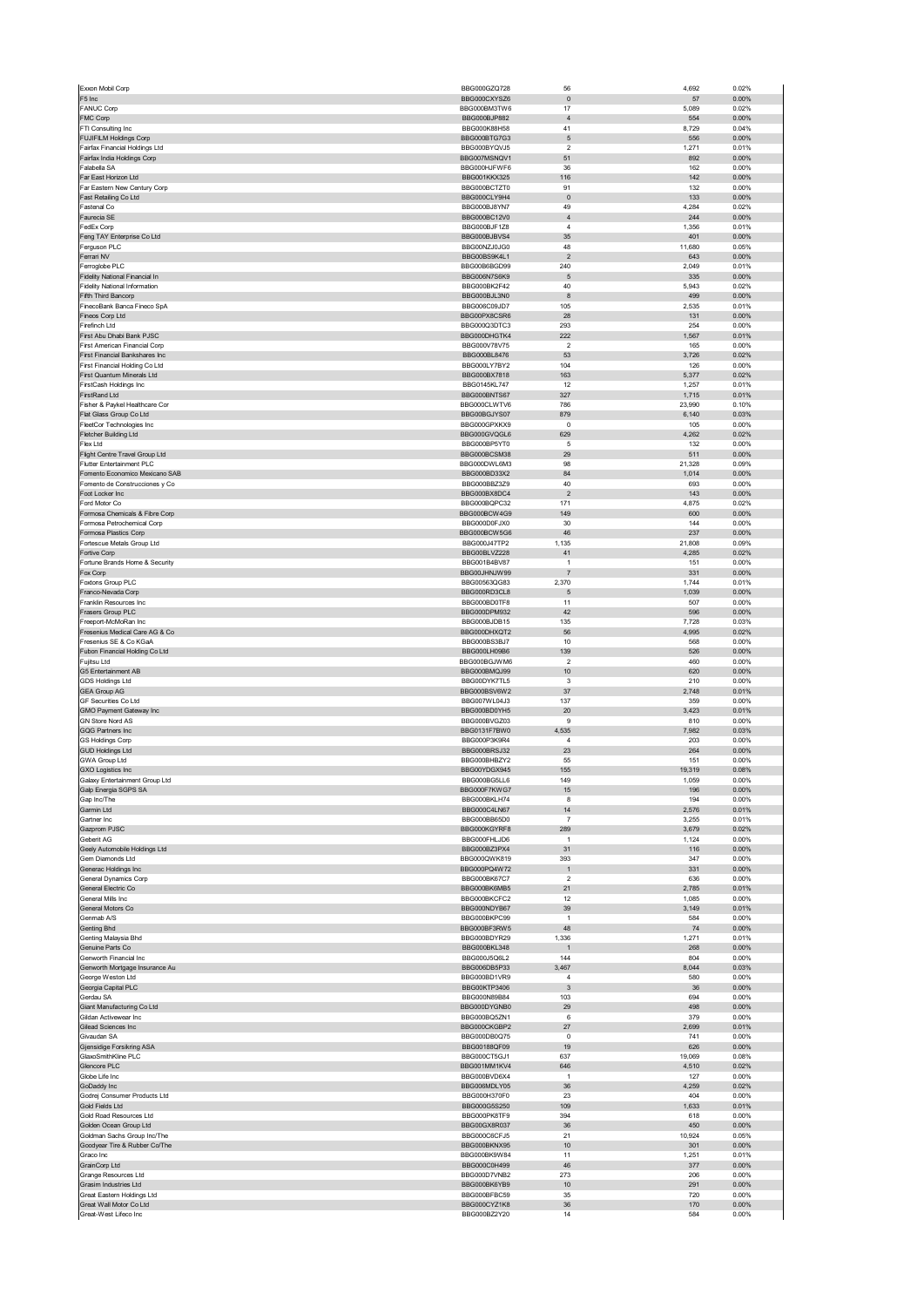| Green Cross Corp/South Korea                                | BBG000BGY8Z8                        |                              | 247             | 0.00%             |
|-------------------------------------------------------------|-------------------------------------|------------------------------|-----------------|-------------------|
| Greencoat Renewables PLC                                    | BBG00GZRZBQ5                        | 1,977                        | 3,463           | 0.01%             |
| Greenyard NV<br>Greggs PLC                                  | BBG000BXB6B6<br>BBG000BDKLH1        | 9<br>56                      | 145<br>3,480    | 0.00%<br>0.01%    |
| Grifols SA                                                  | BBG000KXQMX1                        | 18                           | 465             | $0.00\%$          |
| Groupe Bruxelles Lambert SA                                 | BBG000BSDBX0                        | $\mathbf{1}$                 | 152             | 0.00%             |
| Gruma SAB de CV                                             | BBG000LXPLN4                        | 13                           | 238             | 0.00%             |
| Grupo Aval Acciones y Valores                               | BBG001NNHMV0                        | 451                          | 161             | 0.00%             |
| Grupo Bimbo SAB de CV                                       | BBG000BQC7M6                        | 148                          | 626             | $0.00\%$          |
| Grupo Carso SAB de CV                                       | BBG000BQXSD7                        | 41                           | 180             | 0.00%             |
| Grupo Financiero Banorte SAB d                              | BBG000LXL8D8                        | 31                           | 277             | $0.00\%$          |
| Grupo Financiero Inbursa SAB d                              | BBG000LXS146                        | 133                          | 220             | 0.00%             |
| Grupo Mexico SAB de CV                                      | BBG000BQCB47                        | 302                          | 1,810           | 0.01%             |
| Grupo Televisa SAB                                          | BBG000BJDPF9                        | 142                          | 443             | 0.00%             |
| Guangzhou R&F Properties Co Lt                              | BBG000H80SY4                        | 147                          | 75              | 0.00%             |
| Gulf Oil Lubricants India Ltd                               | BBG005YZYRZ8                        | 22                           | 180             | 0.00%             |
| Guotai Junan Securities Co Ltd<br>H & M Hennes & Mauritz AB | BBG00GBHRNH6<br>BBG000BM9JH9        | 146<br>34                    | 312<br>923      | $0.00\%$<br>0.00% |
| H&R Block Inc                                               | BBG000BLDV98                        | 14                           | 454             | $0.00\%$          |
| <b>HAL Trust</b>                                            | BBG000BGG9X8                        | $\boldsymbol{2}$             | 387             | 0.00%             |
| <b>HCL Technologies Ltd</b>                                 | BBG000C68V87                        | 15                           | 378             | $0.00\%$          |
| HDFC Bank Ltd                                               | BBG000NWKS18                        | 212                          | 18,973          | 0.08%             |
| <b>HEICO Corp</b>                                           | BBG000BL16Q7                        | 110                          | 21,896          | 0.09%             |
| HMM Co Ltd                                                  | BBG000FQW6G9                        | 8                            | 235             | 0.00%             |
| HOCHTIEF AG                                                 | BBG000BC3V44                        | $\mathbf{1}$                 | 144             | 0.00%             |
| HP Inc                                                      | BBG000KHWT55                        | 52                           | 2,688           | 0.01%             |
| <b>HSBC Holdings PLC</b>                                    | BBG000BS1N49                        | 330                          | 2,755           | 0.01%             |
| HT&E Ltd                                                    | BBG000BSXX88                        | 63                           | 132             | 0.00%             |
| HUB24 Ltd                                                   | BBG000RHK9T9                        | 215                          | 6,082           | 0.03%             |
| Haci Omer Sabanci Holding AS                                | BBG000HN1YR5<br>BBG000BBLQV7        | 101<br>47                    | 138<br>1,323    | 0.00%<br>0.01%    |
| Hackett Group Inc/The<br>Haidilao International Holding     | BBG00LWM0XR7                        | 193                          | 599             | 0.00%             |
| Haier Smart Home Co Ltd                                     | BBG00Y6QRDM9                        | 49                           | 286             | 0.00%             |
| Haitong Securities Co Ltd                                   | BBG0029103Q8                        | 265                          | 323             | 0.00%             |
| Halliburton Co                                              | BBG000BKTFN2                        | 33                           | 1,042           | 0.00%             |
| Halma PLC                                                   | BBG000BDLT47                        | 16                           | 938             | 0.00%             |
| Hamamatsu Photonics KK                                      | BBG000BKP2Q2                        | 44                           | 3,816           | 0.02%             |
| Hana Financial Group Inc                                    | BBG000J3FZK6                        | 15                           | 748             | 0.00%             |
| Hanesbrands Inc                                             | BBG000D2ZTS8                        | 44                           | 1,003           | 0.00%             |
| Hang Lung Group Ltd                                         | BBG000BDWB08                        | 39                           | 115             | 0.00%             |
| Hang Lung Properties Ltd                                    | BBG000BDTCX4                        | 60                           | 169             | 0.00%             |
| Hang Seng Bank Ltd                                          | BBG000BDWBR9                        | 19                           | 466             | 0.00%             |
| Hankook Tire & Technology Co L                              | BBG002Y0WN38                        | $\ensuremath{\mathsf{3}}$    | 159             | $0.00\%$          |
| Hankyu Hanshin Holdings Inc                                 | BBG000BH0115                        | $\boldsymbol{2}$             | 81              | 0.00%             |
| Hanmi Pharm Co Ltd                                          | BBG000QKWS63<br>BBG000MDN4R3        | $\mathbf{1}$<br>$\mathbf{1}$ | 384             | 0.00%             |
| Hannover Rueck SE<br>Hansen Technologies Ltd                | BBG000BV22G4                        | 36                           | 311<br>191      | 0.00%<br>0.00%    |
| Harley-Davidson Inc                                         | BBG000BKZTP3                        | 3                            | 160             | 0.00%             |
| Hartford Financial Services Gr                              | BBG000G0Z878                        | 147                          | 13,956          | 0.06%             |
| Harvey Norman Holdings Ltd                                  | BBG000BKF0L2                        | 1,755                        | 8,670           | 0.04%             |
| Hasbro Inc                                                  | BBG000BKVJK4                        | $\mathbf{1}$                 | 167             | 0.00%             |
| Havells India Ltd                                           | BBG000D44YN2                        | 26                           | 673             | 0.00%             |
| Hays PLC                                                    | BBG000BKFPY3                        | 5,380                        | 14,653          | 0.06%             |
| HeadHunter Group PLC                                        | BBG00KHGQ0H4                        | 25                           | 1,772           | 0.01%             |
| <b>Healius Ltd</b>                                          | BBG000BBDPW7                        | 441                          | 2,328           | 0.01%             |
| HeidelbergCement AG                                         | BBG000BC1HT0                        | 5                            | 449             | 0.00%             |
| Heineken Holding NV                                         | BBG000BC36N8                        | $\overline{7}$               | 879             | 0.00%             |
|                                                             |                                     |                              |                 | 0.17%             |
| Heineken NV                                                 | BBG000BW4R84                        | 261                          | 40,350          |                   |
| Hella GmbH & Co KGaA                                        | BBG000BLNNJ4                        | $\mathbf{1}$                 | 49              | $0.00\%$          |
| Hellenic Bank PCL                                           | BBG000GJ6MT4                        | 178                          | 237             | 0.00%             |
| HelloFresh SE                                               | BBG003Q1CF78                        | 9                            | 922             | $0.00\%$          |
| Helvetia Holding AG                                         | BBG000GR9XT9                        | $\mathbf{1}$                 | 115             | 0.00%             |
| Henderson Land Development Co                               | BBG000BDWF36                        | 199                          | 1,163           | 0.00%             |
| Hengan International Group Co                               | BBG000CJXNB5                        | 52                           | 369             | 0.00%             |
| Henkel AG & Co KGaA<br>Henry Schein Inc                     | BBG000BC3925<br>BBG000BNMMJ3        | 122<br>38                    | 13,497<br>4,084 | 0.06%<br>0.02%    |
| Herbalife Nutrition Ltd                                     | BBG000MM5VL9                        | 13                           | 724             | 0.00%             |
| Hermes International                                        | BBG000BDYY97                        | $\mathbf{1}$                 | 2,883           | 0.01%             |
| Hero MotoCorp Ltd                                           | BBG000CSDVY4                        | 5                            | 230             | 0.00%             |
| Hershey Co/The                                              | BBG000BLHRS2                        | 3                            | 741             | 0.00%             |
| Hertz Global Holdings Inc                                   | BBG011N57109                        | $\mathbf 0$                  | 14              | 0.00%             |
| Hess Corp                                                   | BBG000BBD070                        | 11                           | 1,147           | 0.00%             |
| Hewlett Packard Enterprise Co                               | BBG0078W3NQ3                        | 61                           | 1,316           | 0.01%             |
| Hexagon AB                                                  | BBG000BF1LW0                        | 97                           | 2,119           | 0.01%             |
| Hicl Infrastructure PLC                                     | BBG00NR9B1V1<br><b>BBG0058KMH30</b> | 11,328<br>$\mathbf{1}$       | 37,269          | 0.16%             |
| Hilton Worldwide Holdings Inc                               |                                     |                              | 183             | 0.00%             |
| Hindalco Industries Ltd<br>Hindustan Petroleum Corp Ltd     | BBG000CSJQQ8<br>BBG000CSNVZ2        | 75<br>44                     | 660<br>238      | 0.00%<br>0.00%    |
| Hindustan Unilever Ltd                                      | BBG000CSMG04                        | 40                           | 1,744           | 0.01%             |
| Hino Motors Ltd                                             | BBG000BGPYD5                        | 13                           | 146             | 0.00%             |
| Hipgnosis Songs Fund Ltd/The F                              | BBG00H13L4V8                        | 9,021                        | 21,007          | 0.09%             |
| Hitachi Construction Machinery                              | BBG000BGGQ06                        | 2                            | 75              | 0.00%             |
| Hitachi Ltd                                                 | BBG000C2QRN8                        | 27                           | 1,977           | 0.01%             |
| Holcim Ltd                                                  | BBG000BWZDP2                        | 14                           | 1,009           | 0.00%             |
| Home Depot Inc/The                                          | BBG000BKZB36                        | 16                           | 9.184           | 0.04%             |
| Hon Hai Precision Industry Co                               | BBG000BHCH17                        | 312                          | 1,842           | 0.01%             |
| Honda Motor Co Ltd<br>Honeywell International Inc           | BBG000C27673<br>BBG000H556T9        | 45<br>8                      | 1,734<br>2,180  | 0.01%<br>0.01%    |
| Hong Kong Exchanges & Clearing                              | BBG000BGW354                        | 271                          | 21,808          | 0.09%             |
| Hong Leong Bank Bhd                                         | BBG000BTPCC6                        | 36                           | 224             | 0.00%             |
| Hong Leong Financial Group Bhd                              | BBG000BF4CF6                        | 50                           | 288             | 0.00%             |
| Hongkong & Shanghai Hotels Ltd                              | BBG000BDWVZ6                        | 1,060                        | 1,280           | 0.01%             |
| Hongkong Land Holdings Ltd                                  | BBG000BFLFW1                        | 47                           | 336             | $0.00\%$          |
| Hormel Foods Corp                                           | BBG000BLF8D2                        | 5                            | 335             | 0.00%             |
| Hosken Consolidated Investment                              | BBG000BFH308                        | 274                          | 1,750           | 0.01%             |
| Hotai Motor Co Ltd                                          | BBG000BPMGX5                        | 24                           | 730             | 0.00%             |
| Housing Development Finance Co                              | BBG000CSRXZ4                        | 1,052                        | 50,329          | 0.21%             |
| Howden Joinery Group PLC                                    | BBG000BRYT97<br>BBG00DYNJGH9        | 202<br>$\sqrt{4}$            | 3,383<br>164    | 0.01%<br>0.00%    |
| Howmet Aerospace Inc<br>Hoya Corp                           | BBG000BGSH67                        | 103                          | 20,978          | 0.09%             |
| Huatai Securities Co Ltd                                    | BBG008QGHMG4                        | 93                           | 213             | 0.00%             |
| Huaxia Bank Co Ltd                                          | BBG00709HB38                        | 54                           | 66              | 0.00%             |
| HubSpot Inc                                                 | BBG000N7MZ06                        | $\ensuremath{\mathsf{3}}$    | 2,941           | 0.01%             |
| Hubbell Inc                                                 | BBG000BLK267                        | 33                           | 9,521           | 0.04%             |
| Hufvudstaden AB                                             | BBG000BDSFG7                        | $77 \,$                      | 1,588           | 0.01%             |
| Humana Inc                                                  | BBG000BLKK03                        | 8                            | 4,894           | 0.02%             |
| Hummingbird Resources PLC                                   | BBG0019W9XB3                        | 254                          | 68              | 0.00%             |
| Hunan Valin Steel Co Ltd                                    | BBG00F136Q77                        | 132                          | 146             | 0.00%             |
| Huntington Bancshares Inc/OH                                | BBG000BKWSR6                        | 25                           | 540             | $0.00\%$          |
| Huntington Ingalls Industries                               | BBG001KJ2HM9                        | $\mathbf 0$                  | 88              | 0.00%             |
| Huntsman Corp<br>Hyundai Mobis Co Ltd                       | BBG000NS26Q8<br>BBG000BK3C57        | 3<br>2                       | 156<br>603      | 0.00%<br>0.00%    |
| Hyundai Motor Co                                            | BBG000BCVDK5                        | $\bf8$                       | 1,627           | 0.01%             |
| Hyundai Steel Co<br><b>ICICI Bank Ltd</b>                   | BBG000BCVFZ4<br>BBG000BBL437        | 8<br>103                     | 357<br>1,411    | 0.00%<br>0.01%    |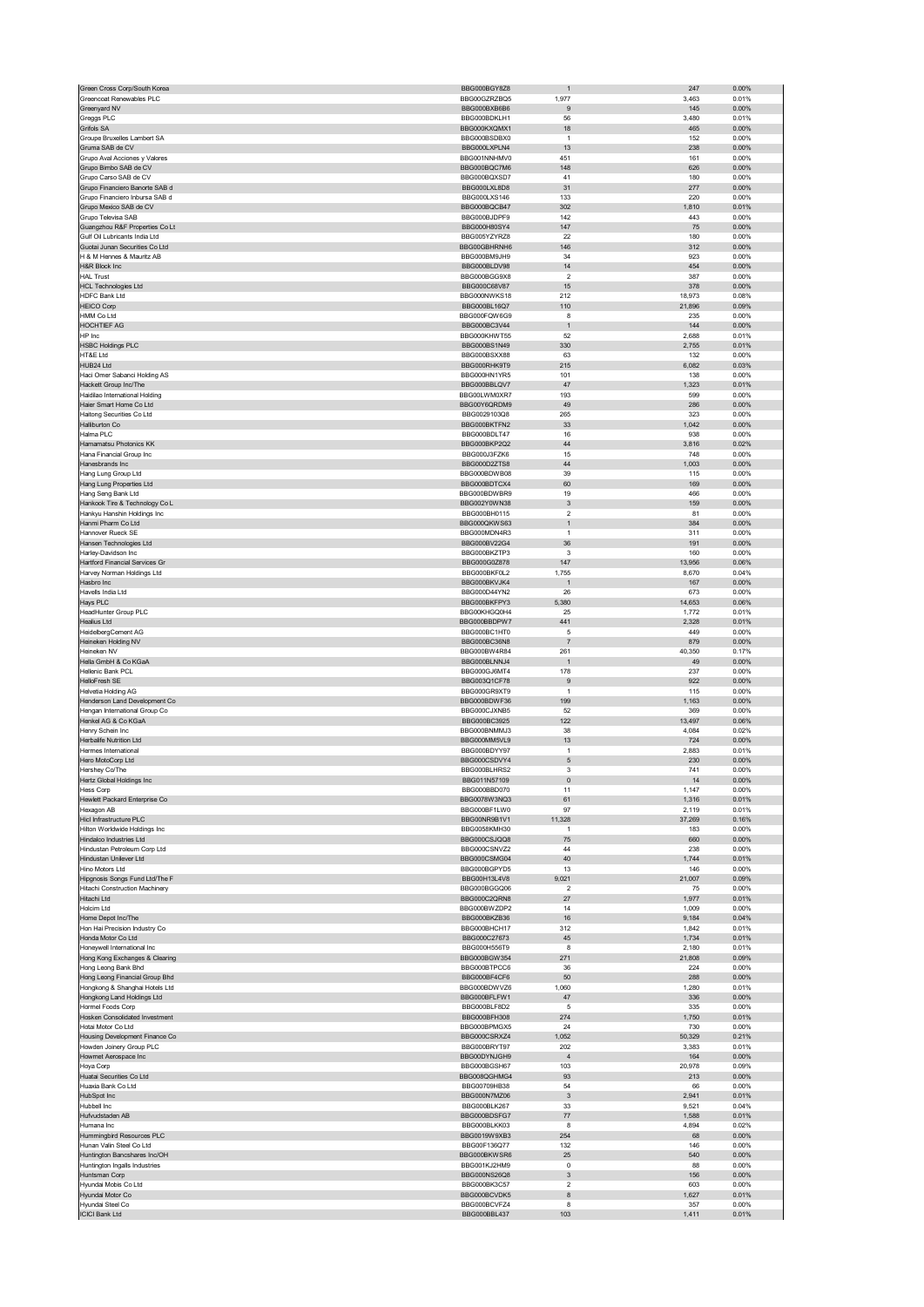| ICL Group Ltd                                                   | BBG000BJCNC8                        | 15                                        | 205              | 0.00%                   |
|-----------------------------------------------------------------|-------------------------------------|-------------------------------------------|------------------|-------------------------|
| <b>ICON PLC</b><br><b>IDEXX Laboratories Inc</b>                | BBG000CTSZQ6<br>BBG000BLRT07        | 56<br>12                                  | 23,709<br>10,826 | 0.10%<br>0.05%          |
| IGM Financial Inc                                               | BBG000BZ6FG2                        | $\bf8$                                    | 400              | 0.00%                   |
| <b>IGO Ltd</b>                                                  | BBG000BB1BP9                        | 2,357                                     | 27,037           | 0.11%                   |
| IHI Corp                                                        | BBG000BM7CD0                        | 5                                         | 133              | 0.00%                   |
| ING Groep NV<br>IPH Ltd                                         | BBG000BW4SZ2<br>BBG007913KZ6        | 84<br>44                                  | 1,615<br>388     | 0.01%<br>0.00%          |
| <b>IQVIA Holdings Inc</b>                                       | BBG00333FYS2                        | 13                                        | 4,909            | 0.02%                   |
| <b>IRESS Ltd</b>                                                | BBG000DP09M5                        | 319                                       | 3,988            | 0.02%                   |
| <b>ITOCHU Corp</b><br><b>ITV PLC</b>                            | BBG000B9WJ55<br>BBG000DW76R4        | 16<br>1,354                               | 678<br>2,790     | 0.00%<br>0.01%          |
| Idemitsu Kosan Co Ltd                                           | BBG000BD7F98                        | 37                                        | 1,286            | 0.01%                   |
| lida Group Holdings Co Ltd                                      | BBG005CJZ9F9                        | 15                                        | 491              | 0.00%                   |
| Illinois Tool Works Inc                                         | BBG000BMBL90                        | 3                                         | 1,095            | 0.00%                   |
| Illumina Inc<br>Iluka Resources Ltd                             | BBG000DSMS70<br>BBG000C13PJ4        | 8<br>155                                  | 4,395<br>1,564   | 0.02%<br>0.01%          |
| Imdex Ltd                                                       | BBG000BQ5WY6                        | 242                                       | 714              | 0.00%                   |
| Impala Platinum Holdings Ltd                                    | BBG000BTZK82                        | 45                                        | 874              | 0.00%                   |
| Imugene Ltd<br>Incitec Pivot Ltd                                | BBG000BZ3T48<br>BBG000PTL148        | 995<br>9,618                              | 398<br>31,163    | 0.00%<br>0.13%          |
| Indian Railway Catering & Tour                                  | BBG001HSFFN2                        | 20                                        | 306              | 0.00%                   |
| Industria de Diseno Textil SA                                   | BBG000C1W6R5                        | 71                                        | 3,155            | 0.01%                   |
| Industrial & Commercial Bank o<br>Industrial Bank Co Ltd        | BBG000Q16VR4<br>BBG00709J995        | 1,432<br>57                               | 1,112<br>234     | 0.00%<br>0.00%          |
| Industrial Bank of Korea                                        | BBG000C40K84                        | 5                                         | 58               | 0.00%                   |
| Industrias Penoles SAB de CV                                    | BBG000LXSL15                        | 13                                        | 203              | 0.00%                   |
| Infineon Technologies AG                                        | BBG000C8L0S4                        | 8                                         | 519              | $0.00\%$                |
| Info Edge India Ltd<br>Infomedia Ltd                            | BBG000HS7804<br>BBG000BZDK82        | 17<br>151                                 | 1,784<br>231     | 0.01%<br>0.00%          |
| Informa PLC                                                     | BBG000BLHQP7                        | 808                                       | 7,777            | 0.03%                   |
| Infosys Ltd                                                     | BBG000BSGQL7                        | 46                                        | 1,613            | 0.01%                   |
| Ingevity Corp                                                   | BBG009LM28K6                        | 38                                        | 3,708            | 0.02%                   |
| Inghams Group Ltd<br>Inmobiliaria del Sur SA                    | BBG00DZTFM86<br>BBG000BH18T9        | 71<br>11                                  | 249<br>137       | 0.00%<br>0.00%          |
| Innolux Corp                                                    | BBG000QY03R0                        | 149                                       | 145              | $0.00\%$                |
| Innovent Biologics Inc                                          | BBG00M8832B5                        | 27                                        | 233              | 0.00%                   |
| <b>Inpex Corp</b><br>Insignia Financial Ltd                     | BBG000DJ3642<br>BBG000P5Q6C5        | 268<br>5,920                              | 3,212<br>21,430  | 0.01%<br>0.09%          |
| Insurance Australia Group Ltd                                   | BBG000PBLS20                        | 10,856                                    | 46,248           | 0.19%                   |
| <b>Intact Financial Corp</b>                                    | BBG000QDQ4F9                        | $\mathbf{1}$                              | 221              | 0.00%                   |
| Integral Diagnostics Ltd                                        | BBG00B2FQPN0                        | 35                                        | 174              | 0.00%                   |
| Intel Corp<br>InterGlobe Aviation Ltd                           | BBG000C0G1D1<br>BBG000H3G1B2        | 85<br>13                                  | 6,040<br>481     | 0.03%<br>0.00%          |
| Intercontinental Exchange Inc                                   | BBG000C1FB75                        | 108                                       | 20,299           | 0.08%                   |
| International Business Machine                                  | BBG000BLNNH6                        | 18                                        | 3,222            | 0.01%                   |
| International Consolidated Air                                  | BBG000C04GS5                        | 254                                       | 673              | 0.00%                   |
| International Flavors & Fragra<br>International Game Technology | BBG000BLSL58<br>BBG0081VHTP3        | $\overline{4}$<br>$\overline{\mathbf{2}}$ | 798<br>88        | $0.00\%$<br>0.00%       |
| International Paper Co                                          | BBG000BM5SR2                        | 14                                        | 916              | 0.00%                   |
| International Public Partnersh                                  | BBG000Q4KTS6                        | 16,936                                    | 53,636           | 0.22%                   |
| Interpublic Group of Cos Inc/T<br>Intesa Sanpaolo SpA           | BBG000C90DH9<br>BBG000BNSF93        | 3<br>1,008                                | 134<br>3,586     | 0.00%<br>0.01%          |
| Intuit Inc.                                                     | BBG000BH5DV1                        | $\overline{1}$                            | 554              | $0.00\%$                |
| Intuitive Surgical Inc                                          | BBG000BJPDZ1                        | 21                                        | 10,286           | 0.04%                   |
| Invesco Ltd                                                     | BBG000BY2Y78                        | 8                                         | 254              | 0.00%                   |
| Investor AB<br>InvoCare Ltd                                     | BBG000BG97S6<br>BBG000C63188        | 53<br>28                                  | 1,822<br>326     | 0.01%<br>0.00%          |
| Ionis Pharmaceuticals Inc                                       | BBG000JH6683                        | 64                                        | 2,681            | 0.01%                   |
| Isetan Mitsukoshi Holdings Ltd                                  | BBG000MF3SX0                        | 6                                         | 61               | 0.00%                   |
| <b>Israel Discount Bank Ltd</b><br><b>Isuzu Motors Ltd</b>      | BBG000HVQG80<br>BBG000BM8G22        | 57                                        | 524<br>309       | 0.00%<br>0.00%          |
| Itau Unibanco Holding SA                                        | BBG000BF0HQ7                        | 18<br>314                                 | 1,625            | 0.01%                   |
| Itausa SA                                                       | BBG000BY9ZS5                        | 522                                       | 1,152            | 0.00%                   |
| Ito En Ltd                                                      | BBG000BSVM57                        | $\overline{\mathbf{c}}$                   | 160              | 0.00%                   |
| Ivanhoe Mines Ltd<br>J D Wetherspoon PLC                        | BBG003CSCHG0<br><b>BBG000BT7S04</b> | 44<br>163                                 | 494<br>2,921     | 0.00%<br>0.01%          |
| J M Smucker Co/The                                              | BBG000BT1715                        | $\overline{\mathbf{c}}$                   | 447              | 0.00%                   |
| J Sainsbury PLC                                                 | BBG000BF0KW3                        | 40                                        | 206              | 0.00%                   |
| JB Hi-Fi Ltd<br><b>IRS SA</b>                                   | BBG000BQWJY5<br><b>BRC000N6O0M7</b> | 172<br>215                                | 8,305<br>2.015   | 0.03%<br>0.01%          |
| JD.com Inc                                                      | BBG005YHY0Q7                        | 145                                       | 7,325            | 0.03%                   |
| JFE Holdings Inc                                                | BBG000BQWB27                        | 16                                        | 284              | 0.00%                   |
| JLEN Environmental Assets Grou                                  | BBG005ZHDC56                        | 8,168                                     | 15,977           | 0.07%                   |
| JPMorgan Chase & Co                                             | BBG000DMBXR2<br>BBG000C1ZGP2        | 188                                       | 40,955           | 0.17%                   |
| <b>JSW Steel Ltd</b><br>JTEKT Corp                              | BBG000BLSMV7                        | 47<br>11                                  | 573<br>128       | 0.00%<br>0.00%          |
| Jabil Inc                                                       | BBG000BJNGN9                        | $\overline{2}$                            | 159              | 0.00%                   |
| Jackson Financial Inc                                           | BBG00922Y5Z6                        |                                           |                  |                         |
| Jacobs Engineering Group Inc<br>James Hardie Industries PLC     |                                     | $\overline{1}$                            | 36               | 0.00%                   |
|                                                                 | BBG000BMFFQ0                        | $\overline{1}$                            | 163              | 0.00%                   |
| Janus Henderson Group PLC                                       | BBG000D01850<br>BBG000BZY4K1        | 797<br>15                                 | 44,084<br>880    | 0.18%<br>$0.00\%$       |
| Japan Airlines Co Ltd                                           | BBG0038LG5T8                        | 26                                        | 686              | 0.00%                   |
| Japan Petroleum Exploration Co                                  | BBG000CTVC65                        | 12                                        | 368              | 0.00%                   |
| Japan Post Holdings Co Ltd<br>Japan Post Insurance Co Ltd       | BBG000HS7047<br>BBG000C15837        | 119<br>$\overline{7}$                     | 1,278<br>147     | 0.01%<br>$0.00\%$       |
| Jardine Cycle & Carriage Ltd                                    | BBG000BDGG14                        | 35                                        | 736              | 0.00%                   |
| Jardine Matheson Holdings Ltd                                   | BBG000BKGRX9                        | 83                                        | 6,254            | 0.03%                   |
| Jefferies Financial Group Inc                                   | BBG000BNHSP9                        | 55                                        | 2,936            | 0.01%                   |
| Jeronimo Martins SGPS SA<br>John Keells Holdings PLC            | BBG000BHWX29<br>BBG000FNYM.I6       | $\,6$<br>599                              | 204<br>609       | 0.00%<br>0.00%          |
| John Wood Group PLC                                             | BBG000BCGVQ6                        | 61                                        | 219              | 0.00%                   |
| Johns Lyng Group Ltd                                            | BBG00HVW0FB1                        | 87                                        | 793              | 0.00%                   |
| Johnson & Johnson                                               | BBG000BMHYD1                        | 28                                        | 6,543            | 0.03%                   |
| Johnson Controls International<br>Johnson Electric Holdings Ltd | BBG000BVWLJ6<br>BBG000BDXKS7        | 17<br>172                                 | 1,948<br>501     | 0.01%<br>0.00%          |
| Johnson Matthey PLC                                             | BBG000BDNS10                        | $\overline{\mathbf{c}}$                   | 81               | 0.00%                   |
| Jollibee Foods Corp                                             | BBG000BKTFZ9                        | 67                                        | 390              | $0.00\%$                |
| Jones Lang LaSalle Inc<br>Jubilant Foodworks Ltd                | BBG000C2L2L0<br>BBG000PPXMG4        | $\mathbf 0$<br>$\overline{4}$             | 63<br>296        | 0.00%<br>0.00%          |
| Julius Baer Group Ltd                                           | BBG000PJ8DQ5                        | 45                                        | 4,136            | 0.02%                   |
| Jumbo Interactive Ltd                                           | BBG000BLQB52                        | $26\,$                                    | 494              | $0.00\%$                |
| Juniper Networks Inc                                            | BBG000BY33P5                        | 6                                         | 290              | 0.00%                   |
| Jupiter Mines Ltd<br><b>KB Financial Group Inc</b>              | BBG000QDWX59<br>BBG000BPHXR1        | 397<br>141                                | 91<br>8,955      | 0.00%<br>0.04%          |
| <b>KBC Group NV</b>                                             | BBG000BMVX65                        | $\bf8$                                    | 968              | 0.00%                   |
| <b>KE Holdings Inc</b>                                          | BBG00W9L9LX1                        | 5                                         | 148              | 0.00%                   |
| KGHM Polska Miedz SA<br><b>KION Group AG</b>                    | BBG000CJ6JT5<br>BBG000BX9VY9        | 13<br>$\mathbf{1}$                        | 621<br>131       | 0.00%<br>0.00%          |
| KKR & Co Inc                                                    | BBG000BCQ6J8                        | $\overline{\mathbf{c}}$                   | 210              | $0.00\%$                |
| <b>KLA Corp</b>                                                 | BBG000BMTFR4                        | 12                                        | 7,386            | 0.03%                   |
| <b>KMD Brands Ltd</b>                                           | BBG000PQGRY0                        | 5,244                                     | 7,499            | 0.03%                   |
| <b>KOC Holding AS</b><br>KR1 PLC<br>Kajima Corp                 | BBG000BVCWT3<br>BBG000Q7Z863        | 273<br>355<br>48                          | 801<br>671       | 0.00%<br>0.00%<br>0.00% |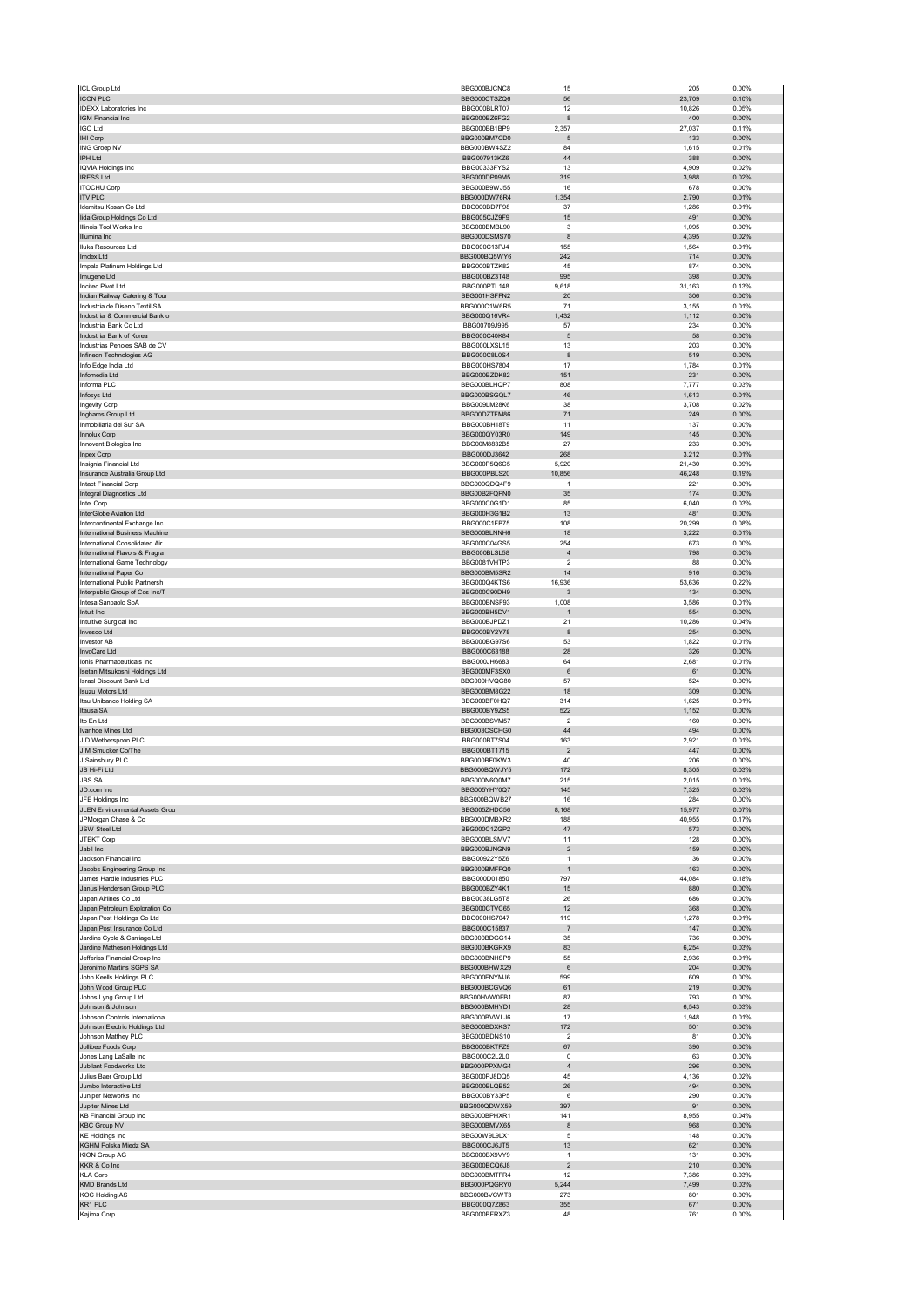| Kakao Corp                                   | BBG000C3SL93                 | 6                                       | 758           | 0.00%             |
|----------------------------------------------|------------------------------|-----------------------------------------|---------------|-------------------|
| Kao Corp                                     | BBG000BG5Y92                 | 24                                      | 1,700         | 0.01%             |
| Karoon Energy Ltd                            | BBG000N80D34                 | 353                                     | 594           | 0.00%             |
| Kasikornbank PCL                             | BBG000BSM796                 | 30                                      | 174           | 0.00%             |
| Kawasaki Heavy Industries Ltd                | BBG000BM72Q8                 | $\sqrt{5}$                              | 114           | 0.00%             |
| Kazia Therapeutics Ltd                       | BBG000DDCNH4                 | 2,833                                   | 3,555         | 0.01%             |
| Keisei Electric Railway Co Ltd               | BBG000BN4GC3                 | 440                                     | 16,360        | 0.07%             |
| Kellogg Co                                   | BBG000BMKDM3                 | $\overline{7}$                          | 603           | 0.00%             |
| Kelsian Group Ltd                            | BBG001WW8JB9                 | 27                                      | 200           | 0.00%             |
| Keppel Corp Ltd                              | BBG000BFDJJ7                 | 16                                      | 83            | 0.00%             |
| Kering SA                                    | BBG000BCB150                 | $\pmb{0}$                               | 472           | $0.00\%$          |
| Kerry Group PLC                              | BBG000BHKB48                 | 21<br>208                               | 3,722         | 0.02%             |
| Kerry Properties Ltd                         | BBG000H62G63                 |                                         | 743           | 0.00%             |
| Keurig Dr Pepper Inc<br>KeyCorp              | BBG000TJM7F0<br>BBG000BMQPL1 | 12<br>13                                | 606<br>424    | 0.00%<br>$0.00\%$ |
| Keyence Corp                                 | BBG000BQF869                 | 5                                       | 4,274         | 0.02%             |
| Keysight Technologies Inc                    | BBG0059FN811                 | 62                                      | 17,571        | 0.07%             |
| Kia Corp                                     | BBG000BCL1T3                 | 54                                      | 5,110         | 0.02%             |
| Kikkoman Corp                                | BBG000BJ89N2                 | $\overline{\mathfrak{c}}$               | 789           | 0.00%             |
| Kimberly-Clark Corp                          | BBG000BMW2Z0                 | $\overline{7}$                          | 1,311         | 0.01%             |
| Kina Securities Ltd                          | BBG009HXGTS8                 | 60                                      | 51            | 0.00%             |
| Kingfisher PLC                               | BBG000BKH1W6                 | 46                                      | 288           | 0.00%             |
| Kinnevik AB                                  | BBG000BP73C4                 | 10                                      | 484           | 0.00%             |
| Kinross Gold Corp                            | BBG000BK4N16                 | 861                                     | 6,884         | 0.03%             |
| Kirin Holdings Co Ltd                        | BBG000BFW551                 | 47                                      | 1,042         | 0.00%             |
| Knorr-Bremse AG                              | BBG000FMSMX9                 | $\mathbf{1}$                            | 112           | 0.00%             |
| Kobayashi Pharmaceutical Co Lt               | BBG000BSYLZ3                 | $\ensuremath{\mathsf{3}}$               | 332           | 0.00%             |
| Kobe Bussan Co Ltd                           | BBG000BX7GB9                 | 228                                     | 12,139        | 0.05%             |
| Kobe Steel Ltd                               | BBG000BGBGH5                 | 17                                      | 118           | 0.00%             |
| Kogan.com Ltd                                | BBG00D2480S1                 | 639                                     | 5,639         | 0.02%             |
| Kohľ's Corp                                  | BBG000CS7CT9                 | 59                                      | 4,008         | 0.02%             |
| Koito Manufacturing Co Ltd                   | BBG000BMDLF1<br>BBG000BGGD50 | $\mathbf{1}$                            | 87            | 0.00%             |
| Komatsu Ltd                                  | BBG000C3VY91                 | 126                                     | 4,052         | 0.02%             |
| Kone Oyj<br>Konica Minolta Inc               | BBG000BKYL35                 | 13<br>29                                | 1,320<br>182  | 0.01%<br>0.00%    |
| Koninklijke Ahold Delhaize NV                | BBG000BBBC58                 | 50                                      | 2,356         | 0.01%             |
| Koninklijke DSM NV                           | BBG000BC0L94                 | $\sqrt{4}$                              | 1,280         | 0.01%             |
| Koninklijke Philips NV                       | BBG000JX4KH9                 | 8                                       | 419           | 0.00%             |
| Korea Shipbuilding & Offshore                | BBG000DBLYN7                 | $\ensuremath{\mathsf{3}}$               | 284           | 0.00%             |
| Korea Zinc Co Ltd                            | BBG000BGZQ96                 | $\mathbf{1}$                            | 325           | 0.00%             |
| Korean Air Lines Co Ltd                      | BBG000BDSVK7                 | $\mathsf g$                             | 315           | 0.00%             |
| Kose Corp                                    | BBG000DHJ5F9                 | $\boldsymbol{2}$                        | 266           | 0.00%             |
| Kotak Mahindra Bank Ltd                      | BBG000CVD592                 | 12                                      | 385           | 0.00%             |
| Kraft Heinz Co/The                           | BBG005CPNTQ2                 | 27                                      | 1,334         | 0.01%             |
| Kroger Co/The                                | BBG000BMY992                 | 159                                     | 9,927         | 0.04%             |
| Kubota Corp                                  | BBG000BGGYY2                 | 260                                     | 7,936         | 0.03%             |
| Kuehne + Nagel International A               | BBG000HXJ2N8                 | $\pmb{0}$                               | 215           | 0.00%             |
| Kumba Iron Ore Ltd                           | BBG000PPVK43                 | 23                                      | 901           | 0.00%             |
| Kuraray Co Ltd                               | BBG000BFY586                 | $\sqrt{4}$                              | 43            | 0.00%             |
| Kweichow Moutai Co Ltd                       | BBG00709HTQ4                 | $\boldsymbol{2}$                        | 1,060         | 0.00%             |
| Kyocera Corp                                 | BBG000C26Y00                 | $\ensuremath{\mathsf{3}}$               | 264           | 0.00%             |
| Kyowa Kirin Co Ltd                           | BBG000BG3926                 | 9                                       | 326           | 0.00%             |
| L'Oreal SA                                   | BBG000BC98G6                 | 35                                      | 22,985        | 0.10%             |
| L3Harris Technologies Inc                    | BBG000BLGFJ9                 | $\boldsymbol{2}$                        | 511           | 0.00%             |
| <b>LANXESS AG</b>                            | BBG000Q9TVP4                 | $\mathbf{1}$                            | 109           | 0.00%             |
| LEG Immobilien SE                            | BBG003T0P9C1                 | 2<br>$\mathbf{1}$                       | 325           | 0.00%             |
| LG Chem Ltd<br>LG Corp                       | BBG000HPD1L5<br>BBG000BCXCN2 | 5                                       | 703<br>471    | 0.00%<br>0.00%    |
| LG Display Co Ltd                            | BBG000F5DG01                 | 11                                      | 323           | 0.00%             |
| LG Electronics Inc                           | BBG000MND269                 | 10                                      | 1,526         | 0.01%             |
| LG Household & Health Care Ltd               | BBG000BB23H5                 | $\sqrt{2}$                              | 1,807         | 0.01%             |
| LIC Housing Finance Ltd                      | BBG000DSZX48                 | 617                                     | 4,222         | 0.02%             |
| LKQ Corp                                     | BBG000PXDL44                 | $\mathbf 2$                             | 206           | 0.00%             |
| <b>LSL Property Services PLC</b>             | BBG000QCS940                 | 101                                     | 774           | 0.00%             |
| LUKOIL PJSC                                  | BBG000NN8497                 | 22                                      | 2,725         | 0.01%             |
| LVMH Moet Hennessy Louis Vuitt               | BBG000BC7Q05                 | 27                                      | 30,954        | 0.13%             |
| Laboratory Corp of America Hol               | BBG000D9DMK0                 | $\mathbf{1}$                            | 227           | $0.00\%$          |
| am Research Corp                             | BBG000BNFLM9                 | 6                                       | 5,753         | 0.02%             |
| Land & Houses PCL                            | BBG000BDHYZ7                 | 970                                     | 351           | 0.00%             |
| Lark Distilling Co Ltd                       | BBG000BTMZ29                 | 6                                       | 29            | 0.00%             |
| Larsen & Toubro Ltd                          | BBG000CVM7D3                 | 69                                      | 2,425         | 0.01%             |
| Las Vegas Sands Corp                         | BBG000JWD753                 | 136                                     | 7,049         | 0.03%             |
| Latitude Group Holdings Ltd                  | BBG00QFL4PY2                 | 1,856                                   | 3,713         | 0.02%             |
| Lawson Inc                                   | BBG000CRYS89                 | $\overline{\mathbf{c}}$                 | 133           | 0.00%             |
| Lazard Ltd                                   | BBG000BT4C39                 | 30                                      | 1,787         | 0.01%             |
| Lear Corp                                    | BBG000PTLGZ1                 | 3                                       | 764           | 0.00%             |
| Legal & General Group PLC                    | BBG000BDQCG6                 | 82                                      | 454           | $0.00\%$          |
| Legend Holdings Corp                         | BBG009DTJSJ0                 | 220                                     | 447           | 0.00%             |
| Legrand SA<br>Leidos Holdings Inc            | BBG000NH2RJ4<br>BBG000C23PB0 | 78<br>$\mathbf{1}$                      | 12,579<br>100 | 0.05%<br>0.00%    |
| Lendlease Corp Ltd                           | BBG000BDD6Y3                 | 1,276                                   | 13,645        | 0.06%             |
| Lennar Corp                                  | BBG000BN5HF7                 | 6                                       | 926           | 0.00%             |
| Lennox International Inc                     | BBG000BB5B84                 | 9                                       | 3,929         | 0.02%             |
| Lenovo Group Ltd                             | BBG000BG4QM5                 | 423                                     | 669           | 0.00%             |
| Lenta International Co PJSC                  | BBG0062L8TM1                 | 86                                      | 296           | 0.00%             |
| Leonardo SpA                                 | BBG000BVVRJ4                 | 30                                      | 298           | 0.00%             |
| Liberty Broadband Corp                       | BBG006GNRZ83                 | $\mathbf 5$                             | 1,012         | 0.00%             |
| Liberty Media Corp-Liberty Bra               | BBG00BFHD1D0                 | $^{\circ}$                              | 17            | 0.00%             |
| Liberty Media Corp-Liberty For               | BBG00BFHDCV6                 | 15                                      | 1,319         | 0.01%             |
| Liberty Media Corp-Liberty Sir               | BBG00BFHD827                 | 11                                      | 796           | 0.00%             |
| Liberty TripAdvisor Holdings I               | BBG005DKMJ67                 | $\mathbf{1}$                            | $\mathbf 2$   | 0.00%             |
| Life360 Inc                                  | BBG00NV88703                 | 30                                      | 294           | 0.00%             |
| Lifestyle Communities Ltd                    | BBG000CJ4XY0                 | 19                                      | 391           | 0.00%             |
| Lincoln National Corp<br>Linde PLC           | BBG000BNC3Y9<br>BBG00GVR8YQ9 | 5<br>81                                 | 454<br>38,462 | 0.00%<br>0.16%    |
| Link Administration Holdings L               | BBG001BRJBY3                 | 3,180                                   | 17,712        | 0.07%             |
| Lion Corp                                    | BBG000BQG001                 | 20                                      | 360           | 0.00%             |
| Lions Gate Entertainment Corp                | BBG000K1T0M8                 | 3                                       | 56            | 0.00%             |
| Liontown Resources Ltd                       | BBG000F21113                 | 411                                     | 682           | $0.00\%$          |
| LivaNova PLC                                 | BBG009LGHG16                 | 11                                      | 1,329         | 0.01%             |
| Lixil Corp                                   | BBG000BCJCY6                 | 6                                       | 231           | 0.00%             |
| Lloyds Banking Group PLC                     | BBG000BDQGR5                 | 5,692                                   | 5,069         | 0.02%             |
| Loblaw Cos Ltd                               | BBG000BZC425                 | 12                                      | 1,305         | 0.01%             |
| Localiza Rent a Car SA                       | BBG000BJ9ZG1                 | 172                                     | 2,250         | 0.01%             |
| Lockheed Martin Corp                         | BBG000C1BW00                 | 15                                      | 7,447         | 0.03%             |
| Loews Corp                                   | BBG000C45984                 | 16                                      | 1,247         | 0.01%             |
| Logan Group Co Ltd                           | BBG005P687B1                 | 225                                     | 237           | 0.00%             |
| Logo Yazilim Sanayi Ve Ticaret               | BBG000BP78M2                 | 99                                      | 426           | 0.00%             |
| Lojas Renner SA                              | BBG000BYWZK7                 | 184                                     | 1,112         | 0.00%             |
| London Stock Exchange Group PL               | BBG000BC85S0                 | 126                                     | 16,231        | 0.07%             |
| Longfor Group Holdings Ltd                   | BBG000CHNH78                 | 10                                      | 66            | 0.00%             |
| Lonza Group AG                               | BBG000NQXR55                 | 13                                      | 14,382        | 0.06%             |
| Lopez Holdings Corp                          | BBG000BF6M99                 | 2,992                                   | 235<br>153    | 0.00%<br>0.00%    |
|                                              |                              |                                         |               |                   |
| Lotte Chemical Corp<br>Lotte Shopping Co Ltd | BBG000BHNW30<br>BBG000BXDW54 | $\mathbf{1}$<br>$\overline{\mathbf{c}}$ | 178           | $0.00\%$          |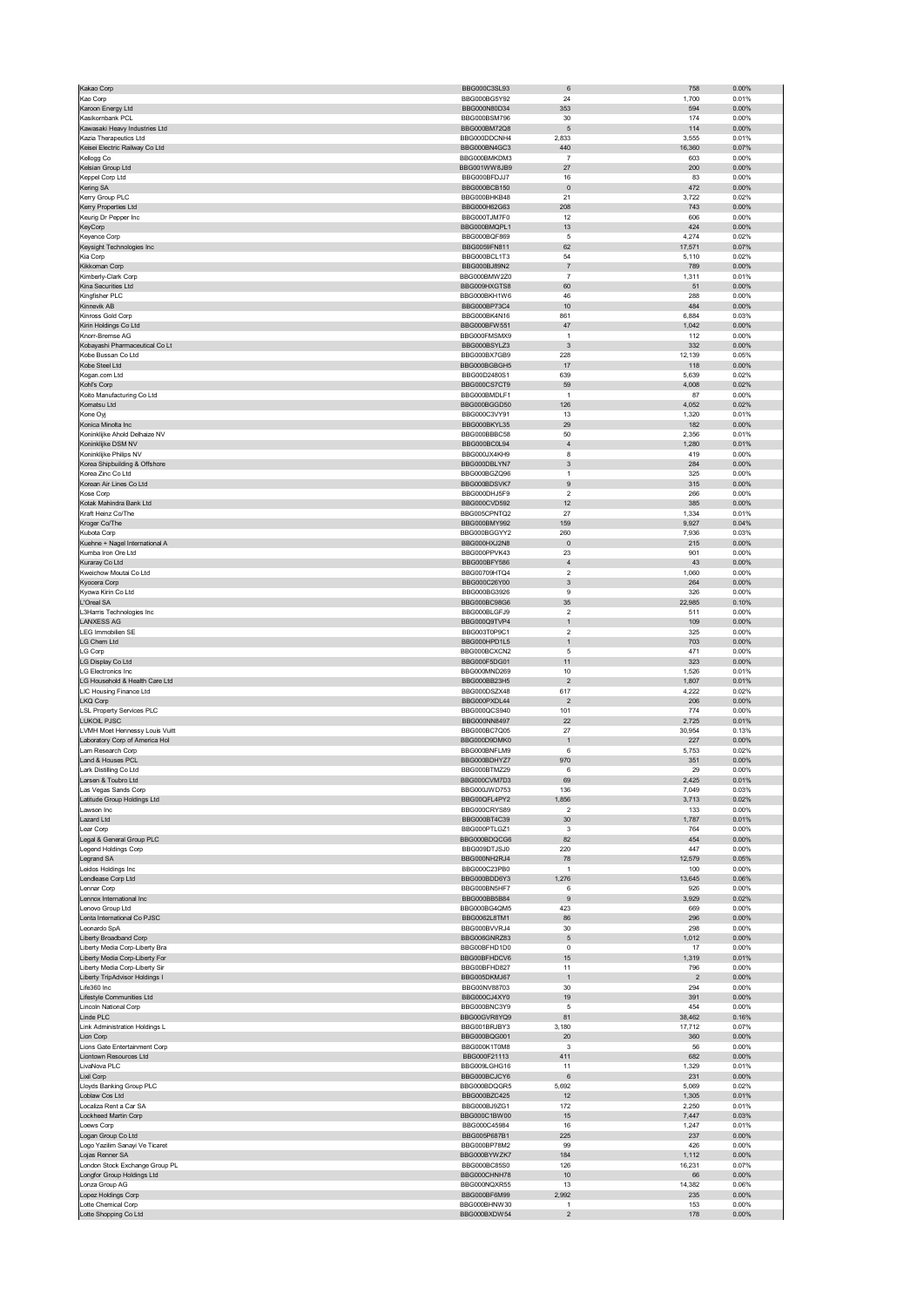|                                                          | BBG000BNF508                 | 10                      | 1,080          | 0.00%          |
|----------------------------------------------------------|------------------------------|-------------------------|----------------|----------------|
| Lovisa Holdings Ltd                                      | BBG007NJXFK5                 | 11                      | 225            | 0.00%          |
| Lowe's Cos Inc                                           | BBG000BNDN65                 | 103                     | 36,604         | 0.15%          |
| Loyalty Ventures Inc                                     | BBG012QVD574                 | $\overline{1}$          | 33             | $0.00\%$       |
| Luceco PLC                                               | BBG00F0HWVJ4                 | 269                     | 1,750          | 0.01%          |
| Lululemon Athletica Inc                                  | BBG000R8ZVD1                 | $\overline{1}$          | 276            | $0.00\%$       |
| Lynas Rare Earths Ltd<br>LyondellBasell Industries NV    | BBG000BSCDH5<br>BBG000WCFV84 | 198<br>19               | 2,012<br>2,376 | 0.01%<br>0.01% |
| M&G PLC                                                  | BBG00K9ZPS45                 | 140                     | 519            | 0.00%          |
| M&T Bank Corp                                            | BBG000D9KWL9                 | $\overline{\mathbf{c}}$ | 431            | 0.00%          |
| M3 Inc                                                   | BBG000BN34Z6                 | 14                      | 992            | 0.00%          |
| MACA Ltd                                                 | BBG001750HG3                 | 298                     | 245            | 0.00%          |
| MBIA Inc                                                 | BBG000BNQN34                 | 155                     | 3,364          | 0.01%          |
| <b>MBK PCL</b>                                           | BBG000DCXT62                 | 3,484                   | 1,922          | 0.01%          |
| MEIJI Holdings Co Ltd                                    | BBG000BXR2F4                 | 9                       | 769            | 0.00%          |
| <b>METRO AG</b>                                          | BBG00CM7XMC5                 | 11                      | 160            | $0.00\%$       |
| <b>MGM Resorts International</b>                         | BBG000C2BXK4                 | 82                      | 5,062          | 0.02%          |
| MMC Norilsk Nickel PJSC                                  | BBG000KRLH06                 | 78                      | 3,310          | 0.01%          |
| <b>MRF Ltd</b>                                           | BBG000CVV6H1                 | 0                       | 336            | 0.00%          |
| MRV Engenharia e Participacoes                           | BBG000QWT9X3                 | 73                      | 215            | $0.00\%$       |
| MS&AD Insurance Group Holdings                           | BBG000MD5MH4                 | 20                      | 854            | 0.00%          |
| <b>MSCI</b> Inc                                          | BBG000RTDY25                 | 5                       | 4,172          | 0.02%          |
| MTR Corp Ltd                                             | BBG000MKLJD1                 | 57                      | 422            | 0.00%          |
| Maas Group Holdings Ltd                                  | BBG001WW60C1                 | 1,781                   | 9,439          | 0.04%          |
| Macquarie Group Ltd<br>Macy's Inc                        | BBG000GYHHY4<br>BBG000C46HM9 | 309<br>26               | 63,384<br>928  | 0.27%<br>0.00% |
| Magazine Luiza SA                                        | BBG000PWYLV3                 | 522                     | 930            | 0.00%          |
| Magellan Financial Group Ltd                             | BBG000N890K4                 | 28                      | 589            | 0.00%          |
| Magna International Inc                                  | BBG000CZX2P0                 | 10                      | 1,162          | 0.00%          |
| Magnit PJSC                                              | BBG000VFBQG4                 | 9                       | 180            | 0.00%          |
| Magnitogorsk Iron & Steel Work                           | BBG000Q63JZ4                 | 51                      | 855            | 0.00%          |
| Mahindra & Mahindra Ltd                                  | BBG000BKW6G6                 | 48                      | 749            | 0.00%          |
| Makita Corp                                              | BBG000BLVPB8                 | 135                     | 7,873          | 0.03%          |
| Malayan Banking Bhd                                      | BBG000BF4GM9                 | 463                     | 1,270          | 0.01%          |
| ManpowerGroup Inc                                        | BBG000BNMHS4                 | $\overline{1}$          | 179            | 0.00%          |
| Manulife Financial Corp                                  | BBG000C0QCK8                 | 32                      | 844            | 0.00%          |
| Mapfre SA                                                | BBG000BCQ2W2                 | 135                     | 382            | 0.00%          |
| Marathon Oil Corp                                        | BBG000C8H633                 | 36                      | 803            | $0.00\%$       |
| Marathon Petroleum Corp<br>Maravai LifeSciences Holdings | BBG001DCCGR8<br>BBG00Y1DFV91 | 35<br>58                | 3,098<br>3,321 | 0.01%<br>0.01% |
|                                                          |                              | 40                      | 375            | 0.00%          |
| Marico Ltd<br>Markel Corp                                | BBG000GPNZ21<br>BBG000FC7366 | $\mathbf{1}$            | 1,936          | 0.01%          |
| MarketAxess Holdings Inc                                 | BBG000BJBZ23                 | $\overline{7}$          | 3,945          | 0.02%          |
| Marks & Spencer Group PLC                                | BBG000BDTRV3                 | 63                      | 271            | 0.00%          |
| Marriott International Inc/MD                            | BBG000BGD7W6                 | 3                       | 660            | 0.00%          |
| Marriott Vacations Worldwide C                           | BBG001J2R5H3                 | $\overline{2}$          | 389            | 0.00%          |
| Marsh & McLennan Cos Inc                                 | BBG000BP4MH0                 | $\sqrt{4}$              | 970            | 0.00%          |
| Martin Marietta Materials Inc                            | BBG000BGYMH7                 | $\overline{1}$          | 742            | 0.00%          |
| Marubeni Corp                                            | BBG000B9Y8X6                 | 62                      | 833            | 0.00%          |
| Maruti Suzuki India Ltd                                  | BBG000HFDLR7                 | 9                       | 1,171          | 0.00%          |
| Masco Corp                                               | BBG000BNNKG9                 | 11                      | 1,032          | 0.00%          |
| Masraf Al Rayan QSC                                      | BBG000M0HMD3                 | 496                     | 869            | 0.00%          |
| Mastercard Inc                                           | BBG000F1ZSQ2                 | 165                     | 81,510         | 0.34%          |
| Match Group Inc                                          | BBG00VT0KNC3                 | $\overline{\mathbf{c}}$ | 373            | $0.00\%$       |
| Matichon PCL                                             | BBG000BKBWX3                 | 240                     | 89             | 0.00%          |
| Mattel Inc                                               | BBG000BNNYW1                 | 5                       | 147            | $0.00\%$       |
| Mayne Pharma Group Ltd                                   | BBG000BLN683                 | 192<br>40               | 57<br>420      | 0.00%<br>0.00% |
| Mazda Motor Corp<br>McCormick & Co Inc/MD                | BBG000BMCPZ1<br>BBG000G6Y5W4 | $\overline{2}$          | 318            | 0.00%          |
| McDonald's Corp                                          | BBG000BNSZP1                 | 17                      | 6,296          | 0.03%          |
| McKesson Corp                                            | BBG000DYGNW7                 | 6                       | 1,996          | 0.01%          |
| McMillan Shakespeare Ltd                                 | BBG000L8XGK4                 | 15                      | 176            | $0.00\%$       |
|                                                          |                              |                         |                |                |
|                                                          | BBG000JLDX96                 |                         |                |                |
| MediaTek Inc<br>Medibank Pvt Ltd                         | BBG000BL8MW8                 | 8<br>1,064              | 457<br>3,564   | 0.00%<br>0.01% |
| Medical Developments Internati                           | BBG000CPBHP3                 | 5                       | 23             | 0.00%          |
| Mediobanca Banca di Credito Fi                           | BBG000BBKYH7                 | 21                      | 328            | $0.00\%$       |
| Medtronic PLC                                            | BBG000BNWG87                 | 239                     | 34,072         | 0.14%          |
| Mega Financial Holding Co Ltd                            | BBG000DPT0K5                 | 118                     | 208            | 0.00%          |
| Megaport Ltd                                             | BBG00BK2TJ50                 | 30                      | 548            | 0.00%          |
| Meituan                                                  | BBG00LLV9WW6                 | $\overline{7}$          | 265            | 0.00%          |
| Melco Resorts & Entertainment                            | BBG000BHP8.I4                | 20                      | 284            | 0.00%          |
| Melrose Industries PLC                                   | BBG00B5C2SM5                 | 3,255                   | 9,696          | 0.04%          |
| MercadoLibre Inc                                         | BBG000GQPB11                 | $\overline{\mathbf{c}}$ | 4,432          | 0.02%          |
| Mercedes-Benz Group AG                                   | BBG000CCVZZ9                 | 50                      | 5,315          | 0.02%          |
| Merck & Co Inc                                           | BBG000BPD168                 | 36                      | 3,767          | 0.02%          |
| Merck KGaA                                               | BBG000BX4S53                 | $\overline{\mathbf{c}}$ | 849            | $0.00\%$       |
| Meritz Financial Group Inc<br>MetLife Inc                | BBG000R4Q930<br>BBG000BB6KF5 | 4<br>17                 | 202<br>1,470   | 0.00%<br>0.01% |
| Meta Platforms Inc                                       | BBG000MM2P62                 | 30                      | 13,746         | 0.06%          |
| Metallurgical Corp of China Lt                           | BBG000BNVDS3                 | 1,166                   | 409            | 0.00%          |
| Metals X Ltd                                             | BBG000Q6QCT1                 | 205                     | 118            | 0.00%          |
| Metcash Ltd                                              | BBG000BT7V52                 | 4,195                   | 18,876         | 0.08%          |
| Metro Inc/CN                                             | BBG000BZNSD8                 | 9                       | 665            | 0.00%          |
| Mettler-Toledo International I                           | BBG000BZCKH3                 | $\overline{2}$          | 4,276          | 0.02%          |
| Michelmersh Brick Holdings PLC                           | BBG000FT6L79                 | 969                     | 2,311          | 0.01%          |
| Micro Focus International PLC                            | BBG000G4KKD2                 | 20                      | 156            | 0.00%          |
| Microchip Technology Inc                                 | BBG000BHCP19                 | 37                      | 4,388          | 0.02%          |
| Micron Technology Inc                                    | BBG000C5Z1S3                 | 61                      | 7,803          | 0.03%          |
| Microsoft Corp                                           | BBG000BPH459<br>BBG000DQN9R3 | 214                     | 98,784         | 0.41%<br>0.02% |
| Middleby Corp/The<br>Midea Group Co Ltd                  | BBG00DY63KP5                 | 15<br>3                 | 4,018<br>47    | 0.00%          |
| Midland Holdings Ltd                                     | BBG000C0K2Y1                 | 1,925                   | 319            | 0.00%          |
| Midland IC&I Ltd                                         | BBG000DR25W6                 | 2,041                   | 47             | 0.00%          |
| Mineral Resources Ltd                                    | BBG000M2YPN2                 | 179                     | 9,999          | 0.04%          |
| Mirae Asset Securities Co Ltd                            | BBG000BCRXT7                 | 5                       | 47             | 0.00%          |
| Mitsubishi Chemical Holdings C                           | BBG000C02Z05                 | 41                      | 415            | 0.00%          |
| Mitsubishi Corp                                          | BBG000BB8GZ0                 | 48                      | 2,115          | 0.01%          |
| Mitsubishi Electric Corp                                 | BBG000BGHX91                 | 34                      | 598            | 0.00%          |
| Mitsubishi Estate Co Ltd                                 | BBG000BGXY46                 | 1,156                   | 22,021         | 0.09%          |
| Mitsubishi HC Capital Inc                                | BBG000BN2D69                 | 19                      | 129            | 0.00%          |
| Mitsubishi Heavy Industries Lt                           | BBG000BGPH88                 | 20                      | 621            | 0.00%          |
| Mitsubishi Materials Corp                                | BBG000BGFBD6                 | 3                       | 72             | 0.00%          |
| Mitsubishi Motors Corp                                   | BBG000BKHVH7                 | 57                      | 219            | 0.00%          |
| Mitsubishi UFJ Financial Group                           | BBG000D2VLF3                 | 273                     | 2,039          | 0.01%          |
| Mitsui & Co Ltd<br>Mitsui Chemicals Inc                  | BBG000BTXPK9<br>BBG000BG3V90 | 28<br>$\overline{4}$    | 926<br>139     | 0.00%<br>0.00% |
| Mitsui Fudosan Co Ltd                                    | BBG000BGXQ34                 | 10                      | 269            | 0.00%          |
| Mizuho Financial Group Inc                               | BBG000PPN705                 | 59                      | 1,032          | 0.00%          |
| Moderna Inc                                              | BBG003PHHZT1                 | $\mathbf{1}$            | 477            | 0.00%          |
| Mohawk Industries Inc                                    | BBG000FLZN98                 | $\overline{4}$          | 1,045          | 0.00%          |
| Molson Coors Beverage Co                                 | BBG000BS7KS3                 | 9                       | 594            | 0.00%          |
| Monadelphous Group Ltd                                   | BBG000BRSFN8                 | 38                      | 368            | 0.00%          |
| Moncler SpA                                              | BBG001MCDSD6                 | 5                       | 501            | 0.00%          |
| Mondelez International Inc<br>Mondi PLC                  | BBG000D4LWF6<br>BBG000PQKVN8 | 67<br>17                | 6,080<br>594   | 0.03%<br>0.00% |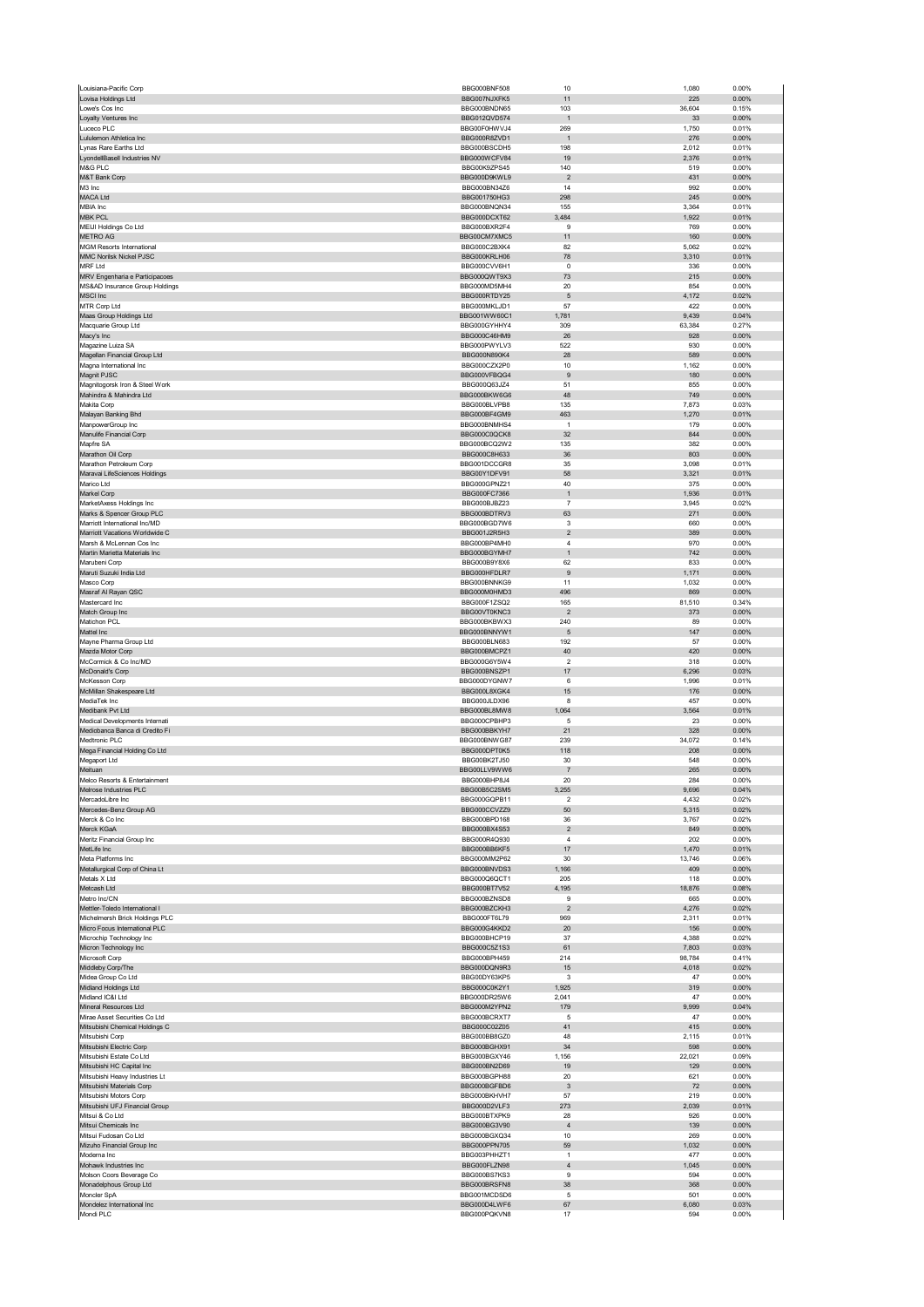| Money3 Corp Ltd                                       | BBG000Q0YSR2                        | 91                        | 323            | 0.00%          |
|-------------------------------------------------------|-------------------------------------|---------------------------|----------------|----------------|
| MongoDB Inc                                           | BBG0022FDRY8                        | 5                         | 3,604          | 0.02%          |
| Monolithic Power Systems Inc                          | BBG000C30L48                        | $\mathbf 5$               | 3,393          | 0.01%          |
| Monster Beverage Corp                                 | BBG008NVB1C0                        | $\overline{7}$            | 880            | 0.00%          |
| Montauk Renewables Inc                                | BBG00YVSVT29                        | 73                        | 1,080          | $0.00\%$       |
| Moody's Corp                                          | BBG000F86GP6                        | -1                        | 726            | 0.00%          |
| Morgan Stanley                                        | BBG000BLZRJ2                        | 98                        | 13,211         | 0.06%          |
| Mosaic Co/The<br>Motherson Sumi Systems Ltd           | BBG000BFXHL6<br>BBG000CWNKS5        | 13<br>101                 | 683<br>416     | 0.00%<br>0.00% |
| Motor Oil Hellas Corinth Refin                        | BBG000DQZ3Q4                        | 97                        | 2,096          | 0.01%          |
| Motorola Solutions Inc                                | BBG000BP8Z50                        | $\overline{1}$            | 319            | 0.00%          |
| Mount Gibson Iron Ltd                                 | BBG000CBVHD5                        | 315                       | 134            | 0.00%          |
| Mowi ASA                                              | BBG000JDLY02                        | $\overline{1}$            | 27             | 0.00%          |
| Mr Cooper Group Inc                                   | BBG002V098F7                        | $\mathbf 0$               | 1              | 0.00%          |
| Muenchener Rueckversicherungs-                        | BBG000BD9DM6                        | 3                         | 1,331          | 0.01%          |
| Multi Commodity Exchange of In                        | BBG000Q47HF1                        | 39                        | 1,134          | 0.00%          |
| MultiChoice Group                                     | BBG00N2W9Y48                        | 48                        | 500            | 0.00%          |
| Murata Manufacturing Co Ltd                           | BBG000BM4K18<br>BBG000BPMH90        | 3                         | 336            | 0.00%          |
| Murphy Oil Corp<br>MyState Ltd                        | BBG000NLQSV3                        | $\overline{7}$<br>16      | 238<br>83      | 0.00%<br>0.00% |
| <b>NAVER Corp</b>                                     | BBG000PF9ZK9                        | 21                        | 9,314          | 0.04%          |
| <b>NCSoft Corp</b>                                    | BBG000BZZ983                        | $\mathbf 0$               | 227            | 0.00%          |
| NEC Corp                                              | BBG000BGJMB0                        | $\sqrt{5}$                | 309            | 0.00%          |
| <b>NEXTDC Ltd</b>                                     | BBG0018WGW19                        | 596                       | 7,626          | 0.03%          |
| NIKE Inc                                              | BBG000C5HS04                        | 171                       | 39,222         | 0.16%          |
| NIO Inc                                               | BBG00LPXZB46                        | 6                         | 253            | 0.00%          |
| NIPPON EXPRESS HOLDINGS INC                           | BBG010J1QJH7                        | -1                        | 76             | 0.00%          |
| NN Group NV                                           | BBG006LJBQS1                        | 16                        | 1,193          | 0.00%          |
| NOW Inc                                               | BBG005BLN209                        | 22                        | 255            | 0.00%          |
| NRW Holdings Ltd                                      | BBG000RTG6P8<br>BBG000BFJCN1        | 73<br>10                  | 128<br>91      | 0.00%<br>0.00% |
| NSK Ltd<br>NTPC Ltd                                   | BBG000BMWKD4                        | 530                       | 1,220          | 0.01%          |
| NTT Data Corp                                         | BBG000F2WJ74                        | 9                         | 277            | 0.00%          |
| <b>NVIDIA Corp</b>                                    | BBG000BBJQV0                        | 22                        | 8,853          | 0.04%          |
| <b>NXP Semiconductors NV</b>                          | BBG000BND699                        | 86                        | 26,976         | 0.11%          |
| Nan Ya Plastics Corp                                  | BBG000BDP260                        | 189                       | 801            | 0.00%          |
| Nanosonics Ltd                                        | BBG000R7L7X9                        | 122                       | 768            | 0.00%          |
| Nasdaq Inc                                            | BBG000F5VVB6                        | 14                        | 4,025          | 0.02%          |
| Naspers Ltd                                           | BBG000CTYB91                        | 18                        | 3,922          | 0.02%          |
| NatWest Group PLC                                     | BBG000BDYNG3                        | 331                       | 1,393          | 0.01%          |
| National Australia Bank Ltd                           | BBG000CZQSS8                        | 2,259                     | 65,156         | 0.27%          |
| National Bank of Canada                               | BBG000BZQ983                        | 3                         | 314            | 0.00%          |
| National Express Group PLC<br>Natura & Co Holding SA  | BBG000BC8163<br>BBG00PSSP219        | 3,452<br>109              | 16,541<br>683  | 0.07%<br>0.00% |
| Navient Corp                                          | BBG004MN1R41                        | 22                        | 656            | 0.00%          |
| Navigator Global Investments L                        | BBG000N61TB3                        | 45                        | 84             | 0.00%          |
| Nearmap Ltd                                           | BBG000DR2T45                        | 74                        | 114            | 0.00%          |
| Nedbank Group Ltd                                     | BBG000BFSBW3                        | 38                        | 579            | 0.00%          |
| Nemetschek SE                                         | BBG000BSYWP0                        | 14                        | 2,435          | 0.01%          |
| Neometals Ltd                                         | BBG000DMJRG9                        | 144                       | 205            | 0.00%          |
| Neste Oyj                                             | BBG000C4DP34                        | 123                       | 8,308          | 0.03%          |
| Nestle India Ltd                                      | BBG000CX26S7                        |                           | 533            | 0.00%          |
| Nestle SA                                             | BBG000CPBD63                        | 350                       | 67,356         | 0.28%          |
| Net 1 UEPS Technologies Inc                           | BBG000BXYSR6                        | 26                        | 192            | 0.00%          |
| NetApp Inc                                            | BBG000FP1N32                        | 11                        | 1,348          | 0.01%          |
| NetEase Inc<br>Netflix Inc                            | BBG000BX72V8<br>BBG000CL9VN6        | 116<br>3                  | 3,620<br>2,183 | 0.02%<br>0.01% |
| Netwealth Group Ltd                                   | BBG006Q7PZM3                        | 422                       | 7,463          | 0.03%          |
| New China Life Insurance Co Lt                        | BBG0028VY3J4                        | 163                       | 600            | 0.00%          |
| New Hope Corp Ltd                                     | BBG000PY2YX4                        | 211                       | 471            | 0.00%          |
| New Relic Inc                                         | BBG001NFKJ68                        | 29                        | 4,441          | 0.02%          |
| New World Development Co Ltd                          | BBG000BDYD39                        | 418                       | 2,275          | 0.01%          |
| New York Times Co/The                                 | BBG000FFC0B3                        | 55                        | 3,671          | 0.02%          |
| Newcrest Mining Ltd                                   | BBG000BQKN15                        | 1,064                     | 26,059         | 0.11%          |
| Newell Brands Inc                                     | BBG000BQC9V2                        | $\overline{7}$            | 207            | 0.00%          |
| Newmont Corp                                          | BBG000BPWXK1                        | 18                        | 1,528          | 0.01%          |
| News Corp                                             | BBG0035LY913                        | 141                       | 4,410          | 0.02%          |
| Nexon Co Ltd                                          | BBG001CDRZ53                        | 13                        | 351            | 0.00%          |
| Next PLC<br>Nibe Industrier AB                        | BBG000BDWPY0<br>BBG000BWPL11        | 9                         | 1,352          | 0.01%          |
|                                                       |                                     | 129                       | 2,670          | 0.01%          |
| νις εμτα<br>Nick Scali Ltd                            | <b>BBGUUUG1WXQ3</b><br>BBG000N7LN59 | 14                        | 618<br>217     | u.uu%<br>0.00% |
| Nickel Mines Ltd                                      | BBG00LCXSCH2                        | 824                       | 1,178          | 0.00%          |
| Nidec Corp                                            | BBG000BR3NP6                        | 1                         | 110            | 0.00%          |
| Nielsen Holdings PLC                                  | BBG0088CYPX8                        | 6                         | 173            | $0.00\%$       |
| Nihon Kohden Corp                                     | BBG000BM1BV8                        | 90                        | 3,403          | 0.01%          |
| Nikon Corp                                            | BBG000BGS2B4                        | 10                        | 149            | 0.00%          |
| Nine Dragons Paper Holdings Lt                        | BBG000LG3J96                        | 85                        | 126            | 0.00%          |
| Nine Entertainment Co Holdings                        | BBG000Q6NXT8                        | 3,121                     | 9,083          | 0.04%          |
| Nintendo Co Ltd                                       | BBG000BLCPP4                        | $\boldsymbol{9}$          | 5,845          | 0.02%          |
| Nippon Shinyaku Co Ltd<br>Nippon Steel Corp           | BBG000BJV019<br>BBG000BG9X54        | 3<br>19                   | 327<br>423     | 0.00%<br>0.00% |
| Nissan Motor Co Ltd                                   | BBG000BGPQB4                        | 216                       | 1,433          | 0.01%          |
| Nissin Foods Holdings Co Ltd                          | BBG000BJ92M7                        | $\overline{4}$            | 394            | 0.00%          |
| Nitori Holdings Co Ltd                                | BBG000BC0KD1                        | $\pmb{0}$                 | 35             | $0.00\%$       |
| Nitto Denko Corp                                      | BBG000BGP8R7                        | $\overline{2}$            | 170            | 0.00%          |
| Nokia Oyj                                             | BBG000BBWZ54                        | 376                       | 3,274          | 0.01%          |
| Nomura Holdings Inc                                   | BBG000BGX3Z0                        | 76                        | 457            | 0.00%          |
| Nomura Real Estate Holdings In                        | BBG000BL5MY9                        | $\ensuremath{\mathsf{3}}$ | 86             | $0.00\%$       |
| Nomura Research Institute Ltd<br>Nongfu Spring Co Ltd | BBG000KPFMH8<br>BBG00WR0QPZ7        | $\overline{2}$<br>6       | 101<br>56      | 0.00%<br>0.00% |
| Nordea Bank Abp                                       | BBG00LWMJDL7                        | 44                        | 747            | 0.00%          |
| Nordic Entertainment Group AB                         | BBG00NKG5QV4                        | 9                         | 612            | $0.00\%$       |
| Nordstrom Inc                                         | BBG000G8N9C6                        | 5                         | 161            | 0.00%          |
| Norfolk Southern Corp                                 |                                     |                           |                | 0.18%          |
| Norsk Hydro ASA                                       | BBG000BQ5DS5                        | 104                       | 42,729         |                |
| Northern Star Resources Ltd                           | BBG000C34KL7                        | 15                        | 159            | 0.00%          |
| Northern Trust Corp                                   | BBG000C82NF9                        | 1,339                     | 12,601         | 0.05%          |
|                                                       | BBG000BQ74K1                        | $\overline{\mathbf{c}}$   | 281            | 0.00%          |
| Northland Power Inc                                   | BBG000C0R327                        | $\overline{7}$            | 303            | 0.00%          |
| Northrop Grumman Corp                                 | BBG000BQ2C28                        | $\overline{1}$            | 636            | 0.00%          |
| NortonLifeLock Inc                                    | BBG000BH2JM1                        | 303                       | 10,841         | 0.05%          |
| Novanta Inc                                           | BBG000JB24Q5                        | 15                        | 3,522          | 0.01%          |
| Novartis AG                                           | BBG000NQV2C4                        | 117                       | 14,145         | 0.06%          |
| Novatek PJSC                                          | BBG000QY6FL3                        | 3                         | 844            | 0.00%          |
| Novo Nordisk A/S                                      | BBG000F8TZ33                        | 46                        | 7,154          | 0.03%          |
| Novolipetsk Steel PJSC<br>Novonix Ltd                 | BBG000PR0PJ6<br>BBG00B9Q6JZ2        | 26<br>62                  | 1,069<br>565   | 0.00%<br>0.00% |
| Novozymes A/S                                         | BBG000BLL8K7                        | 104                       | 11,700         | 0.05%          |
| Nucor Corp                                            | BBG000BQ8KV2                        | 8                         | 1,280          | 0.01%          |
| Nufarm Ltd/Australia                                  | BBG000C3MRL2                        | 64                        | 310            | 0.00%          |
| Nuix Ltd                                              | BBG00Y6QVMW3                        | 31                        | 68             | 0.00%          |
| Nutrien Ltd                                           | BBG00JM9SL98                        | 10                        | 1,024          | 0.00%          |
|                                                       | BBG000BGYWY6                        | $\sqrt{5}$                | 4,544          | 0.02%          |
| O'Reilly Automotive Inc<br>OFX Group Ltd<br>OMV AG    | BBG005BRS504<br>BBG000BL7SJ1        | 52<br>$10$                | 119<br>779     | 0.00%<br>0.00% |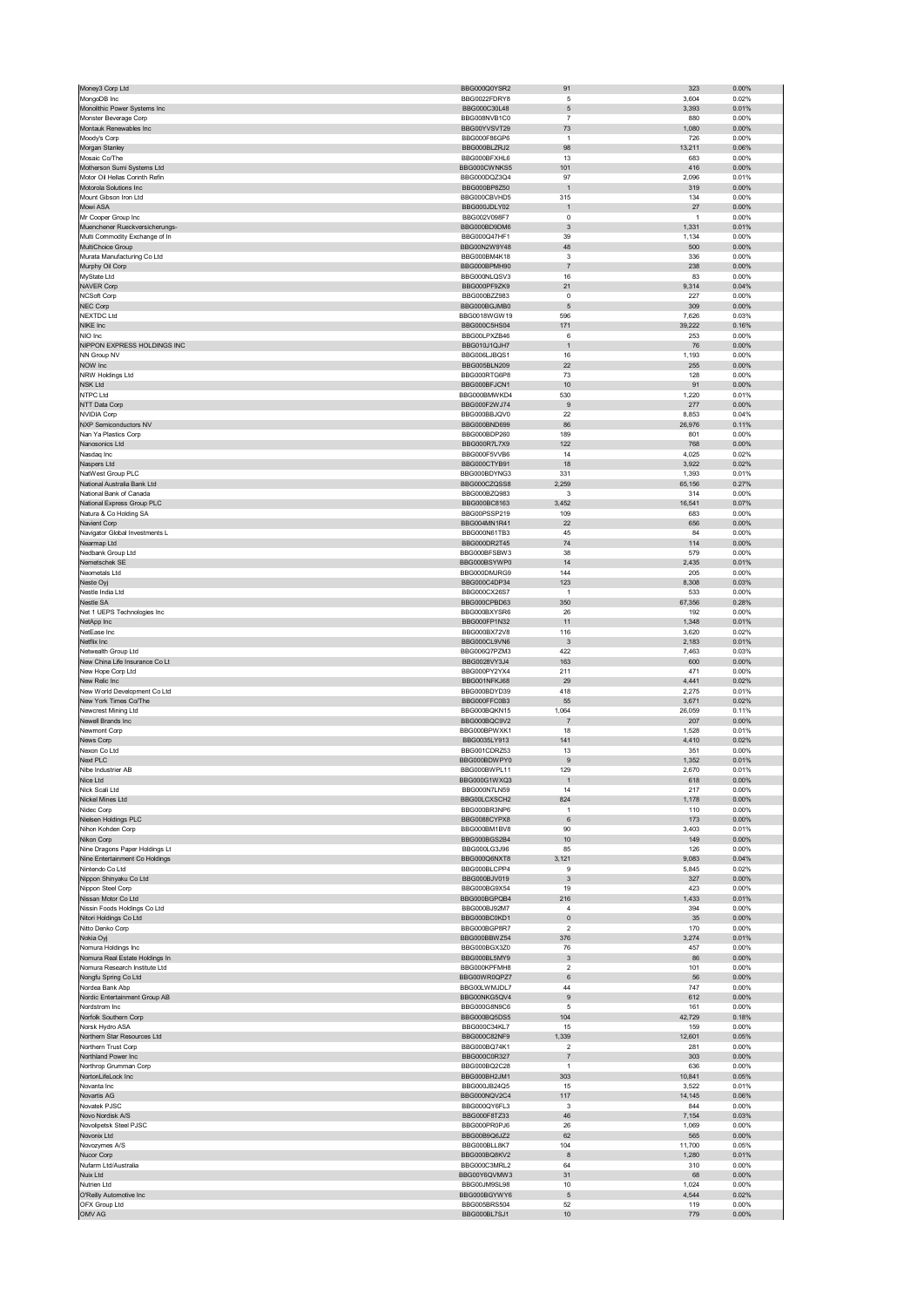| OPAP SA                                                        | BBG000BCCML5                 | 28                           | 545            | 0.00%             |
|----------------------------------------------------------------|------------------------------|------------------------------|----------------|-------------------|
| ORIX Corp<br>OSK Holdings Bhd                                  | BBG000BN25M8                 | 35<br>1,439                  | 975<br>413     | 0.00%<br>0.00%    |
| OTP Bank Nyrt                                                  | BBG000BG2WF2<br>BBG000FSWJT3 | 105                          | 7,389          | 0.03%             |
| OVS SpA                                                        | BBG00840K745                 | 544                          | 2,178          | 0.01%             |
| OZ Minerals Ltd                                                | BBG000GPHFD0                 | 189                          | 5,323          | 0.02%             |
| Obayashi Corp<br>Obic Co Ltd                                   | BBG000BFRCY0<br>BBG000BYYCK6 | 42<br>15                     | 447<br>3,744   | 0.00%<br>0.02%    |
| Objective Corp Ltd                                             | BBG000C13Y69                 | 23                           | 465            | 0.00%             |
| Occidental Petroleum Corp                                      | BBG000BQQ2S6                 | 47                           | 1,878          | 0.01%             |
| OceanPal Inc                                                   | BBG013384JP8                 | 30                           | 84             | 0.00%             |
| Odontoprev SA                                                  | BBG000QBXR73                 | 146                          | 456            | 0.00%             |
| Oil & Natural Gas Corp Ltd<br>Oji Holdings Corp                | BBG000BF0B62<br>BBG000BFYKK9 | 95<br>20                     | 250<br>134     | 0.00%<br>0.00%    |
| Okta Inc                                                       | BBG001YV1SM4                 | 12                           | 3,737          | 0.02%             |
| Old Mutual Ltd                                                 | BBG00KRBWLT8                 | 482                          | 545            | 0.00%             |
| Old Republic International Cor                                 | BBG000C4PLF7                 | 6                            | 203            | 0.00%             |
| Olympus Corp<br>Omni Bridgeway Ltd                             | BBG000BGS8G6<br>BBG000DXKPM0 | 37<br>116                    | 1,173<br>429   | 0.00%<br>0.00%    |
| Omnicom Group Inc                                              | BBG000BS9489                 | $\ensuremath{\mathsf{3}}$    | 269            | $0.00\%$          |
| Omron Corp                                                     | BBG000BGJC59                 | $\overline{1}$               | 172            | 0.00%             |
| OneMain Holdings Inc                                           | BBG005497GZ3                 | 9                            | 624            | 0.00%             |
| Onex Corp                                                      | BBG000BC6SL9                 | 3                            | 288            | 0.00%             |
| Ono Pharmaceutical Co Ltd<br>Open Text Corp                    | BBG000BJY392<br>BBG000JXM895 | $\sqrt{4}$<br>$\overline{1}$ | 122<br>67      | 0.00%<br>0.00%    |
| Opthea Ltd                                                     | BBG000BMBF20                 | 11                           | 15             | 0.00%             |
| Oracle Corp                                                    | BBG000BQLTW7                 | 123                          | 14,722         | 0.06%             |
| Orbia Advance Corp SAB de CV                                   | BBG000C2R1L6                 | 77                           | 269            | 0.00%             |
| Orica Ltd                                                      | BBG000BZFVV0                 | 244<br>130                   | 3,340          | 0.01%<br>0.00%    |
| Orient Securities Co Ltd/China<br>Orion Corp/Republic of Korea | BBG00D5Z9RW4<br>BBG00FDGYNT7 | 4                            | 152<br>496     | 0.00%             |
| Orkla ASA                                                      | BBG000BDCCC5                 | 10                           | 132            | 0.00%             |
| Orora Ltd                                                      | BBG005J6H657                 | 177                          | 620            | 0.00%             |
| Otis Worldwide Corp                                            | BBG00RP60KV0                 | 261                          | 31,261         | 0.13%             |
| Otsuka Holdings Co Ltd<br>Oversea-Chinese Banking Corp L       | BBG000DZLC98                 | 25<br>69                     | 1,224<br>802   | 0.01%<br>$0.00\%$ |
| Ovintiv Inc.                                                   | BBG000BFDN17<br>BBG00R2NHR63 | 20                           | 943            | 0.00%             |
| Owens Corning                                                  | BBG000M44VW8                 | 32                           | 3,941          | 0.02%             |
| PACCAR Inc                                                     | BBG000BQVTF5                 | 6                            | 789            | 0.00%             |
| PI Industries Ltd                                              | BBG000CXGL90                 | $\sqrt{4}$                   | 222            | 0.00%             |
| PICC Property & Casualty Co Lt                                 | BBG000BYRGX1                 | 360                          | 405            | 0.00%             |
| PNC Financial Services Group I<br>POSCO Holdings Inc           | BBG000BRD0D8<br>BBG000BDVH79 | 12<br>4                      | 3,429<br>1,156 | 0.01%<br>0.00%    |
| PPG Industries Inc                                             | BBG000BRJ809                 | $\overline{7}$               | 1,665          | 0.01%             |
| PPK Group Ltd                                                  | BBG000DR8B57                 | 15                           | 138            | 0.00%             |
| PTT Exploration & Production P                                 | BBG000BTWVY2                 | 33                           | 158            | 0.00%             |
| PTT Global Chemical PCL                                        | BBG0025BQ3G3                 | 47                           | 114            | 0.00%             |
| PTT PCL<br>PVH Corp                                            | BBG000MMQYV9<br>BBG000BRRG02 | 201<br>$\overline{2}$        | 314<br>225     | $0.00\%$<br>0.00% |
| PWR Holdings Ltd                                               | BBG00B6CGRS5                 | 25                           | 218            | 0.00%             |
| Pacific Basin Shipping Ltd                                     | BBG000BYXFS2                 | 8,745                        | 4,412          | 0.02%             |
| Pacific Current Group Ltd                                      | BBG000NCXVV8                 | $10$                         | 75             | $0.00\%$          |
| Packaging Corp of America                                      | BBG000BB8SW7                 | 3                            | 622            | 0.00%             |
| Pact Group Holdings Ltd<br>Pactiv Evergreen Inc                | BBG005N1FKF3<br>BBG00WXWG2M6 | 31<br>$\overline{2}$         | 80<br>27       | $0.00\%$<br>0.00% |
| Page Industries Ltd                                            | BBG000PVQ2X4                 | $\overline{1}$               | 512            | 0.00%             |
| Pagegroup PLC                                                  | BBG000H7G4L6                 | 111                          | 1,313          | 0.01%             |
| Paladin Energy Ltd                                             | BBG000BC8GS6                 | 504                          | 443            | 0.00%             |
| Palo Alto Networks Inc                                         | BBG0014GJCT9                 | 5                            | 4,053          | 0.02%             |
| Panasonic Corp<br>Pandora A/S                                  | BBG000C267K7<br>BBG0016S3JL1 | 81<br>$\overline{1}$         | 1,223<br>164   | 0.01%<br>0.00%    |
| Pantheon Infrastructure PLC                                    | BBG012YLR0H2                 | 2,246                        | 4,414          | 0.02%             |
| Pantoro Ltd                                                    | BBG000BWC1X4                 | 366                          | 123            | 0.00%             |
| Paradigm Biopharmaceuticals Lt                                 | BBG009QNWX21                 | 19                           | 36             | 0.00%             |
| Paragon Banking Group PLC                                      | BBG000BY21W2                 | 147                          | 1,549          | 0.01%             |
| Paramount Global<br>Parker-Hannifin Corp                       | BBG000C496P7<br>BBG000BR3KL6 | 13<br>$\overline{2}$         | 552<br>1,033   | 0.00%<br>0.00%    |
| Partners Group Holding AG                                      | BBG000DYF655                 | $\pmb{0}$                    | 144            | 0.00%             |
| PayPal Holdings Inc                                            | BBG0077VNXV6                 | 118                          | 30,588         | 0.13%             |
| Paychex Inc                                                    | BBG000BQSQ38                 | 1                            | 203            | 0.00%             |
| Pearson PI C                                                   | <b>BRC000BDV8C0</b>          | 12                           | 136            | n nn%             |
| Pegatron Corp<br>Pendal Group Ltd                              | BBG000F0PKZ2<br>BBG000RVQ6R0 | 56<br>162                    | 194<br>903     | 0.00%<br>0.00%    |
| Pendragon PLC                                                  | BBG000BFQYW5                 | 4,825                        | 2,085          | 0.01%             |
| Penske Automotive Group Inc                                    | BBG000H6K1B0                 | $\overline{2}$               | 265            | 0.00%             |
| Pentair PLC                                                    | BBG000C221G9                 | $\overline{1}$               | 137            | 0.00%             |
| People's Insurance Co Group of                                 | BBG003MLS984                 | 1,340                        | 558            | 0.00%             |
| PeopleIN Ltd<br>PepsiCo Inc                                    | BBG00J001WS5                 |                              |                |                   |
|                                                                |                              | 24                           | 107            | 0.00%             |
| Perenti Global Ltd                                             | BBG000DH7JK6<br>BBG000BF8N04 | 72<br>327                    | 17,313<br>303  | 0.07%<br>0.00%    |
| Permanent TSB Group Holdings P                                 | BBG000BMQGD0                 | 236                          | 590            | 0.00%             |
| Pernod Ricard SA                                               | BBG000BC9MR3                 | 77                           | 25,311         | 0.11%             |
| Perpetual Ltd                                                  | BBG000BB4K21                 | 25                           | 902            | 0.00%             |
| Perrigo Co PLC<br>Perseus Mining Ltd                           | BBG000CNFQW6<br>BBG000Q68231 | $\overline{2}$<br>542        | 128<br>878     | 0.00%<br>0.00%    |
| Persimmon PLC                                                  | BBG000BDY6P0                 | 232                          | 12,369         | 0.05%             |
| PetroChina Co Ltd                                              | BBG000BFNTD0                 | 3,130                        | 2,003          | 0.01%             |
| Petroleo Brasileiro SA                                         | BBG000BF4R45                 | 1,041                        | 8,472          | 0.04%             |
| Pfizer Inc                                                     | BBG000BR2B91                 | 82                           | 6,687          | 0.03%             |
| Phillips 66<br>PhosAgro PJSC                                   | BBG00286S4N9<br>BBG001R16GZ5 | $16\,$<br>13                 | 1,560<br>391   | 0.01%<br>0.00%    |
| Phoslock Environmental Technol                                 | BBG000NR0M05                 | 188                          | 46             | 0.00%             |
| Pidilite Industries Ltd                                        | BBG000CXSFG2                 | 10                           | 439            | 0.00%             |
| Piedmont Lithium Inc                                           | BBG00YY93H43                 | 214                          | 157            | $0.00\%$          |
| Pilbara Minerals Ltd                                           | BBG000RLN524                 | 563                          | 1,802          | 0.01%             |
| Pilgrim's Pride Corp<br>Ping An Bank Co Ltd                    | BBG000BFLXV3<br>BBG00DY64HB6 | 1<br>18                      | 33<br>64       | 0.00%<br>0.00%    |
| Ping An Insurance Group Co of                                  | BBG000GD4N44                 | 2,068                        | 20,483         | 0.09%             |
| Pinnacle Investment Management                                 | BBG000F8GKY6                 | 64                           | 1,002          | 0.00%             |
| Pinterest Inc                                                  | BBG002583CV8                 | 70                           | 3,494          | 0.01%             |
| Pioneer Natural Resources Co                                   | BBG000BXRPH1                 | 68                           | 17,127         | 0.07%             |
| Piraeus Financial Holdings SA<br>Piramal Enterprises Ltd       | BBG000BVLR50<br>BBG000CX3HS2 | 93<br>$\overline{2}$         | 188<br>110     | $0.00\%$<br>0.00% |
| Platinum Asset Management Ltd                                  | BBG000RK24T3                 | 233                          | 629            | $0.00\%$          |
| Plug Power Inc                                                 | BBG000C1XSP8                 | 5                            | 199            | 0.00%             |
| PointsBet Holdings Ltd                                         | BBG00P9CDRZ6                 | 42                           | 295            | 0.00%             |
| Polski Koncern Naftowy ORLEN S                                 | BBG000D0JDP8                 | 11                           | 282            | 0.00%             |
| Polskie Gornictwo Naftowe i Ga<br>PolyNovo Ltd                 | BBG000DB6KP2<br>BBG000C1P0L2 | 128<br>105                   | 276<br>159     | 0.00%<br>0.00%    |
| Polymetal International PLC                                    | BBG0025RP8F9                 | 59                           | 1,430          | 0.01%             |
| Polyus PJSC                                                    | BBG00H2CS6K7                 | $\sqrt{4}$                   | 443            | 0.00%             |
| Pool Corp                                                      | BBG000BCVG28                 | $\pmb{0}$                    | 133            | 0.00%             |
| Porsche Automobil Holding SE<br>Porto Seguro SA                | BBG000BCZ5F4<br>BBG000D7JMP3 | 13<br>58                     | 1,660<br>301   | 0.01%<br>0.00%    |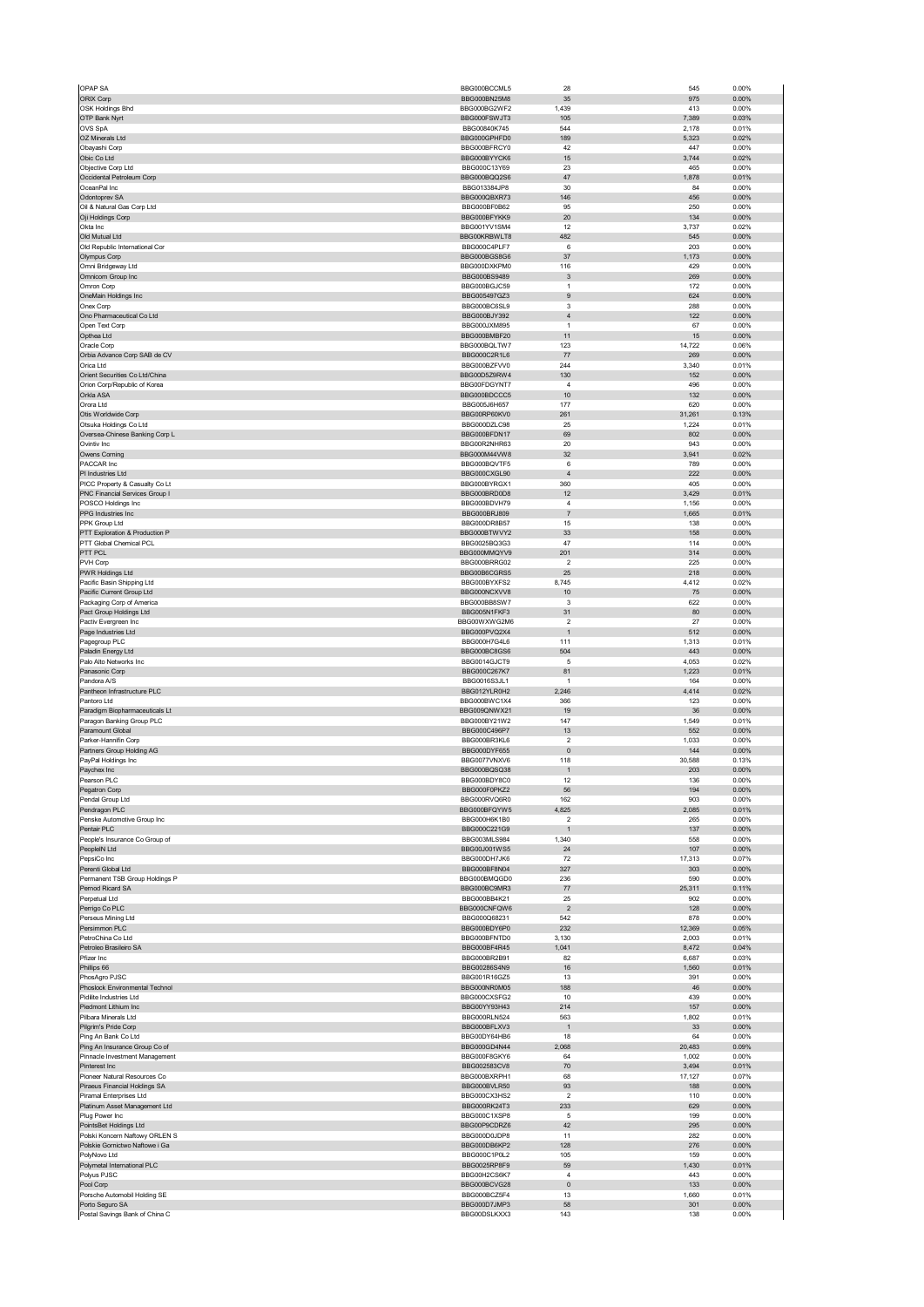| Poste Italiane SpA                                             | BBG009S5S6L1                 | $\overline{7}$                | 124             | 0.00%             |
|----------------------------------------------------------------|------------------------------|-------------------------------|-----------------|-------------------|
| Pou Chen Corp                                                  | BBG000BBQC07                 | 273                           | 450             | 0.00%             |
| Power Corp of Canada<br>Powszechna Kasa Oszczednosci B         | BBG000BCC284<br>BBG000BMWXJ0 | 12<br>42                      | 555<br>651      | 0.00%<br>0.00%    |
| Powszechny Zaklad Ubezpieczen                                  | BBG000BTY1D9                 | 40                            | 479             | 0.00%             |
| Praemium I td                                                  | BBG000P363H4                 | 128                           | 188             | 0.00%             |
| PrairieSky Royalty Ltd                                         | BBG006FD67J9                 | $\bf8$                        | 116             | $0.00\%$          |
| Premier Investments Ltd<br>Principal Financial Group Inc       | BBG000BMC1S2<br>BBG000NSCNT7 | 37<br>$\overline{4}$          | 1,118<br>408    | 0.00%<br>$0.00\%$ |
| Pro Medicus Ltd                                                | BBG000C41MZ9                 | 18                            | 1,135           | 0.00%             |
| ProSiebenSat.1 Media SE                                        | BBG000CLKVQ0                 | 13                            | 275             | 0.00%             |
| Procter & Gamble Co/The                                        | BBG000BR2TH3                 | 55                            | 12,449          | 0.05%             |
| Progressive Corp/The<br>Prosus NV                              | BBG000BR37X2<br>BBG00NQKSQ99 | $\overline{7}$<br>$\mathbf 0$ | 1,057<br>42     | 0.00%<br>0.00%    |
| Prudential Financial Inc                                       | BBG000HCJMF9                 | 12                            | 1,833           | 0.01%             |
| Prudential PLC                                                 | BBG000BDY322                 | 929                           | 22,057          | 0.09%             |
| Prysmian SpA                                                   | BBG000R58W81                 | 6                             | 299             | $0.00\%$          |
| Public Bank Bhd                                                | BBG000BB2BD1<br>BBG000BCB3M7 | 1,637                         | 2,248<br>2,530  | 0.01%<br>0.01%    |
| Publicis Groupe SA<br>PulteGroup Inc                           | BBG000BR54L0                 | 27<br>8                       | 621             | 0.00%             |
| Punjab National Bank                                           | BBG000GMJZ78                 | 93                            | 64              | 0.00%             |
| Pushpay Holdings Ltd                                           | BBG00DY9Z158                 | 276                           | 335             | 0.00%             |
| QBE Insurance Group Ltd                                        | BBG000BB1VD8                 | 3,981                         | 45,183          | 0.19%             |
| QUALCOMM Inc<br>Qantas Airways Ltd                             | BBG000CGC1X8<br>BBG000BLCWX0 | 13<br>6,593                   | 3,271<br>33,031 | 0.01%<br>0.14%    |
| Qatar International Islamic Ba                                 | BBG000PS8145                 | 64                            | 224             | 0.00%             |
| Qatar Islamic Bank SAQ                                         | BBG000PS7ZP8                 | 96                            | 664             | 0.00%             |
| Qatar National Bank QPSC                                       | BBG000BBDH91                 | 465                           | 3,549           | 0.01%             |
| QinetiQ Group PLC<br>Qorvo Inc                                 | BBG000HF5083<br>BBG007TJF1N7 | 116<br>$\overline{1}$         | 577<br>147      | 0.00%<br>0.00%    |
| Qualitas Ltd                                                   | BBG013ZJJKN2                 | 2,345                         | 5,815           | 0.02%             |
| Quanta Computer Inc                                            | BBG000CL1KQ5                 | 87                            | 410             | 0.00%             |
| Quanta Services Inc                                            | BBG000BBL8V7                 | $\overline{1}$                | 131             | 0.00%             |
| Quebecor Inc                                                   | BBG000BZTJQ8                 | 8                             | 250             | 0.00%             |
| Quest Diagnostics Inc.<br>Quinenco SA                          | BBG000BN84F3                 | $\overline{1}$                | 264             | $0.00\%$          |
| Qurate Retail Inc                                              | BBG000HSJ2M0<br>BBG000PCQQL6 | 129<br>95                     | 343<br>990      | 0.00%<br>0.00%    |
| REA Group Ltd                                                  | BBG000C41NH7                 | 98                            | 16,389          | 0.07%             |
| <b>RELX PLC</b>                                                | BBG000D03XD4                 | 618                           | 27,611          | 0.12%             |
| RHB Bank Bhd                                                   | BBG002HR1PP3                 | 261                           | 462             | 0.00%             |
| RPM International Inc                                          | BBG000DCNK80                 | 3                             | 379             | 0.00%             |
| RPMGlobal Holdings Ltd<br>RTL Group SA                         | BBG000F8KMY7<br>BBG000BLDDC4 | 59<br>3                       | 126<br>199      | 0.00%<br>0.00%    |
| Rackspace Technology Inc                                       | BBG00W0JYQQ4                 | 44                            | 814             | 0.00%             |
| Radico Khaitan Ltd                                             | BBG000BL2XZ7                 | 41                            | 930             | 0.00%             |
| Raia Drogasil SA                                               | BBG000BTXK93                 | 139                           | 832             | 0.00%             |
| Raiffeisen Bank International                                  | BBG000F4LJ27                 | 12                            | 497             | 0.00%             |
| Rakuten Group Inc                                              | BBG000CGWW31                 | 32                            | 441             | 0.00%             |
| Rallye SA<br>Ralph Lauren Corp                                 | BBG000BGF6M7<br>BBG000BS0ZF1 | 65<br>$\overline{1}$          | 513<br>178      | 0.00%<br>0.00%    |
| Ramelius Resources Ltd                                         | BBG000PMB297                 | 386                           | 606             | 0.00%             |
| Randstad NV                                                    | BBG000BFFZH1                 | $\overline{7}$                | 702             | 0.00%             |
| Rational AG                                                    | BBG000C22V73                 | $\overline{c}$                | 2,743           | 0.01%             |
| Raymond James Financial Inc                                    | BBG000BS73J1                 | $\overline{\mathbf{c}}$       | 297             | 0.00%             |
| Raytheon Technologies Corp<br>Realia Business SA               | BBG000BW8S60<br>BBG000GTD3N2 | 131<br>480                    | 15,515<br>597   | 0.06%<br>0.00%    |
| Reckitt Benckiser Group PLC                                    | BBG000C38NP3                 | 9                             | 1,100           | 0.00%             |
| Recordati Industria Chimica e                                  | BBG000BC7PF1                 | 28                            | 2,474           | 0.01%             |
| Recruit Holdings Co Ltd                                        | BBG000F2BCY2                 | 5                             | 455             | $0.00\%$          |
| Red 5 Ltd                                                      | BBG000H39TV7                 | 434                           | 126             | 0.00%             |
| Red Star Macalline Group Corp<br>Redbubble Ltd                 | BBG009DL1Z82<br>BBG00CRHLVN9 | 93<br>116                     | 61<br>378       | 0.00%<br>0.00%    |
| Reece Ltd                                                      | BBG000BB8QJ6                 | 57                            | 1,544           | 0.01%             |
| Regeneron Pharmaceuticals Inc                                  | BBG000C734W3                 | $\overline{1}$                | 854             | 0.00%             |
| Regions Financial Corp                                         | BBG000Q3JN03                 | 129                           | 3,867           | 0.02%             |
| Regis Resources Ltd                                            | BBG000BLX2J9                 | 343                           | 668             | 0.00%             |
| Reinet Investments SCA<br>Reinsurance Group of America I       | BBG00J36Z0B0                 | 12<br>$\pmb{0}$               | 284<br>59       | $0.00\%$<br>0.00% |
| Reliance Industries Ltd                                        | BBG000BDLCQ0<br>BBG000BKVP93 | 150                           | 6,586           | 0.03%             |
| Reliance Steel & Aluminum Co                                   | BBG000CJ2181                 | 1                             | 139             | 0.00%             |
| Reliance Worldwide Corp Ltd                                    | <b>BBGUUCNNCSI1</b>          | 159                           | ลลล             | <b>U.UU%</b>      |
| Remgro Ltd                                                     | BBG000C55RJ9                 | 85                            | 963             | 0.00%             |
| Renault SA<br>Renesas Electronics Corp                         | BBG000BKD864<br>BBG000MHQMB8 | 18<br>16                      | 847<br>270      | 0.00%<br>0.00%    |
| Renewables Infrastructure Grou                                 | BBG004TMT6C3                 | 19,830                        | 49,649          | 0.21%             |
| Rentokil Initial PLC                                           | BBG000BDZZM8                 | 1,335                         | 14,527          | 0.06%             |
| Repligen Corp                                                  | BBG000BS48J3                 | 9                             | 3,284           | 0.01%             |
| Repsol SA                                                      | BBG000C2V6W8                 | 34                            | 547             | 0.00%             |
| Republic Services Inc<br>ResMed Inc                            | BBG000BPXVJ6<br>BBG000L4M7F1 | 22<br>1,573                   | 4,127<br>59,943 | 0.02%<br>0.25%    |
| Resolute Mining Ltd                                            | BBG000BT9RX8                 | 273                           | 106             | $0.00\%$          |
| Resona Holdings Inc                                            | BBG000C6HT37                 | 63                            | 339             | 0.00%             |
| Restaurant Brands Internationa                                 | BBG0076WG2V1                 | 8                             | 627             | $0.00\%$          |
| Rexel SA<br>Richard Pieris & Co PLC                            | BBG000M3SNV3                 | 94<br>1,398                   | 2,619<br>233    | 0.01%<br>$0.00\%$ |
| Ricoh Co Ltd                                                   | BBG000FP8L39<br>BBG000BKFTL9 | 17                            | 218             | 0.00%             |
| Ridley Corp Ltd                                                | BBG000BMFXK7                 | 211                           | 315             | 0.00%             |
| Rio Tinto Ltd                                                  | BBG000BYLWT7                 | 185                           | 18,546          | 0.08%             |
| Rio Tinto PLC                                                  | BBG000DZG3K1                 | 63                            | 5,750           | 0.02%             |
| Rite Aid Corp                                                  | BBG000BRWGG9<br>BBG000BS5DR2 | 5<br>24                       | 107             | 0.00%<br>0.02%    |
| Robert Half International Inc<br>Roche Holding AG              | BBG000BNV243                 | 12                            | 3,740<br>6,653  | 0.03%             |
| Rockwell Automation Inc                                        | BBG000BBCDZ2                 | $\bf8$                        | 3,919           | 0.02%             |
| Rohm Co Ltd                                                    | BBG000BGNZR9                 | 30                            | 3,704           | 0.02%             |
| Roku Inc                                                       | BBG001ZZPQJ6                 | $\mathbf{1}$                  | 214             | 0.00%             |
| Roper Technologies Inc<br>Rosneft Oil Co PJSC                  | BBG000F1ZSN5<br>BBG000Q75BV1 | $\overline{7}$<br>161         | 4,640<br>1,785  | 0.02%<br>0.01%    |
| Ross Stores Inc                                                | BBG000BSBZH7                 | 30                            | 4,648           | 0.02%             |
| Rothschild & Co                                                | BBG000BVTPN6                 | 8                             | 478             | 0.00%             |
| Royal Bank of Canada                                           | BBG000BCJG31                 | 14                            | 2,083           | 0.01%             |
| Royal Caribbean Cruises Ltd                                    | BBG000BB5792                 | $\overline{c}$                | 235             | $0.00\%$          |
| Royal Mail PLC                                                 | BBG005CM0YV7                 | 67                            | 631             | 0.00%             |
| Royalty Pharma PLC<br>Rumo SA                                  | BBG00V1L5YZ5<br>BBG00G6D37M6 | $\overline{c}$<br>157         | 131<br>688      | 0.00%<br>0.00%    |
| Ryanair Holdings PLC                                           | BBG000J9CBT0                 | 121                           | 16,964          | 0.07%             |
| Ryder System Inc                                               | BBG000BRVP70                 | 8                             | 894             | 0.00%             |
| S&P Global Inc                                                 | BBG000BP1Q11                 | 8                             | 4,917           | 0.02%             |
| SAP SE                                                         | BBG000BG7DY8                 | 61                            | 11,935          | 0.05%             |
| <b>SCOR SE</b><br>SEB SA                                       | BBG000DZ5LK3                 | $\overline{4}$<br>$^{\circ}$  | 190             | 0.00%             |
| <b>SEEK Ltd</b>                                                | BBG000BCCKX6<br>BBG000FWNJP8 | 693                           | 83<br>22,708    | 0.00%<br>0.09%    |
| SES SA                                                         | BBG000GXK7D7                 | 12                            | 131             | 0.00%             |
| <b>SGS SA</b>                                                  | BBG000BHR3B1                 | $\pmb{0}$                     | 173             | 0.00%             |
| SITC International Holdings Co<br>SK Biopharmaceuticals Co Ltd | BBG00159JSH2                 | 41                            | 204             | 0.00%             |
|                                                                | BBG002Q871F3                 | $\,6\,$                       | 639             | $0.00\%$          |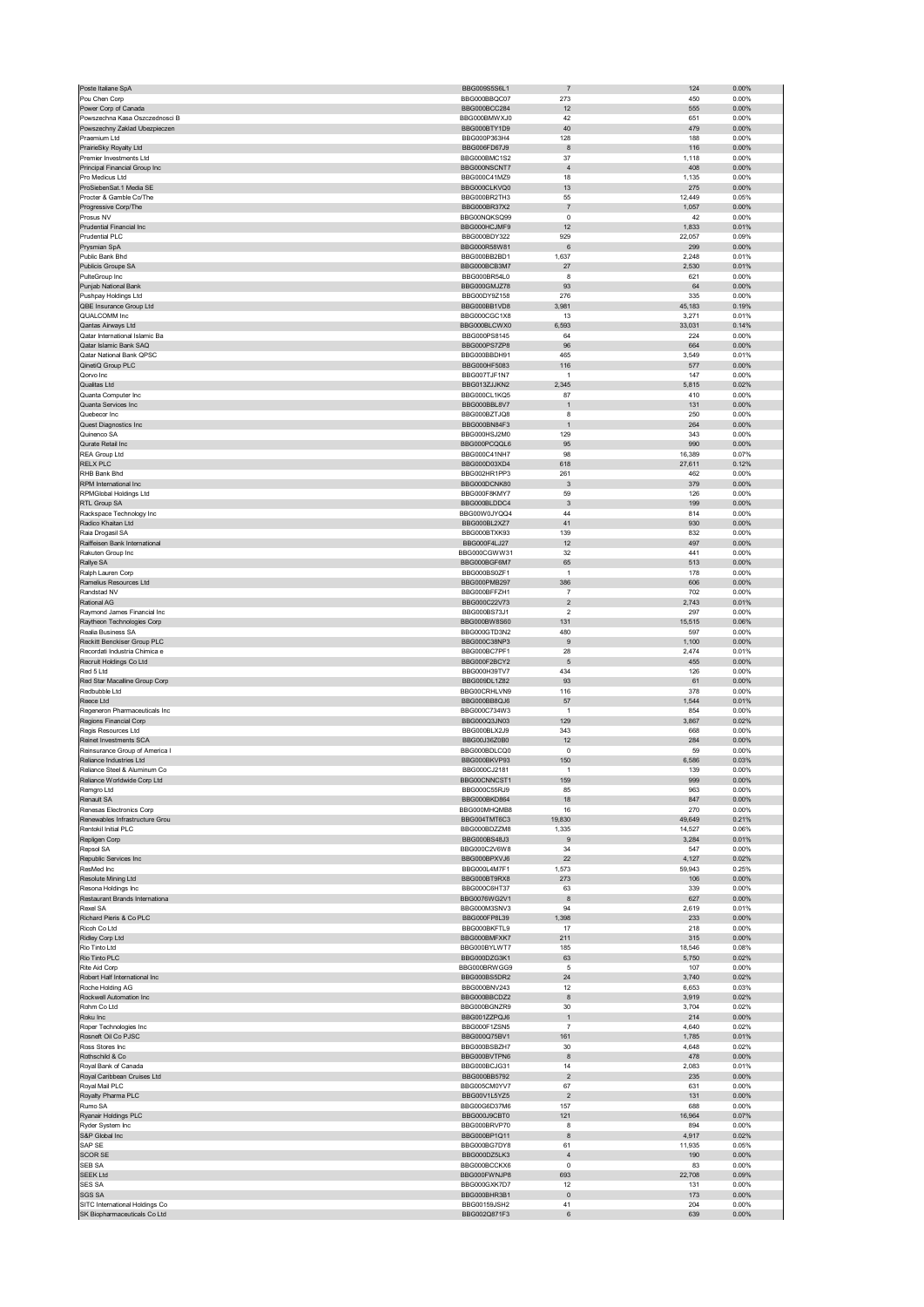| SK Bioscience Co Ltd                        | BBG00N9MHSP4                 | 3                                         | 802            | 0.00%          |
|---------------------------------------------|------------------------------|-------------------------------------------|----------------|----------------|
| SK Hynix Inc                                | BBG000GQVT51                 | 62                                        | 9,466          | 0.04%          |
| SK Inc                                      | BBG000C2JFR8                 | 3                                         | 821            | 0.00%          |
| SK Square Co Ltd<br>SKF AB                  | BBG011CLDZ86                 | $\sqrt{2}$<br>$\sqrt{4}$                  | 144            | 0.00%          |
| SKYCITY Entertainment Group Lt              | BBG000BCD7X4<br>BBG000HX74B0 | 73                                        | 143<br>210     | 0.00%<br>0.00% |
| SM Investments Corp                         | BBG000DKX0B1                 | 5                                         | 126            | 0.00%          |
| SMC Corp                                    | BBG000BLKXN0                 | $\sqrt{4}$                                | 3,639          | 0.02%          |
| SODEXO SA PF                                | BBG012G23H56                 | 1                                         | 148            | 0.00%          |
| SPAR Group Ltd/The                          | BBG000Q8ZZM3                 | 36                                        | 525            | 0.00%          |
| SSR Mining Inc                              | BBG00VR71W95                 | 281                                       | 6,812          | 0.03%          |
| STMicroelectronics NV                       | BBG000BHHK06                 | 46                                        | 3,116          | 0.01%          |
| SVB Financial Group                         | BBG000BT0CM2                 | $\sqrt{4}$                                | 3,503          | 0.01%          |
| Safran SA                                   | BBG000BP01S8                 | $\mathbf{1}$                              | 158            | 0.00%          |
| Saga PLC                                    | BBG006K57CX2                 | 195                                       | 1,035          | 0.00%          |
| Sage Group PLC/The<br>Saipem SpA            | BBG000BN0PP3<br>BBG000BC9VV8 | 60<br>29                                  | 955<br>82      | 0.00%<br>0.00% |
| Sampo Oyj                                   | BBG000BRP3P6                 | 24                                        | 1,626          | 0.01%          |
| Samsung Biologics Co Ltd                    | BBG0060N9DS7                 | $\overline{\mathbf{2}}$                   | 2,392          | 0.01%          |
| Samsung C&T Corp                            | BBG000D5PS68                 | 5                                         | 692            | 0.00%          |
| Samsung Electro-Mechanics Co L              | BBG000BCXYZ1                 | $\mathbf 0$                               | 93             | 0.00%          |
| Samsung Electronics Co Ltd                  | BBG000BCY2S8                 | 373                                       | 32,757         | 0.14%          |
| Samsung Engineering Co Ltd                  | BBG000HTQXQ8                 | 6                                         | 160            | 0.00%          |
| Samsung Fire & Marine Insuranc              | BBG000BG7W76                 | $\mathbf 2$                               | 455            | 0.00%          |
| Samsung Life Insurance Co Ltd               | BBG000FGB8Z9                 | 4                                         | 287            | 0.00%          |
| Samsung SDI Co Ltd<br>San Miguel Corp       | BBG000BCY0Q4<br>BBG000BFHD51 | 19<br>54                                  | 14,248<br>168  | 0.06%<br>0.00% |
| Sandfire Resources Ltd                      | BBG000JTYKD9                 | 909                                       | 5,985          | 0.03%          |
| Sands China Ltd                             | BBG000PSNMN1                 | 168                                       | 538            | 0.00%          |
| Sandvik AB                                  | BBG000BR0GN6                 | 8                                         | 291            | 0.00%          |
| Sanlam Ltd                                  | BBG000CDQK77                 | 107                                       | 550            | 0.00%          |
| Sanofi                                      | BBG000BWBBP2                 | 143                                       | 19,760         | 0.08%          |
| Santander Bank Polska SA                    | BBG000DP4F92                 | 2                                         | 288            | 0.00%          |
| Santen Pharmaceutical Co Ltd                | BBG000BJYV90                 | 21                                        | 353            | 0.00%          |
| Santos Ltd                                  | BBG000BQKQ90                 | 7,664                                     | 48,361         | 0.20%          |
| Saputo Inc<br>Sartorius AG                  | BBG000BHGZT3<br>BBG000BGC542 | $\overline{4}$<br>3                       | 127<br>2,538   | 0.00%<br>0.01% |
| Sartorius Stedim Biotech                    | BBG000FH5WS9                 | $\mathbf{1}$                              | 573            | 0.00%          |
| Sasol Ltd                                   | BBG000BTZ0H6                 | 27                                        | 610            | 0.00%          |
| Sberbank of Russia PJSC                     | BBG001VBZR00                 | 331                                       | 7,299          | 0.03%          |
| Schaeffler AG                               | BBG00B2FVG27                 | 67                                        | 768            | 0.00%          |
| Schibsted ASA                               | BBG000BBMVZ1                 | 17                                        | 852            | 0.00%          |
| Schindler Holding AG                        | BBG000BC8JQ2                 | $\mathbf 0$                               | 170            | 0.00%          |
| Schlumberger NV                             | BBG000BT41Q8                 | 42                                        | 1,723          | 0.01%          |
| Schneider Electric SE                       | BBG000BBWCH2                 | 101                                       | 27,144         | 0.11%          |
| Schroders PLC<br>Scotts Miracle-Gro Co/The  | BBG000BF0TF3<br>BBG000BT5PG5 | 5<br>$\sqrt{4}$                           | 300<br>933     | 0.00%<br>0.00% |
| Sdcl Energy Efficiency Income               | BBG00MNLXLX0                 | 15,543                                    | 34,023         | 0.14%          |
| Sea Ltd                                     | BBG00HTBWMG5                 | 10                                        | 2,953          | 0.01%          |
| Seagate Technology Holdings PL              | BBG0113JGQF0                 | 25                                        | 3,864          | 0.02%          |
| Sealed Air Corp                             | BBG000C22QV7                 | 5                                         | 491            | 0.00%          |
| Seazen Group Ltd                            | BBG003MJZ5R8                 | 75                                        | 70             | 0.00%          |
| Secom Co Ltd                                | BBG000BNHG57                 | $\overline{2}$                            | 158            | 0.00%          |
| Seegene Inc                                 | BBG0014G4BH0                 | 6                                         | 411            | 0.00%          |
| Seiko Epson Corp<br>Sekisui Chemical Co Ltd | BBG000PRVGB0<br>BBG000BG5531 | 8<br>$\overline{7}$                       | 207<br>165     | 0.00%<br>0.00% |
| Sekisui House Ltd                           | BBG000BFTPN1                 | 10                                        | 300            | 0.00%          |
| Select Harvests Ltd                         | BBG000HK7XF0                 | 47                                        | 292            | 0.00%          |
| Senex Energy Ltd                            | BBG000BRSD44                 | 77                                        | 355            | 0.00%          |
| Service Corp International/US               | BBG000BTHH16                 | 39                                        | 3,834          | 0.02%          |
| Service Stream Ltd                          | BBG000PLXDY3                 | 234                                       | 188            | 0.00%          |
| ServiceNow Inc                              | BBG000M1R011                 | 42                                        | 37,686         | 0.16%          |
| Seven & i Holdings Co Ltd                   | BBG000BNCSN6                 | 44                                        | 2,639          | 0.01%          |
| Seven Group Holdings Ltd<br>Severstal PAO   | BBG000BJ66K3<br>BBG000Q3XWC4 | 32<br>47                                  | 684<br>1,405   | 0.00%<br>0.01% |
| Sezzle Inc                                  | BBG00PLQBFR8                 | 3                                         | 10             | 0.00%          |
| Shaanxi Coal Industry Co Ltd                | BBG007FFWC39                 | 312                                       | 823            | 0.00%          |
| Shanghai Pharmaceuticals Holdi              | BBG0015W4KX6                 | 64                                        | 166            | 0.00%          |
| Shanghai Pudong Development Ba              | BBG00709H9J6                 | 112                                       | 207            | 0.00%          |
| Sharp Corp/Japan                            | BBG000BGL515                 | 10                                        | 157            | 0.00%          |
| Shaw Communications Inc                     | BBG000BSR5N9                 | 26                                        | 1.085          | 0.00%          |
| Shenzhen Overseas Chinese Town              | BBG00F1364D9                 | 376                                       | 572            | 0.00%          |
| Sherwin-Williams Co/The                     | BBG000BSXQV7                 | 54                                        | 26,164         | 0.11%          |
| Shimadzu Corp<br>Shimao Group Holdings Ltd  | BBG000BGRSS0<br>BBG000C0T6W5 | 64<br>115                                 | 3,712<br>104   | 0.02%<br>0.00% |
| Shimizu Corp                                | BBG000BFRMJ5                 | 28                                        | 241            | 0.00%          |
| Shin Kong Financial Holding Co              | BBG000BZBZS9                 | 244                                       | 134            | 0.00%          |
| Shin Poong Pharmaceutical Co L              | BBG000BG62G3                 | 5                                         | 171            | 0.00%          |
| Shin-Etsu Chemical Co Ltd                   | BBG000BG24K8                 | 4                                         | 877            | 0.00%          |
| Shinhan Financial Group Co Ltd              | BBG000K7N844                 | 31                                        | 1,310          | 0.01%          |
| Shionogi & Co Ltd                           | BBG000BJQ7X5                 | 3                                         | 258            | 0.00%          |
| Shiseido Co Ltd<br>Shopify Inc              | BBG000BG7Y27                 | 17<br>$\sqrt{2}$                          | 1,295<br>4,073 | 0.01%<br>0.02% |
| Shoprite Holdings Ltd                       | BBG004DW5NB8<br>BBG000BFNXZ7 | 58                                        | 1,049          | 0.00%          |
| Showa Denko KK                              | BBG000BG05J9                 | $\overline{2}$                            | 49             | 0.00%          |
| Shree Cement Ltd                            | BBG000CZMT73                 | $\mathbf{1}$                              | 361            | 0.00%          |
| Shurgard Self Storage SA                    | BBG00M4QJQ38                 | 169                                       | 15,194         | 0.06%          |
| Siam Cement PCL/The                         | BBG000BSLLR6                 | 13                                        | 204            | 0.00%          |
| Siam Commercial Bank PCL/The                | BBG000BSLKZ9<br>BBG000M262B7 | 51                                        | 265            | 0.00%          |
| Siam Makro PCL                              |                              | $\sqrt{2}$                                | 3              | 0.00%          |
| Sibanye Stillwater Ltd<br>Siemens AG        |                              |                                           |                |                |
| Siemens Energy AG                           | BBG00R3JTQ15                 | 1,033                                     | 4,370          | 0.02%          |
| Siemens Gamesa Renewable Energ              | BBG000BCCRV3<br>BBG00XLWSW57 | 34<br>102                                 | 8,138          | 0.03%<br>0.01% |
|                                             | BBG000BH2X22                 | $\mathsf g$                               | 3,577<br>295   | 0.00%          |
| Siemens Ltd                                 | BBG000CZTJS5                 | 5                                         | 213            | 0.00%          |
| Sigma Healthcare Ltd                        | BBG000PBSFN8                 | 255                                       | 123            | 0.00%          |
| Signature Bank/New York NY                  | BBG000M6TR37                 | 9                                         | 4,101          | 0.02%          |
| Signet Jewelers Ltd                         | BBG000C4ZZ10                 | 6                                         | 730            | 0.00%          |
| Signify NV                                  | BBG00CTZ9MW1                 | 5                                         | 329            | 0.00%          |
| Sika AG                                     | BBG000BC97P8                 | $\,6\,$                                   | 3,650          | 0.02%          |
| Silver Lake Resources Ltd                   | BBG000DGM5W8                 | 396                                       | 702            | 0.00%          |
| Silver Mines Ltd<br>Sime Darby Bhd          | BBG000QBM7B4<br>BBG000F9J6T8 | 312<br>778                                | 69<br>596      | 0.00%<br>0.00% |
| Sime Darby Plantation Bhd                   | BBG00J88MJM2                 | 334                                       | 415            | 0.00%          |
| Sime Darby Property Bhd                     | BBG00J88MDX3                 | 493                                       | 97             | 0.00%          |
| Sims Ltd                                    | BBG000BSRGJ0                 | 64                                        | 1,030          | 0.00%          |
| Sinch AB                                    | BBG00B0DSW69                 | 24                                        | 417            | 0.00%          |
| Sino Land Co Ltd                            | BBG000BDSR53                 | 86                                        | 147            | 0.00%          |
| Sino-Ocean Group Holding Ltd                | BBG000PMF346                 | 481                                       | 155            | 0.00%          |
| Sinopharm Group Co Ltd                      | BBG000VWV3Z5                 | 72                                        | 217            | 0.00%          |
| Sirius XM Holdings Inc<br>SiteMinder Ltd    | BBG000BT0093<br>BBG01223RK65 | 35<br>540                                 | 307<br>3,648   | 0.00%<br>0.02% |
| Skandinaviska Enskilda Banken               | BBG000BGX763                 | 46                                        | 875            | 0.00%          |
| Skanska AB<br><b>Skyworks Solutions Inc</b> | BBG000BCD9M2<br>BBG000KLB4Q1 | $\ensuremath{\mathsf{3}}$<br>$\mathbf{1}$ | 115<br>195     | 0.00%<br>0.00% |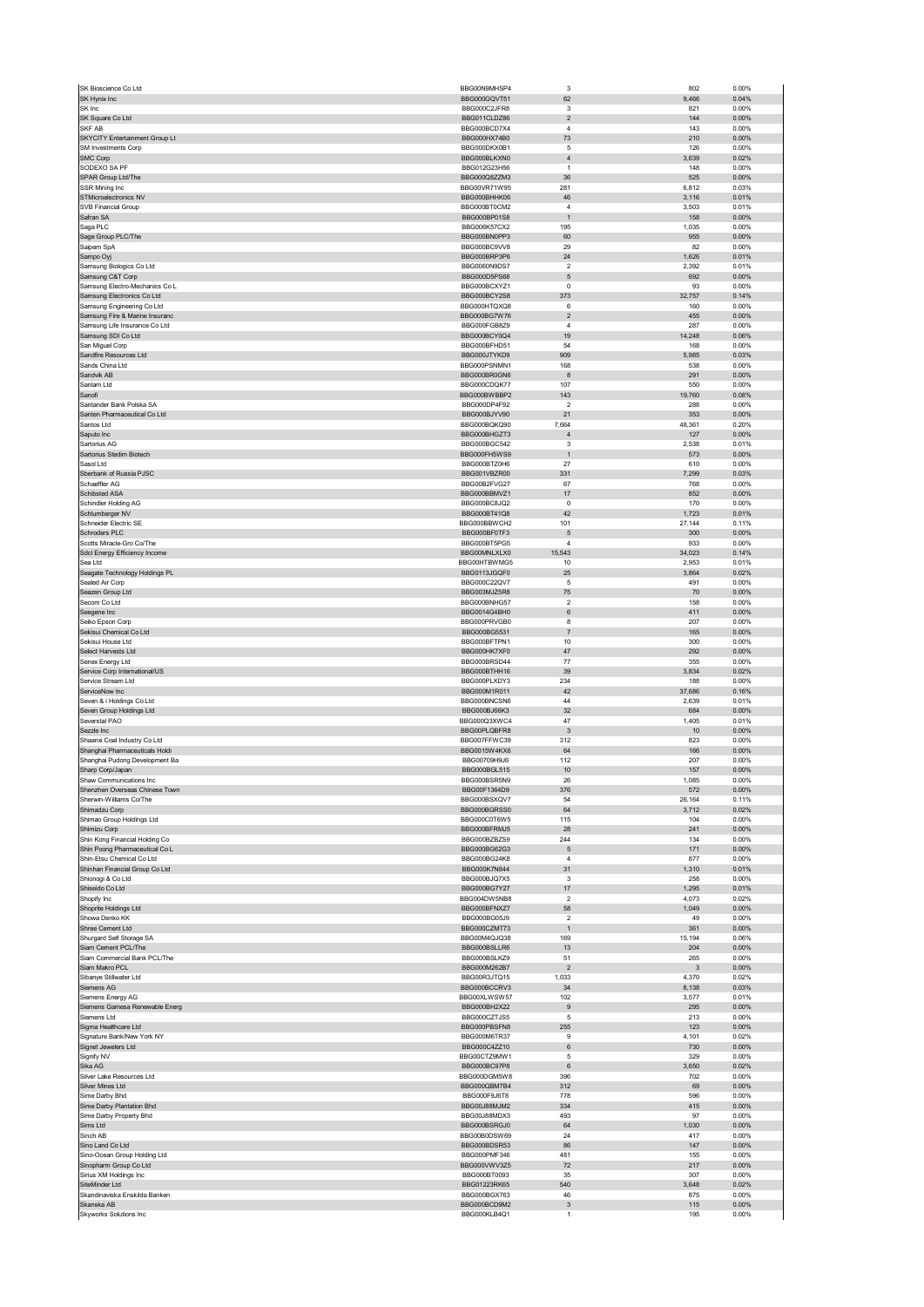| SmartGroup Corp Ltd                                           | BBG002VKXZN7                 | 59                            | 461            | 0.00%             |
|---------------------------------------------------------------|------------------------------|-------------------------------|----------------|-------------------|
| Smith & Nephew PLC                                            | BBG000BF2206                 | 39                            | 940            | 0.00%             |
| Smiths Group PLC                                              | BBG000BF1SQ2                 | 201                           | 5,925          | 0.02%             |
| Smurfit Kappa Group PLC<br>Snap Inc                           | BBG000NCTTW7<br>BBG00441QMJ7 | $\overline{7}$<br>5           | 528<br>342     | 0.00%<br>0.00%    |
| Snap-on Inc                                                   | BBG000BT7JW9                 | $\mathbf 0$                   | 101            | 0.00%             |
| Snowflake Inc                                                 | BBG007DHGNJ4                 | 8                             | 3,500          | 0.01%             |
| Societe BIC SA                                                | BBG000BBX6X6                 | 5                             | 348            | 0.00%             |
| Societe Generale SA                                           | BBG000BCDQ35                 | 29                            | 1,363          | 0.01%             |
| Sodexo SA                                                     | BBG000BC1GH5                 | $\overline{\mathbf{2}}$       | 195            | 0.00%             |
| Solvay SA                                                     | BBG000BQ5Z15                 | $\overline{4}$                | 605            | 0.00%             |
| Sompo Holdings Inc<br>Sonic Healthcare Ltd                    | BBG000QDQHZ8<br>BBG000BLHPW1 | 8<br>148                      | 446<br>6,904   | 0.00%<br>0.03%    |
| Sonova Holding AG                                             | BBG000RSPBY9                 | $\pmb{0}$                     | 42             | 0.00%             |
| Sony Group Corp                                               | BBG000C26F38                 | 190                           | 32,867         | 0.14%             |
| South32 Ltd                                                   | BBG0070L8ZT0                 | 1,577                         | 6,322          | 0.03%             |
| Southern Copper Corp                                          | BBG000BSHH72                 | 15                            | 1,268          | 0.01%             |
| Southern Cross Media Group Ltd                                | BBG000KNLH78                 | 4,793                         | 9,299          | 0.04%             |
| Spectrum Brands Holdings Inc                                  | BBG000DS5588                 | -1                            | 95             | 0.00%             |
| Spirit Airlines Inc                                           | BBG000BF6RQ9                 | 8                             | 231            | 0.00%             |
| Spotify Technology SA<br>Square Enix Holdings Co Ltd          | BBG003T4VFC2<br>BBG000BJXQM7 | $\mathbf{1}$<br>32            | 358<br>2,227   | 0.00%<br>0.01%    |
| St Barbara Ltd                                                | BBG000BS4GC2                 | 331                           | 484            | $0.00\%$          |
| Standard Bank Group Ltd                                       | BBG000BQR991                 | 84                            | 1,017          | 0.00%             |
| Standard Chartered PLC                                        | BBG000BF2QW8                 | 58                            | 482            | $0.00\%$          |
| Stanley Black & Decker Inc                                    | BBG000BTQR96                 | $\mathbf{1}$                  | 260            | 0.00%             |
| Star Entertainment Grp Ltd/The                                | <b>BBG0017SCN04</b>          | 2,802                         | 10,311         | 0.04%             |
| Starbucks Corp                                                | BBG000CTQBF3                 | 9                             | 1,507          | 0.01%             |
| Starpharma Holdings Ltd                                       | BBG000BW3JT0                 | 43                            | 58             | 0.00%             |
| Starwood Property Trust Inc<br>State Bank of India            | BBG000M1J270<br>BBG000GQ5749 | $\overline{\mathbf{c}}$<br>58 | 80<br>497      | 0.00%<br>0.00%    |
| State Street Corp                                             | BBG000BKFBD7                 | $\overline{7}$                | 938            | 0.00%             |
| Steadfast Group Ltd                                           | BBG001BHCVX9                 | 2,772                         | 14,554         | 0.06%             |
| Steel Dynamics Inc                                            | BBG000HGYNZ9                 | 17                            | 1,477          | 0.01%             |
| Steinhoff International Holdin                                | BBG009T5PLG6                 | 4,062                         | 1,759          | 0.01%             |
| Stellantis NV                                                 | BBG00793G288                 | 1,016                         | 26,498         | 0.11%             |
| Stora Enso Oyj                                                | BBG000G1VR87                 | 136                           | 3,443          | 0.01%             |
| Straumann Holding AG                                          | BBG000C1Y6Q4                 | $\mathbf{1}$                  | 2,306          | 0.01%             |
| Strike Energy Ltd                                             | BBG000F89318                 | 1,301                         | 267            | 0.00%             |
| Stryker Corp<br>Subaru Corp                                   | BBG000DN7P92<br>BBG000BGR1H1 | 12<br>20                      | 4,528<br>481   | 0.02%<br>0.00%    |
| Sul America SA                                                | BBG000TDRS53                 | 25                            | 171            | 0.00%             |
| Sumitomo Chemical Co Ltd                                      | BBG000BG0GJ5                 | 48                            | 313            | 0.00%             |
| Sumitomo Corp                                                 | BBG000BB6ZY1                 | 21                            | 436            | 0.00%             |
| Sumitomo Dainippon Pharma Co L                                | BBG000BG65R4                 | 5                             | 76             | 0.00%             |
| Sumitomo Electric Industries L                                | BBG000BLBD45                 | 19                            | 335            | 0.00%             |
| Sumitomo Metal Mining Co Ltd                                  | BBG000BB13F8                 | $\overline{2}$                | 105            | 0.00%             |
| Sumitomo Mitsui Financial Grou                                | BBG000PJ4DL4                 | 28                            | 1,341          | 0.01%             |
| Sumitomo Mitsui Trust Holdings                                | BBG000LN14V1                 | 246                           | 11,300         | 0.05%             |
| Sumitomo Realty & Development                                 | BBG000BGY432                 | 4                             | 169            | 0.00%             |
| Sumitomo Rubber Industries Ltd<br>Sun Art Retail Group Ltd    | BBG000BL18R2<br>BBG001RTXP48 | 29<br>92                      | 405<br>51      | 0.00%<br>0.00%    |
| Sun Hung Kai Properties Ltd                                   | BBG000BF0155                 | 807                           | 13,460         | 0.06%             |
| Sun Life Financial Inc                                        | BBG000LS68P3                 | $\overline{7}$                | 529            | 0.00%             |
| Sun Pharmaceutical Industries                                 | BBG000BV5G16                 | 17                            | 273            | 0.00%             |
| Sunac China Holdings Ltd                                      | BBG000PZ8SG7                 | 123                           | 255            | 0.00%             |
|                                                               |                              |                               |                | 0.10%             |
| Suncorp Group Ltd                                             | BBG000CR4Y89                 | 2,189                         | 24,234         |                   |
| Sunny Optical Technology Group                                | BBG000C16952                 | 9                             | 394            | 0.00%             |
| Suntory Beverage & Food Ltd                                   | BBG004ML6D96                 | 12                            | 585            | $0.00\%$          |
| Super Retail Group Ltd                                        | BBG000BF8GK7                 | 1,682                         | 20,960         | 0.09%             |
| Surgutneftegas PJSC                                           | BBG000NNC0N4                 | 64                            | 472            | 0.00%             |
| Suzano SA                                                     | BBG00J5Q0BS0                 | 34                            | 499            | 0.00%             |
| Suzuki Motor Corp                                             | BBG000BGQTF3                 | 154                           | 8,157          | 0.03%             |
| Svenska Cellulosa AB SCA<br>Svenska Handelsbanken AB          | BBG000BCCG29                 | 46<br>47                      | 1,116          | 0.00%             |
| Swatch Group AG/The                                           | BBG000BGX8Y0<br>BBG000BVQ866 | $\overline{\mathbf{c}}$       | 697<br>722     | 0.00%<br>0.00%    |
| Swedbank AB                                                   | BBG000BQXJJ1                 | 14                            | 399            | 0.00%             |
| Swire Pacific Ltd                                             | BBG000BF0315                 | 510                           | 978            | 0.00%             |
| Swire Properties Ltd                                          | BBG000PQBD21                 | 87                            | 300            | 0.00%             |
| Swiss Life Holding AG                                         | BBG000BRJTZ5                 | 0                             | 360            | 0.00%             |
| Swiss Re AG                                                   | BBG001P1Z4F4                 | 9                             | 1.211          | 0.01%             |
| Switch Inc.                                                   | BBG00HPDM5Z2                 | 161                           | 6,325          | 0.03%             |
| Symbio Holdings Ltd<br>Symrise AG                             | BBG000P4T4M9<br>BBG000N4B6Z1 | 19<br>12                      | 127<br>2,405   | $0.00\%$<br>0.01% |
| Synchrony Financial                                           | BBG00658F3P3                 | 79                            | 5,069          | 0.02%             |
| Synopsys Inc                                                  | BBG000BSFRF3                 | 24                            | 11,956         | 0.05%             |
| Sysco Corp                                                    | BBG000BTVJ25                 | 46                            | 4,998          | 0.02%             |
| Sysmex Corp                                                   | BBG000C2SF52                 | 5                             | 920            | 0.00%             |
| T Rowe Price Group Inc                                        | BBG000BVMPN3                 | $\mathbf{1}$                  | 395            | 0.00%             |
| T&D Holdings Inc                                              | BBG000BVF804                 | 13                            | 222            | 0.00%             |
| <b>TCS Group Holding PLC</b><br><b>TDK Corp</b>               | BBG005DXJS36                 | 94                            | 10,856         | 0.05%             |
| TE Connectivity Ltd                                           | BBG000C26MP9<br>BBG000RGM5P1 | $\overline{4}$<br>139         | 192<br>30,757  | 0.00%<br>0.13%    |
| TJX Cos Inc/The                                               | BBG000BV8DN6                 | 14                            | 1,420          | 0.01%             |
| <b>TOMRA Systems ASA</b>                                      | BBG000BCQZM0                 | 73                            | 7,152          | 0.03%             |
| <b>TOPPAN INC</b>                                             | BBG000BCN8S7                 | 7                             | 189            | 0.00%             |
| Tabcorp Holdings Ltd                                          | BBG000CMHCR3                 | 449                           | 2,255          | 0.01%             |
| Taisei Corp                                                   | BBG000BFR3K5                 | 15                            | 619            | 0.00%             |
| Taiwan Cement Corp                                            | BBG000BCWQQ9                 | 280                           | 667            | 0.00%             |
| Taiwan Semiconductor Manufactu                                | BBG000BD8ZK0                 | 431                           | 36,171         | 0.15%             |
| Take-Two Interactive Software<br>Takeda Pharmaceutical Co Ltd | BBG000BS1YV5<br>BBG000BJPPH4 | 15<br>61                      | 3,770<br>2,290 | 0.02%<br>0.01%    |
| Talanx AG                                                     | BBG000CRQVF3                 | $\overline{7}$                | 441            | 0.00%             |
| Tamburi Investment Partners Sp                                | BBG000KDCQ25                 | 244                           | 3,790          | 0.02%             |
| Tapestry Inc                                                  | BBG000BY29C7                 | $\mathbf{3}$                  | 170            | 0.00%             |
| Target Corp                                                   | BBG000H8TVT2                 | $\overline{7}$                | 2,112          | 0.01%             |
| <b>Tassal Group Ltd</b>                                       | BBG000BXPTR4                 | 41                            | 144            | 0.00%             |
| Tata Consultancy Services Ltd                                 | BBG000Q0WCK6                 | 152                           | 10,481         | 0.04%             |
| Tata Consumer Products Ltd                                    | BBG000D1BVC8                 | 31                            | 425            | 0.00%             |
| Tata Motors Ltd<br><b>Tata Steel Ltd</b>                      | BBG000D0Z6J2<br>BBG000D0ZDF1 | 115<br>33                     | 1,027<br>686   | 0.00%<br>0.00%    |
| <b>Tatneft PJSC</b>                                           | BBG000B9X7K3                 | 26                            | 1,456          | 0.01%             |
| Taylor Wimpey PLC                                             | BBG000BF4KL1                 | 3,414                         | 11,162         | 0.05%             |
| Tecan Group AG                                                | BBG000BNP507                 | 3                             | 2,426          | 0.01%             |
| TechnipFMC PLC                                                | BBG00DL8NMV2                 | 17                            | 136            | 0.00%             |
| Technology One Ltd                                            | BBG000BMDJH4                 | 397                           | 5,087          | 0.02%             |
| Techtronic Industries Co Ltd                                  | BBG000BFGXV9                 | 286                           | 7,838          | 0.03%             |
| <b>Teck Resources Ltd</b>                                     | BBG000BCS9D6                 | 56                            | 2,231          | 0.01%             |
| Teijin Ltd                                                    | BBG000BFXX22                 | $\overline{4}$                | 69             | 0.00%             |
| Tekfen Holding AS<br>Teladoc Health Inc                       | BBG000TFZRY9<br>BBG0019T5SG0 | 196<br>$\overline{1}$         | 411<br>172     | 0.00%<br>0.00%    |
| Teleflex Inc                                                  | BBG000BV59Y6                 | 44                            | 19,909         | 0.08%             |
| Telefonaktiebolaget LM Ericsso                                | BBG000BX2SW5                 | 177                           | 2,678          | 0.01%             |
| Teleperformance<br><b>Television Broadcasts Ltd</b>           | BBG000BC86D4<br>BBG000BF07T6 | 19<br>353                     | 11,464<br>294  | 0.05%<br>$0.00\%$ |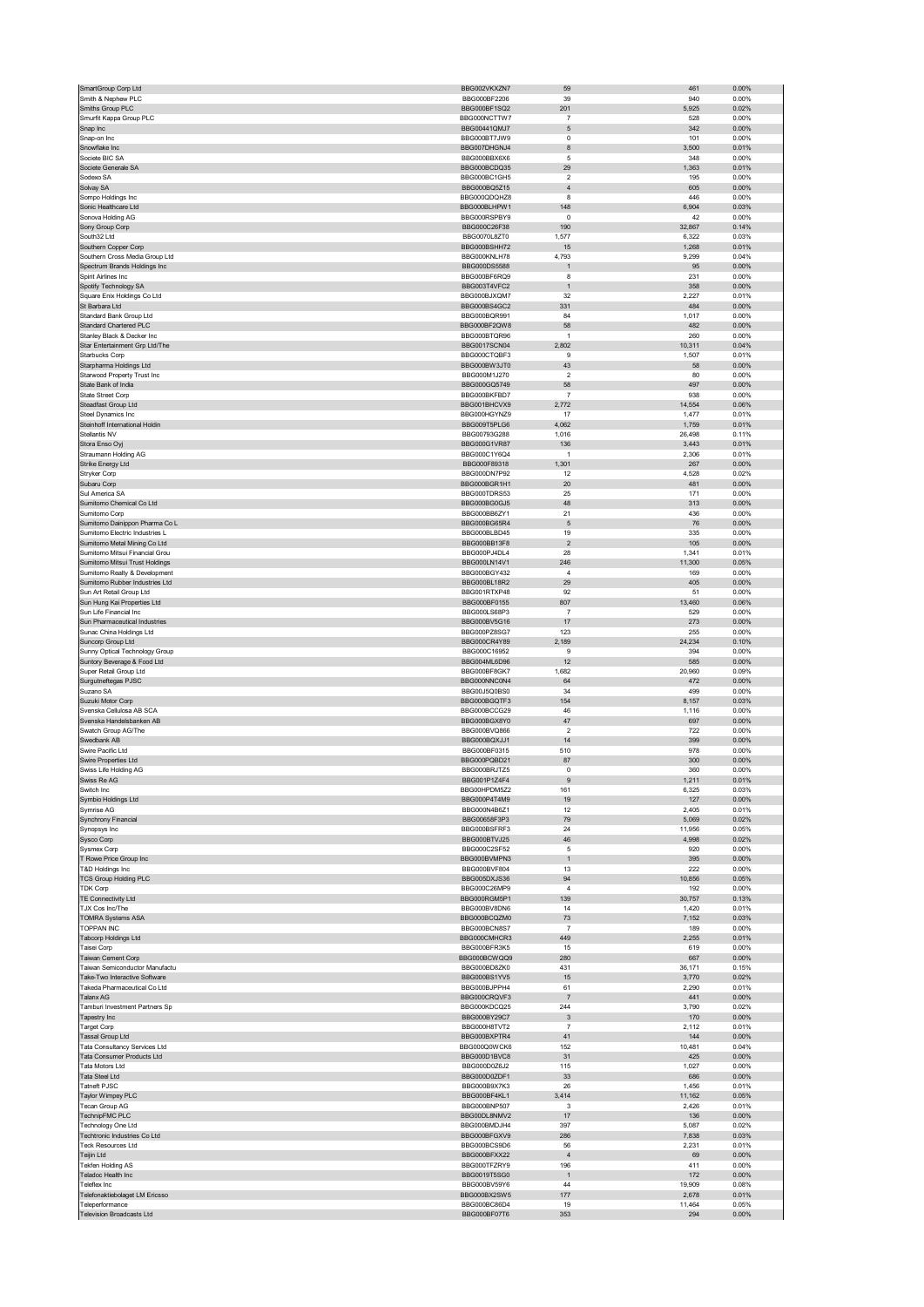| Telix Pharmaceuticals Ltd                                | BBG00HZHXWM5                 | 39                                      | 302             | 0.00%             |
|----------------------------------------------------------|------------------------------|-----------------------------------------|-----------------|-------------------|
| Temple & Webster Group Ltd<br>Tenaris SA                 | BBG006T0RJQ5<br>BBG000KF3XG0 | 47<br>169                               | 511<br>2,434    | 0.00%<br>0.01%    |
| <b>Tencent Holdings Ltd</b>                              | BBG000BJ35N5                 | 215                                     | 17,363          | 0.07%             |
| Tencent Music Entertainment Gr                           | BBG00LDC5RK5                 | 405                                     | 3,811           | 0.02%             |
| Teradyne Inc<br>Ternium SA                               | BBG000BV4DR6<br>BBG000LTPD97 | 17<br>3                                 | 3,752<br>184    | 0.02%<br>0.00%    |
| Terumo Corp                                              | BBG000BK08X8                 | 21                                      | 1,244           | 0.01%             |
| Tesco PLC<br>Tesla Inc                                   | BBG000BF46Y8<br>BBG000N9MNX3 | 649<br>$\mathbf{3}$                     | 3,507           | 0.01%<br>0.02%    |
| Teva Pharmaceutical Industries                           | BBG000HVWNL3                 | 73                                      | 4,467<br>872    | 0.00%             |
| Texas Instruments Inc                                    | BBG000BVV7G1                 | 92                                      | 23,744          | 0.10%             |
| Thai Beverage PCL<br>Thanachart Capital PCL              | BBG000BQ6ZN0<br>BBG000BDJ6G7 | 82<br>265                               | 55<br>413       | 0.00%<br>0.00%    |
| Thermo Fisher Scientific Inc                             | BBG000BVDLH9                 | 31                                      | 28,560          | 0.12%             |
| Thomson Reuters Corp                                     | BBG000BFK1R9                 | $\overline{4}$                          | 677             | 0.00%             |
| Thor Industries Inc<br><b>Tiger Brands Ltd</b>           | BBG000BV6R84<br>BBG000C3KV44 | 27<br>30                                | 3,902<br>468    | 0.02%<br>0.00%    |
| Tingyi Cayman Islands Holding                            | BBG000G5QMZ5                 | 799                                     | 2,258           | 0.01%             |
| Titan Co Ltd                                             | BBG000D17Q16                 | 17                                      | 785             | 0.00%             |
| Tokio Marine Holdings Inc<br>Tokyo Century Corp          | BBG000BBN738<br>BBG000C4RCK9 | 207<br>$\pmb{0}$                        | 15,821<br>23    | 0.07%<br>0.00%    |
| Tokyo Electron Ltd                                       | BBG000BB59S7                 | 1                                       | 927             | 0.00%             |
| <b>Tokyu Corp</b>                                        | BBG000BCQ4G6<br>BBG0077VS2C0 | $\mathbf{1}$<br>12                      | 22<br>4,627     | 0.00%<br>0.02%    |
| <b>TopBuild Corp</b><br>Toray Industries Inc             | BBG000BD5C60                 | 29                                      | 234             | 0.00%             |
| Toronto-Dominion Bank/The                                | BBG000BCRMB0                 | 20                                      | 2,079           | 0.01%             |
| Tosei Corp<br>Toshiba Corp                               | BBG000JPVC11<br>BBG000BD1N97 | 54<br>$\boldsymbol{9}$                  | 647<br>518      | 0.00%<br>0.00%    |
| <b>Tosoh Corp</b>                                        | BBG000BCKVD5                 | 20                                      | 416             | 0.00%             |
| <b>TotalEnergies SE</b>                                  | BBG000C1M4K8                 | 275                                     | 19,211          | 0.08%             |
| Tourmaline Oil Corp<br>Toyo Suisan Kaisha Ltd            | BBG0017DRN10<br>BBG000BCV7S0 | 13<br>$\sqrt{4}$                        | 572<br>219      | 0.00%<br>0.00%    |
| Toyo Tire Corp                                           | BBG000BCLMY1                 | 16                                      | 340             | 0.00%             |
| Toyota Industries Corp                                   | BBG000BD9J25                 | 12                                      | 1,307           | 0.01%             |
| Toyota Motor Corp                                        | BBG000BCM915<br>BBG000BDGFD3 | 361                                     | 9,088           | 0.04%             |
| Toyota Tsusho Corp<br>Tractor Supply Co                  | BBG000BLXZN1                 | 6<br>15                                 | 389<br>4,920    | 0.00%<br>0.02%    |
| Trade Desk Inc/The                                       | BBG00629NGT2                 | 26                                      | 3,314           | 0.01%             |
| Trajan Group Holdings Ltd                                | BBG010Z1D1P3                 | 29                                      | 115             | 0.00%             |
| Trane Technologies PLC<br>TransDigm Group Inc            | BBG000BM6788<br>BBG000L8CBX4 | 49<br>$\mathbf{1}$                      | 13,486<br>448   | 0.06%<br>0.00%    |
| Transocean Ltd                                           | BBG000BH5LT6                 | 59                                      | 223             | 0.00%             |
| Travel + Leisure Co                                      | BBG000PV2L86                 | $\mathbf 2$                             | 138             | 0.00%             |
| Travelers Cos Inc/The                                    | BBG000BJ81C1                 | $\sqrt{4}$<br>422                       | 794             | 0.00%<br>0.05%    |
| <b>Travis Perkins PLC</b><br>Treasury Wine Estates Ltd   | BBG000BFDB86<br>BBG000QZ1QQ6 | 144                                     | 12,214<br>1,788 | 0.01%             |
| <b>Treatt PLC</b>                                        | BBG000BB41Y8                 | 56                                      | 1,333           | 0.01%             |
| Trip.com Group Ltd                                       | BBG000CWKYS8                 | 103                                     | 3,499           | 0.01%             |
| <b>Truist Financial Corp</b><br>Tryg A/S                 | BBG000BYYLS8<br>BBG000QMPGL6 | 19<br>16                                | 1,540<br>549    | 0.01%<br>0.00%    |
| Tsingtao Brewery Co Ltd                                  | BBG000BHWDF9                 | 79                                      | 1,011           | 0.00%             |
| Tsuruha Holdings Inc                                     | BBG000JXTF38                 | $\overline{2}$                          | 293             | 0.00%             |
| Turk Hava Yollari AO<br>Turkiye Garanti Bankasi AS       | BBG000BVFLX9<br>BBG000BHDJ67 | 61<br>289                               | 126<br>338      | 0.00%<br>0.00%    |
| Turkiye Is Bankasi AS                                    | BBG000BVF6R9                 | 212                                     | 158             | 0.00%             |
| <b>Twist Bioscience Corp</b>                             | BBG006KDCHJ4                 | 29                                      | 3,107           | 0.01%             |
| Twitter Inc<br>Tyro Payments Ltd                         | BBG000H6HNW3<br>BBG0062RX132 | $\mathbf{3}$<br>1,693                   | 162<br>4,841    | 0.00%<br>0.02%    |
| Tyson Foods Inc                                          | BBG000DKCC19                 | 8                                       | 970             | 0.00%             |
| UBS Group AG                                             | BBG007936GV2                 | 45                                      | 1,124           | 0.00%             |
| <b>UCB SA</b><br><b>UOL Group Ltd</b>                    | BBG000BD8CR4<br>BBG000BFDYK2 | 19<br>27                                | 2,999<br>198    | 0.01%<br>0.00%    |
| UPL Ltd                                                  | BBG000JN6ZM0                 | 36                                      | 496             | 0.00%             |
| UPM-Kymmene Oyj                                          | BBG000GM9CH9                 | 86                                      | 4,504           | 0.02%             |
|                                                          | BBG000FFDM15                 | 28                                      | 2,130<br>82     | 0.01%<br>0.00%    |
| US Bancorp                                               |                              |                                         |                 |                   |
| US Foods Holding Corp                                    | BBG00C6H6D40<br>BBG002B04MT8 | $\overline{2}$<br>21                    |                 | 0.01%             |
| Uber Technologies Inc<br>Ulta Beauty Inc                 | BBG00FWQ4VD6                 | $\mathbf 0$                             | 1,198<br>97     | 0.00%             |
| UltraTech Cement Ltd                                     | BBG000PZ2JC7                 | 5                                       | 660             | 0.00%             |
| micore SA                                                | <b>BRC000BN6ED2</b>          | 11                                      | 634             | n nn%             |
| Uni-President Enterprises Corp<br>UniCredit SpA          | BBG000BF1ZZ6<br>BBG000BN0LC6 | 57<br>63                                | 193<br>1,338    | 0.00%<br>0.01%    |
| Unicharm Corp                                            | BBG000BDJH37                 | 18                                      | 1,091           | 0.00%             |
| Unilever Indonesia Tbk PT<br>Unilever PLC                | BBG000BFGJG7<br>BBG000C0M8X7 | 292<br>220                              | 116<br>16,180   | 0.00%<br>0.07%    |
| Union Pacific Corp                                       | BBG000BW3299                 | 77                                      | 26,736          | 0.11%             |
| Uniper SE                                                | BBG007NDF7H0                 | $\mathbf{3}$                            | 193             | 0.00%             |
| Unipol Gruppo SpA<br>UnipolSai Assicurazioni SpA         | BBG000BGHKH0<br>BBG000BCR6X1 | 99<br>55                                | 744<br>213      | 0.00%<br>0.00%    |
| United Airlines Holdings Inc                             | BBG000M65M61                 | $\overline{7}$                          | 420             | 0.00%             |
| United Co RUSAL International                            | BBG000W4XX79                 | 154                                     | 205             | 0.00%             |
| United Malt Grp Ltd<br>United Microelectronics Corp      | BBG00RMVY241<br>BBG000BCWT65 | 54<br>65                                | 234<br>211      | 0.00%<br>0.00%    |
| United Overseas Bank Ltd                                 | BBG000BFDWJ8                 | 15                                      | 412             | 0.00%             |
| United Parcel Service Inc                                | BBG000L9CV04                 | 8                                       | 2,442           | 0.01%             |
| United Rentals Inc                                       | BBG000BXMFC3                 | 8                                       | 3,660           | 0.02%             |
| United Spirits Ltd<br>United Therapeutics Corp           | BBG000KGJM66<br>BBG000BV4XJ1 | 21<br>0                                 | 351<br>51       | $0.00\%$<br>0.00% |
| UnitedHealth Group Inc                                   | BBG000CH5208                 | 51                                      | 35,491          | 0.15%             |
| Unity Software Inc                                       | BBG0056JW5G6                 | 15                                      | 2,988           | 0.01%             |
| Universal Music Group NV<br>Unum Group                   | BBG012J967J2<br>BBG000BW2QX0 | 224<br>7                                | 8,670<br>244    | 0.04%<br>0.00%    |
| VF Corp                                                  | BBG000BWCKB6                 | $\mathbf 2$                             | 178             | 0.00%             |
| VK Co Ltd<br>VMware Inc                                  | BBG00178PGX3<br>BBG000BC9938 | 15<br>3                                 | 239<br>515      | 0.00%<br>0.00%    |
| Vale SA                                                  | BBG000BHNR86                 | 255                                     | 4,911           | 0.02%             |
| Valeo                                                    | BBG000BCGYJ8                 | 6                                       | 251             | 0.00%             |
| Valero Energy Corp                                       | BBG000BBGGQ1                 | 16                                      | 1,678           | 0.01%             |
| Valmet Oyj<br>VanEck Gold Miners ETF/USA                 | BBG005PTLS84<br>BBG000PLNQN7 | 8<br>61                                 | 491<br>2,700    | 0.00%<br>0.01%    |
| Vedanta Ltd                                              | BBG000CZG8N8                 | 60                                      | 380             | 0.00%             |
| Veeco Instruments Inc                                    | BBG000BDCB28                 | 5                                       | 177             | 0.00%             |
| Veeva Systems Inc<br>Venator Materials PLC               | BBG001CGB489<br>BBG00GNHP3Y0 | $\mathbf{1}$<br>32                      | 360<br>112      | 0.00%<br>0.00%    |
| Ventia Services Group Pty Ltd                            | BBG00R6VRJV0                 | 4,801                                   | 9,603           | 0.04%             |
| VeriSign Inc                                             | BBG000BGKHZ3                 | $\mathbf{1}$                            | 358             | 0.00%             |
| Verisk Analytics Inc<br>Vertex Pharmaceuticals Inc       | BBG000BCZL41<br>BBG000C1S2X2 | $\mathbf{1}$<br>$\overline{\mathbf{c}}$ | 376<br>722      | 0.00%<br>0.00%    |
| Vestas Wind Systems A/S                                  | BBG000BJBK53                 | 65                                      | 2,726           | 0.01%             |
| Via S/A                                                  | BBG000BWXYF9                 | 318                                     | 412             | 0.00%             |
| Viatris Inc<br>Vibra Energia SA                          | BBG00Y4RQNH4<br>BBG00JC2B374 | $\overline{4}$<br>237                   | 79<br>1,251     | 0.00%<br>0.01%    |
| Victoria's Secret & Co<br>Vienna Insurance Group AG Wien | BBG01103B471<br>BBG000BJKZH7 | $\sqrt{2}$<br>5                         | 148<br>184      | 0.00%<br>0.00%    |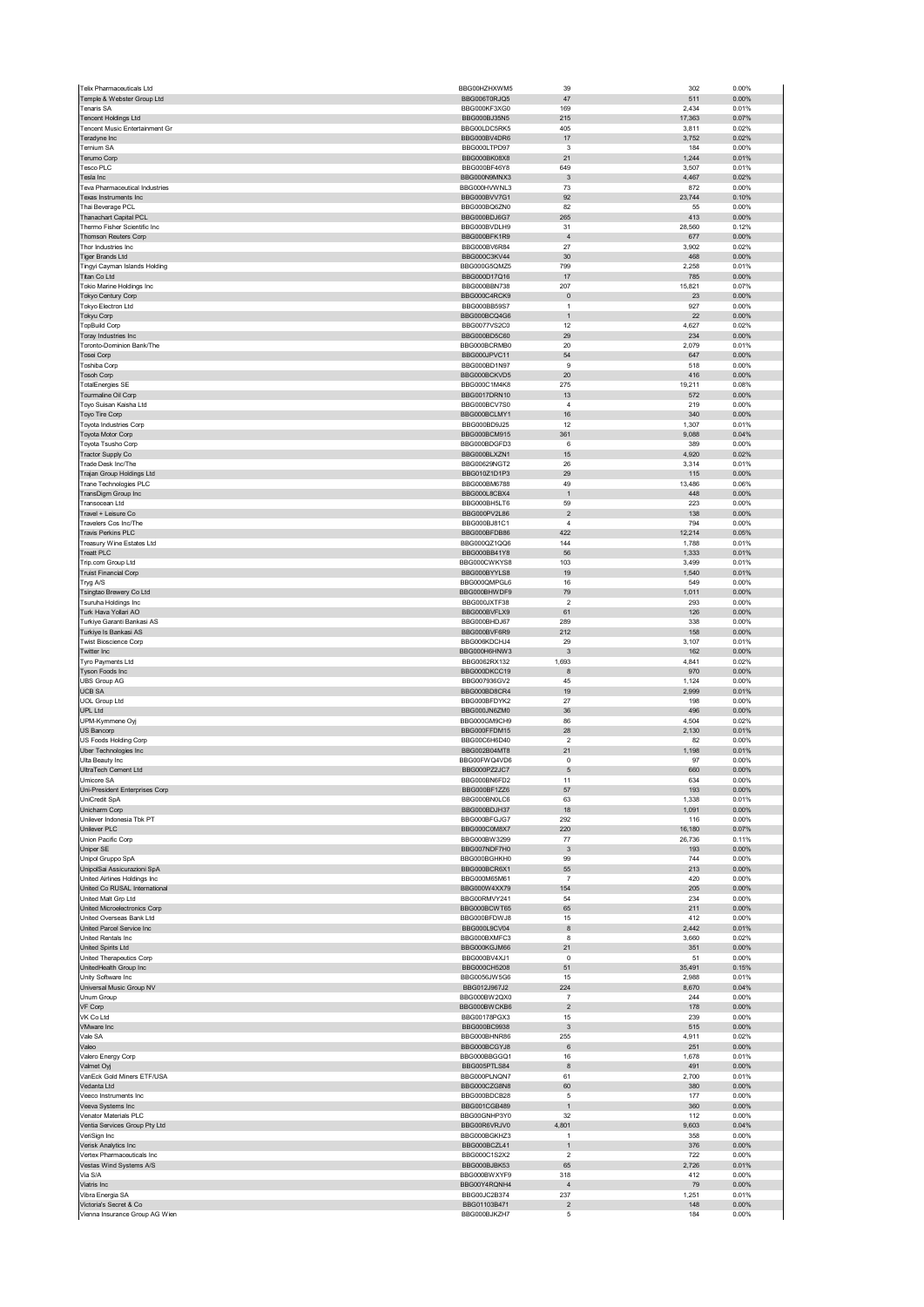| Vipshop Holdings Ltd                           | BBG000BDXBJ7                 | $\overline{4}$          | 633            | 0.00%          |
|------------------------------------------------|------------------------------|-------------------------|----------------|----------------|
|                                                | BBG002NLDLV8                 | 82<br>254               | 947<br>839     | 0.00%<br>0.00% |
| Virgin Money UK PLC                            | BBG00BNHGK82                 |                         |                |                |
| Visa Inc<br>Vistra Corp                        | BBG000PSKYX7<br>BBG00DXDL6Q1 | 76<br>32                | 22,790<br>989  | 0.10%<br>0.00% |
| Viva Energy Group Ltd                          | BBG00L7QFD67                 | 5,122                   | 12,038         | 0.05%          |
| Vivendi SE                                     | BBG000BC0R46                 | 23                      | 431            | 0.00%          |
| Volkswagen AG                                  | BBG000BCH458                 | 102                     | 29,618         | 0.12%          |
| Volvo AB                                       | BBG000BCH2F1                 | 29                      | 936            | $0.00\%$       |
| Vonovia SE                                     | BBG000BT0ZM1                 | 230                     | 17,420         | 0.07%          |
| Voya Financial Inc                             | BBG000BCWKD6                 | $\mathbf{3}$            | 265            | 0.00%          |
| Vulcan Energy Resources Ltd                    | BBG00KXSP9N5                 | 27                      | 276            | 0.00%          |
| Vulcan Materials Co                            | BBG000BWGYF8                 | 48                      | 13,613         | 0.06%          |
| W R Berkley Corp                               | BBG000BD1HP2                 | $\overline{1}$          | 168            | 0.00%          |
| WEG SA                                         | BBG000BV7KG9                 | 217                     | 1,764          | 0.01%          |
| WH Group Ltd                                   | BBG00699M8Q7                 | 445                     | 384            | 0.00%          |
| WPP PLC                                        | BBG000BF6B57                 | 20                      | 419            | 0.00%          |
| WW Grainger Inc                                | BBG000BKR1D6                 | $\overline{1}$          | 735            | 0.00%          |
| Wacker Neuson SE                               | BBG000C6GMF0                 | 22                      | 866            | 0.00%          |
| Wal-Mart de Mexico SAB de CV                   | BBG000BRQ507                 | 2,652                   | 13,563         | 0.06%          |
| Walgreens Boots Alliance Inc                   | BBG000BWLMJ4                 | 27                      | 1,909          | 0.01%          |
| Walmart Inc                                    | BBG000BWXBC2                 | 42                      | 8,318          | 0.03%          |
| Walt Disney Co/The                             | BBG000BH4R78                 | 24                      | 5,211          | 0.02%          |
| Wan Hai Lines Ltd                              | BBG000GQF9B6                 | 20                      | 202            | 0.00%          |
| Wanhua Chemical Group Co Ltd                   | BBG00709HM07                 | 13                      | 276            | 0.00%          |
| Want Want China Holdings Ltd                   | BBG000R588R3                 | 97                      | 123            | 0.00%          |
| Warrior Met Coal Inc                           | BBG00GD1JMV4                 | 11                      | 406            | $0.00\%$       |
| Wartsila OYJ Abp                               | BBG000BS65Q9                 | 19                      | 376            | 0.00%          |
| Waste Connections Inc                          | BBG000DZ8BC1                 | 21                      | 3,986          | 0.02%          |
| Waste Management Inc                           | BBG000BWVSR1                 | 20                      | 4,558          | 0.02%          |
| Waters Corp                                    | BBG000FQRVM3                 | $\overline{2}$          | 787            | 0.00%          |
| Webjet Ltd                                     | BBG000C93BF2                 | 72                      | 370            | 0.00%          |
| Weichai Power Co Ltd                           | BBG000L8BY83                 | 201                     | 542            | 0.00%          |
| Wells Fargo & Co                               | BBG000BWQFY7                 | 265                     | 17,512         | 0.07%          |
| Wesfarmers Ltd                                 | BBG000BFJYW3                 | 283                     | 16,775         | 0.07%          |
| West African Resources Ltd                     | BBG000R17C94                 | 185                     | 244            | 0.00%          |
| West Fraser Timber Co Ltd                      | BBG000BD1GP4                 | 35                      | 4,535          | 0.02%          |
| West Japan Railway Co                          | BBG000H5XXL7                 | 277                     | 15,927         | 0.07%          |
| West Pharmaceutical Services I                 | BBG000BX24N8                 | -1                      | 551            | 0.00%          |
| Western Areas Ltd                              | BBG000BWRT03                 | 113                     | 387            | 0.00%          |
| Western Digital Corp                           | BBG000BWNFZ9                 | 12                      | 1,054          | 0.00%          |
| Western Union Co/The                           | BBG000BB5373                 | 30                      | 729            | 0.00%          |
| Westgold Resources Ltd                         | BBG000BG27F7                 | 193                     | 395            | $0.00\%$       |
| Westlake Corp                                  | BBG000PXZFW2                 | $\mathbf{1}$            | 137            | 0.00%          |
| Westpac Banking Corp                           | BBG000D0JD23                 | 3,168                   | 67,634         | 0.28%          |
| Westrock Co                                    | BBG008NXC572                 | 75                      | 4,568          | 0.02%          |
| Wharf Holdings Ltd/The                         | BBG000BD5H69                 | 70                      | 296            | 0.00%          |
| Wharf Real Estate Investment C                 | BBG00J76TKS1                 | 154                     | 1,076          | 0.00%          |
| Wheaton Precious Metals Corp                   | BBG000BJCC41                 | 17                      | 983            | 0.00%          |
| Whirlpool Corp                                 | BBG000BWSV34                 | $\overline{\mathbf{c}}$ | 559            | 0.00%          |
| Wickes Group PLC                               | BBG00ZVX07Y2                 | 365                     | 1,610          | 0.01%          |
| Williams-Sonoma Inc                            | BBG000FSMWC3                 | $\overline{1}$          | 318            | 0.00%          |
| Willis Towers Watson PLC                       | BBG000DB3KT1                 | $72\,$                  | 23,577         | 0.10%          |
| Wilmar International Ltd                       | BBG000BM10Z8                 | 65                      | 276            | 0.00%          |
| WiseTech Global Ltd                            | BBG00CJZ0G09                 | 475                     | 27,825         | 0.12%          |
| Wix.com Ltd                                    | BBG005CM7J89                 | $\overline{1}$          | 215            | 0.00%          |
| Wolters Kluwer NV                              | BBG000BCHRW7                 | 24                      | 3,930          | 0.02%          |
| Woodside Petroleum Ltd                         | BBG000B9XBS6                 | 1,364                   | 29,921         | 0.13%          |
| Woolworths Group Ltd                           | BBG000BF9Z06                 | 694                     | 26,374         | 0.11%          |
| Woori Financial Group Inc                      | BBG00LLPTRV9                 | 19                      | 274            | 0.00%          |
| Worldline SA/France                            | BBG006N9S3T3                 | 5                       | 409            | 0.00%          |
| Worley Ltd                                     | BBG000F1Q350                 | 1,085                   | 11,529         | 0.05%          |
| Wuestenrot & Wuerttembergische                 | BBG000C23MM5<br>BBG00DY65RX9 | 11<br>10                | 291<br>460     | 0.00%<br>0.00% |
| Wuliangye Yibin Co Ltd                         |                              |                         |                |                |
| Wuxi Biologics Cayman Inc                      | BBG00GTY47H0                 | 33                      | 544            | $0.00\%$       |
| X5 Retail Group NV                             | BBG000DSM6V1<br>BBG012PQXTR0 | 45<br>$\mathbf{3}$      | 1,641<br>100   | 0.01%<br>0.00% |
| XP Inc<br>XPO Logistics Inc                    | BBG000L5CJF3                 | $\overline{1}$          | 73             | 0.00%          |
| Xero Ltd                                       |                              |                         |                | 0.20%          |
|                                                | BBG003LRCPZ3<br>BBG00NNG2ZJ8 | 334<br>9                | 47,239<br>277  | 0.00%          |
| Xerox Holdings Corp<br>Xiaomi Corp             | BBG00KVTBY91                 | 220                     | 732            | 0.00%          |
| Xinyi Glass Holdings Ltd                       | BBG000LG6G08                 | 75                      | 258            | 0.00%          |
|                                                | BBG000BCSQK0                 | $6\phantom{1}6$         | 404            | 0.00%          |
| Yakult Honsha Co Ltd<br>Yamada Holdings Co Ltd | BBG000BL6414                 | 93                      | 438            | 0.00%          |
| Yamaha Motor Co Ltd                            | BBG000BDDSG5                 | $\overline{7}$          | 238            | $0.00\%$       |
| Yamazaki Baking Co Ltd                         | BBG000BCSDX5                 | $\overline{4}$          | 72             | 0.00%          |
| Yandex NV                                      | BBG001NVJ6W4                 | 61                      | 5,074          | 0.02%          |
| Yang Ming Marine Transport Cor                 | BBG000BJR7Y3                 | 58                      | 349            | 0.00%          |
| Yankuang Energy Group Co Ltd                   | BBG000BKZ1H3                 | 140                     | 383            | 0.00%          |
| Yapi ve Kredi Bankasi AS                       | BBG000BVFT99                 | 365                     | 128            | 0.00%          |
|                                                |                              |                         | 561            | $0.00\%$       |
| Yara International ASA                         | BBG000KDG7R6                 | 8                       |                |                |
| Yihai International Holding Lt                 | BBG00D7FS688                 | 19                      | 119            | 0.00%          |
| Yue Yuen Industrial Holdings L                 | BBG000BG82F2                 | 51                      | 117            | 0.00%          |
| Yuhan Corp                                     | BBG000BDQQP5                 | 12                      | 855            | 0.00%          |
| Yum China Holdings Inc                         | BBG00B8N0HG1                 | 96                      | 6,566          | 0.03%          |
| Yum! Brands Inc                                | BBG000BH3GZ2                 | 23                      | 4,467          | 0.02%          |
| ZTE Corp                                       | BBG000FK8474                 | 62                      | 233            | 0.00%          |
| ZTO Express Cayman Inc                         | BBG00DY7QWH1                 | 10                      | 398            | 0.00%          |
| Zalando SE                                     | BBG001XVXHF2                 | $\mathbf{1}$            | 136            | 0.00%          |
| Zebra Technologies Corp                        | BBG000CC7LQ7                 | 5                       | 3,832          | 0.02%          |
| Zenkoku Hosho Co Ltd                           | BBG000C0PPJ2                 | 12                      | 690            | 0.00%          |
| Zijin Mining Group Co Ltd                      | BBG000DCTP29                 | 184                     | 302            | 0.00%          |
| Zillow Group Inc                               | BBG009NRSWJ4                 | $\mathbf{3}$            | 255            | $0.00\%$       |
| Zimmer Biomet Holdings Inc                     | BBG000BKPL53                 | $\overline{0}$          | 77             | 0.00%          |
| Zions Bancorp NA                               | BBG000BX9WL1                 | 44                      | 3,851          | 0.02%          |
| Zip Co Ltd                                     | BBG000PX4996                 | 91                      | 392            | 0.00%          |
| Zoetis Inc                                     | BBG0039320N9                 | 38                      | 12,642         | 0.05%          |
| ZoomInfo Technologies Inc                      | BBG00S1HJ3M8                 | 37                      | 3,241          | 0.01%          |
| Zurich Insurance Group AG                      | BBG000DM6PM0                 | 69                      | 41,425         | 0.17%          |
| a2 Milk Co Ltd/The                             | BBG0089XM0W0                 | 1,110                   | 6,059          | 0.03%          |
| abrdn plc                                      | BBG000N2C023                 | 57                      | 254            | 0.00%          |
| adidas AG                                      | BBG000FR1Q22                 | 8                       | 3,357          | 0.01%          |
| carsales.com Ltd                               | BBG000CJYVC5                 | 756                     | 18,975         | 0.08%          |
| eBay Inc                                       | BBG000C43RR5                 | 30                      | 2,716          | 0.01%          |
| iA Financial Corp Inc                          | BBG00K6988R4                 | $\overline{2}$          | 161            | 0.00%          |
| iHeartMedia Inc                                | BBG00P2FSNZ9                 | $\Omega$                | $\overline{2}$ | 0.00%          |
| ioneer Ltd                                     | BBG000TS1VS6                 | 446                     | 357            | 0.00%          |
| nib holdings Ltd/Australia                     | BBG000TS8052                 | 1,863                   | 13,060         | 0.05%          |
| oOh!media Ltd                                  | BBG007N467L5                 | 117                     | 197            | $0.00\%$       |
| salesforce.com Inc                             | BBG000BN2DC2                 | 42                      | 14,831         | 0.06%          |
| thyssenkrupp AG                                | BBG000BHPST9                 | $\overline{4}$          | 63             | 0.00%          |
| voestalpine AG                                 | BBG000FJH743                 | 57                      | 2,837          | 0.01%          |
| Total                                          |                              |                         | 8,166,233      | 34.15%         |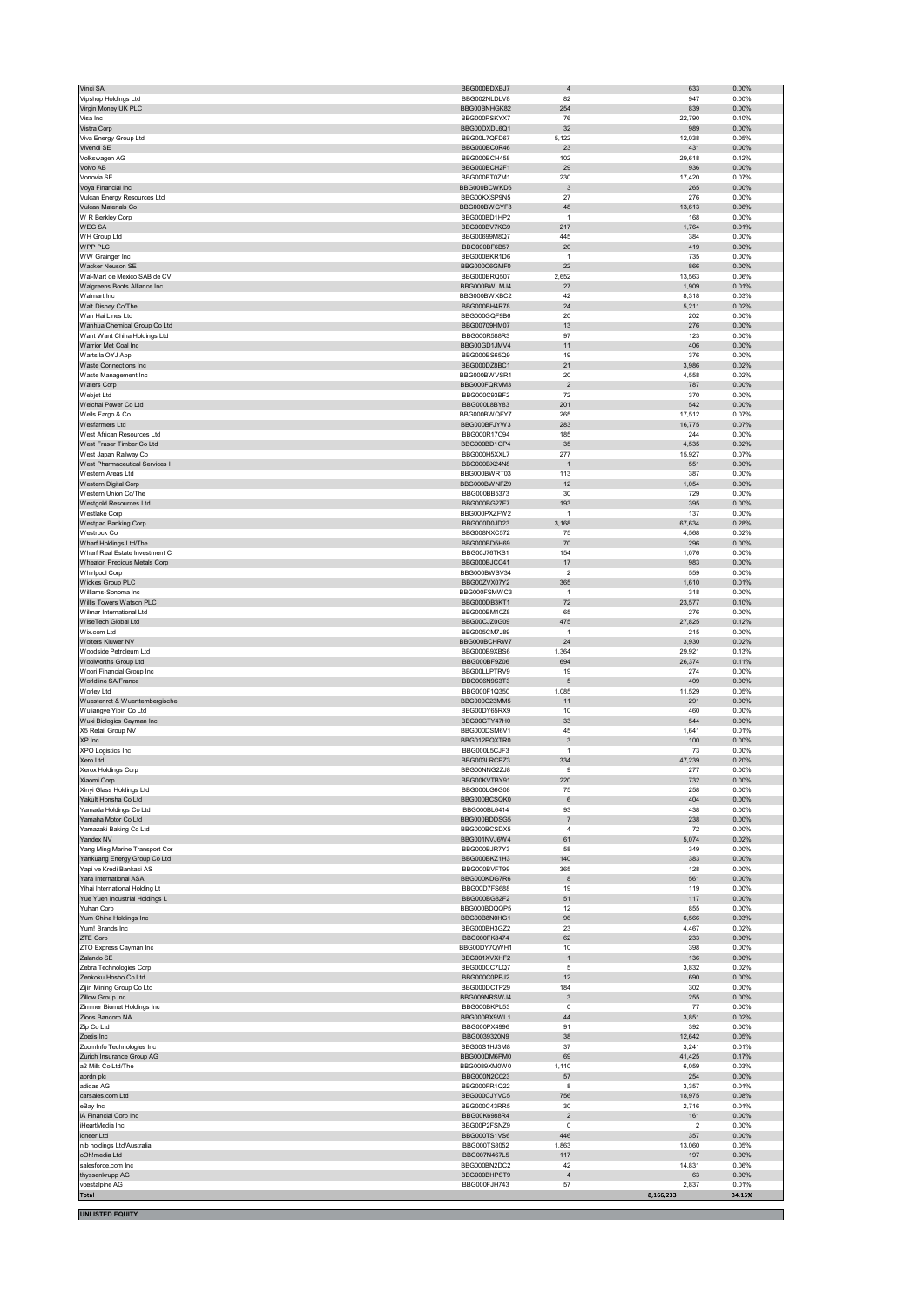| Investment in non-associated entities:                                |                |               |
|-----------------------------------------------------------------------|----------------|---------------|
| Held directly or by associated entities or by PSTs                    |                |               |
| Externally managed                                                    |                |               |
| Name of Fund Manager                                                  | Value (AUD)    | Weighting (%) |
| Cordiant Digital Infrastructure Ltd                                   | 2,592          | 0.01%         |
| CIT Group Inc                                                         | 157            | 0.00%         |
| <b>BHP Billiton PLC</b>                                               | 6.091          | 0.03%         |
| Santander Consumer USA Holdings Inc                                   | 375            | 0.00%         |
| Schroder International Selection Fund - Asian Equity Yield            | 37,431         | 0.16%         |
| Athene Holding Ltd                                                    | 254            | 0.00%         |
| McAfee Corp                                                           | 133            | 0.00%         |
| Schroder ISF QEP Global ESG                                           | 28,584         | 0.12%         |
| Schroder ISF Global Equity                                            | 131,925        | 0.55%         |
| <b>IHS Markit Ltd</b>                                                 | 593            | 0.00%         |
| Royal Dutch Shell PLC                                                 | 9,630          | 0.04%         |
| Surfstitch Group Ltd                                                  | $\mathbf{0}$   | 0.00%         |
| MMC Norilsk Nickel PJSC                                               | 1,331          | 0.01%         |
| Schroder International Selection Fund - Emerging Markets Equity Alpha | 48,278         | 0.20%         |
| Sberbank of Russia PJSC                                               | 451            | 0.00%         |
| Lendi Pty Ltd                                                         | 6,151          | 0.03%         |
| ICA Gruppen AB                                                        | 634            | 0.00%         |
| <b>HollyFrontier Corp</b>                                             | 123            | 0.00%         |
| Afterpay Touch Group Ltd                                              | 48,298         | 0.20%         |
| Class Ltd                                                             | 31             | 0.00%         |
| Nedbank Group Ltd                                                     | 39             | 0.00%         |
| Doosan Heavy Industries & Construction Co Ltd                         | $\overline{1}$ | 0.00%         |
| Xilinx Inc                                                            | 4,015          | 0.02%         |
| <b>Total</b>                                                          | 327,118        | 1.37%         |

| <b>LISTED PROPERTY</b>                |                            |                   |              |               |
|---------------------------------------|----------------------------|-------------------|--------------|---------------|
| Name/kind of investment item          | <b>Security Identifier</b> | <b>Units held</b> | Value (AUD)  | Weighting (%) |
| <b>Abacus Property Group</b>          | BBG000BSY5T5               | 81                | 308          | 0.00%         |
| Alexandria Real Estate Equitie        | BBG000BC33T9               | 68                | 20,877       | 0.09%         |
| American Campus Communities In        | BBG000M9KP89               | 128               | 10,095       | 0.04%         |
| American Tower Corp                   | BBG000B9XYV2               | 62                | 25,096       | 0.10%         |
| Arena REIT                            | BBG004K7CX70               | 155               | 763          | 0.00%         |
| Assura PLC                            | BBG000CPPKR9               | 6,189             | 8,047        | 0.03%         |
| AvalonBay Communities Inc             | BBG000BLPBL5               | 3                 | 1,063        | 0.00%         |
| <b>BBGI Global Infrastructure SA</b>  | BBG002B287V0               | 2,367             | 7,745        | 0.03%         |
| <b>BWP Trust</b>                      | BBG000C5PJD1               | 222               | 921          | 0.00%         |
| <b>Big Yellow Group PLC</b>           | BBG000BJYJG9               | 416               | 13,224       | 0.06%         |
| Bluefield Solar Income Fund Lt        | BBG004RV8H70               | 2,076             | 4,806        | 0.02%         |
| <b>Boston Properties Inc</b>          | BBG000BS5CM9               | 5                 | 714          | 0.00%         |
| British Land Co PLC/The               | BBG000BD7DW7               | $\overline{4}$    | 39           | 0.00%         |
| Camden Property Trust                 | BBG000BB0V03               | 54                | 13,184       | 0.06%         |
| <b>Canadian Apartment Properties</b>  | BBG000BGHJ83               | 223               | 14,583       | 0.06%         |
| CapitaLand Integrated Commerci        | BBG000HR2RM5               | 246               | 512          | 0.00%         |
| Centuria Capital Group                | BBG00DZQQRX1               | 263               | 921          | 0.00%         |
| Centuria Industrial REIT              | BBG003Q1QNZ5               | 113               | 474          | 0.00%         |
| Centuria Office REIT                  | BBG007HVZ954               | 87                | 204          | 0.00%         |
| Charter Hall Group                    | BBG000FJ5657               | 93                | 1,909        | 0.01%         |
| Charter Hall Long Wale REIT           | BBG00DY7NVH6               | 125               | 631          | 0.00%         |
|                                       |                            |                   |              |               |
| Charter Hall Retail REIT              | BBG000KWGX79               | 106               | 452          | 0.00%         |
| Charter Hall Social Infrastruc        | BBG000PRQLD3               | 159               | 658          | 0.00%         |
| Cofinimmo SA                          | BBG000DXV7K0               | 44                | 9,755        | 0.04%         |
| Covivio                               | BBG000BJ2HD1               | $\overline{1}$    | 108          | 0.00%         |
| Cromwell Property Group               | BBG000BYDS97               | 273               | 237          | 0.00%         |
| Crown Castle International Cor        | BBG000FV1Z23               | 71                | 20,332       | 0.09%         |
| CubeSmart                             | BBG000HF28Q9               | 274               | 21,481       | 0.09%         |
| CyrusOne Inc                          | BBG0038V5TX1               | 16                | 1,946        | 0.01%         |
| Daiwa House REIT Investment Co        | BBG000DD3HR6               | $\mathbf{0}$      | 320          | 0.00%         |
| Derwent London PLC                    | BBG000BDFV58               | 198               | 12,569       | 0.05%         |
| Dexus                                 | <b>BBG011KHG482</b>        | 217               | 2,414        | 0.01%         |
| Dexus Convenience Retail REIT         | BBG00H1LLJ27               | 30                | 109          | 0.00%         |
| Dexus Industria REIT                  | BBG005KPLPB9               | 44                | 154          | 0.00%         |
| Digital Realty Trust Inc              | BBG000Q5ZRM7               | 5                 | 1,204        | 0.01%         |
| Duke Realty Corp                      | BBG000BHD8S7               | 8                 | 740          | 0.00%         |
| Elanor Commercial Property Fun        | BBG00QT8WBP6               | 64                | 70           | 0.00%         |
| Equinix Inc                           | BBG000MBDGM6               | 46                | 54,010       | 0.23%         |
| Equity LifeStyle Properties In        | BBG000BB7SX7               | 132               | 15,943       | 0.07%         |
| <b>Equity Residential</b>             | BBG000BG8M31               | 198               | 24,655       | 0.10%         |
| <b>Essex Property Trust Inc</b>       | BBG000CGJMB9               | 72                | 34,827       | 0.15%         |
| Extra Space Storage Inc               | BBG000PV27K3               | $\overline{2}$    | 745          | 0.00%         |
| Federal Realty Investment Trus        | BBG000BJVN28               | 94                |              | 0.07%         |
| Fibra Uno Administracion SA de        | BBG001F4V2C0               | 42                | 17,655<br>62 | 0.00%         |
| GCP Infrastructure Investments        | BBG000BL2KX7               | 8,145             | 16,448       | 0.07%         |
|                                       |                            |                   |              |               |
| <b>GDI Property Group</b>             | BBG001J2N6K1               | 175               | 193          | 0.00%         |
| GPT Group/The                         | BBG000BBTG05               | 385               | 2,086        | 0.01%         |
| Gecina SA                             | BBG000BC2R35               |                   | 127          | 0.00%         |
| Goodman Group                         | BBG000QT5K61               | 341               | 9,028        | 0.04%         |
| Greencoat UK Wind PLC/Funds           | BBG0043PV6Q6               | 18,648            | 48,845       | 0.20%         |
| <b>Growthpoint Properties Austral</b> | BBG000NM50P2               | 60                | 262          | 0.00%         |
| Healthcare Trust of America In        | BBG000PRJCX9               | 152               | 6,958        | 0.03%         |
| <b>Healthpeak Properties Inc</b>      | BBG000BKYDP9               | 409               | 20,311       | 0.08%         |
| Home Consortium Ltd                   | BBG013KLVRC6               | 105               | 833          | 0.00%         |
| HomeCo Daily Needs REIT               | BBG00XVDH1K1               | 100               | 159          | 0.00%         |
| Host Hotels & Resorts Inc             | BBG000BL8804               | 650               | 15,541       | 0.06%         |
| <b>Hotel Property Investments</b>     | BBG000PWTZX6               | 39                | 146          | 0.00%         |
| Ingenia Communities Group             | BBG000BJ32Z9               | 155               | 961          | 0.00%         |
| Inmobiliaria Colonial Socimi S        | BBG000BR8552               | 39                | 502          | 0.00%         |
| Invitation Homes Inc                  | BBG00FQH6BS9               | 700               | 43,671       | 0.18%         |
| Iron Mountain Inc                     | BBG000KCZPC3               | 10                | 741          | 0.00%         |
| Irongate Group                        | BBG00P2JPR94               | 94                | 162          | 0.00%         |
| Japan Metropolitan Fund Invest        | BBG000BLFT55               | $\overline{0}$    | 178          | 0.00%         |
| Kilroy Realty Corp                    | BBG000BLMXN8               | 202               | 18,494       | 0.08%         |
| Kimco Realty Corp                     | BBG000CN3S73               | 1,024             | 34,724       | 0.15%         |
| Klepierre SA                          | BBG000BDX939               | 333               | 10,854       | 0.05%         |
| Land Securities Group PLC             | BBG000BDPHS3               | 31                | 454          | 0.00%         |
| Link REIT                             | BBG000P9D267               | 1,670             | 20,221       | 0.08%         |
| Macerich Co/The                       | BBG000BL9C59               | 6                 | 149          | 0.00%         |
|                                       | BBG000BGRB25               | $9\,$             | 283          | 0.00%         |
| Medical Properties Trust Inc          |                            | 3                 |              | 0.00%         |
| Mid-America Apartment Communit        | BBG000BLMY92               |                   | 862          |               |
| Mirvac Group                          | BBG000BK3JL4               | 4,464             | 12,991       | 0.05%         |
| National Storage REIT                 | BBG005M8TBY3               | 2,176             | 5,789        | 0.02%         |
| Nippon Building Fund Inc              | BBG000HG80M2               | $\mathbf{0}$      | 246          | 0.00%         |
| Nippon Prologis REIT Inc              | BBG003TFHQK0               | 3                 | 14,596       | 0.06%         |
| Nomura Real Estate Master Fund        | BBG009XZY7T2               | $\pmb{0}$         | 185          | 0.00%         |
| Prologis Inc                          | BBG000B9Z0J8               | 299               | 69,248       | 0.29%         |
| Public Storage                        | BBG000BPPN67               | 26                | 13,503       | 0.06%         |
| RAM Essential Services Propert        | BBG012NNBB29               | 103               | 104          | 0.00%         |
| Rayonier Inc                          | BBG000BG7L34               | 139               | 7,724        | 0.03%         |
| Realty Income Corp                    | BBG000DHPN63               | 11                | 1,092        | 0.00%         |
| Regency Centers Corp                  | BBG000BL46Q4               | 5                 | 513          | 0.00%         |
| Rexford Industrial Realty Inc         | BBG004MB82R0               | 224               | 25,027       | 0.10%         |
|                                       |                            |                   |              |               |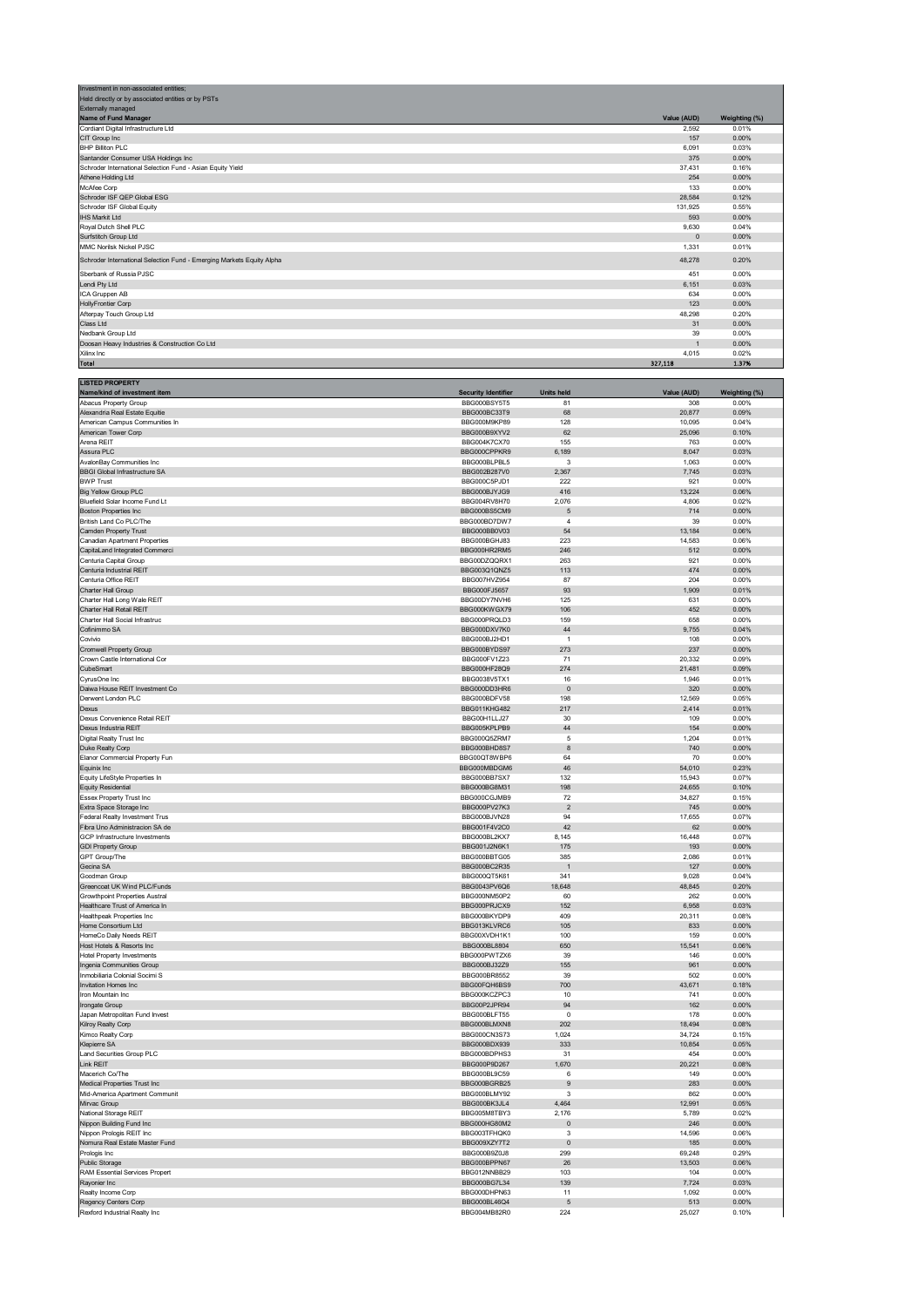| Rural Funds Group              | BBG005ZQ5M44 | 75             | 238     | 0.00% |
|--------------------------------|--------------|----------------|---------|-------|
| SBA Communications Corp.       | BBG000D2M0Z7 | $\overline{2}$ | 1.217   | 0.01% |
| SL Green Realty Corp           | BBG000BVP5P2 | 21             | 2.065   | 0.01% |
| Scentre Group                  | BBG0064P2D05 | 6,240          | 19,718  | 0.08% |
| Segro PLC                      | BBG000BF1HY7 | 574            | 15,348  | 0.06% |
| Shaftesbury PLC                | BBG000BF1332 | 1,803          | 20,661  | 0.09% |
| Shopping Centres Australasia P | BBG003GQCDD2 | 225            | 668     | 0.00% |
| Simon Property Group Inc       | BBG000BJ2D31 | 9              | 1.960   | 0.01% |
| Stockland                      | BBG000BC24D5 | 1,212          | 5,138   | 0.02% |
| Sun Communities Inc.           | BBG000BLJWF3 | $\overline{2}$ | 690     | 0.00% |
| Terreno Realty Corp            | BBG000PV3J62 | 35             | 4.059   | 0.02% |
| UDR Inc                        | BBG000C41023 | 6              | 465     | 0.00% |
| UNITE Group PLC/The            | BBG000BWQ5J6 | 284            | 5.886   | 0.02% |
| Unibail-Rodamco-Westfield      | BBG00L16FN29 | 4.711          | 22,890  | 0.10% |
| Urban Edge Properties          | BBG006BFYQN0 | 449            | 11,725  | 0.05% |
| Urban Logistics REIT PLC       | BBG00CJT80V6 | 2,424          | 8.443   | 0.04% |
| <b>VICI Properties Inc</b>     | BBG00HVVB499 | 22             | 907     | 0.00% |
| Ventas Inc                     | BBG000FRVHB9 | 11             | 762     | 0.00% |
| <b>Vicinity Centres</b>        | BBG000HH1RP5 | 2.678          | 4,526   | 0.02% |
| Vornado Realty Trust           | BBG000BWHD54 | 8              | 437     | 0.00% |
| WP Carey Inc                   | BBG000BCQM58 | $\overline{4}$ | 443     | 0.00% |
| Warehouses De Pauw CVA         | BBG000BXFW61 | 178            | 11,752  | 0.05% |
| Waypoint REIT Ltd              | BBG00D9Z8FS2 | 305            | 863     | 0.00% |
| Welltower Inc                  | BBG000BKY1G5 | 300            | 35,432  | 0.15% |
| Weyerhaeuser Co                | BBG000BX3BL3 | 22             | 1.257   | 0.01% |
| <b>Total</b>                   |              |                | 928,323 | 3.88% |

| <b>UNLISTED PROPERTY</b>                           |             |               |
|----------------------------------------------------|-------------|---------------|
| Investment in non-associated entities;             |             |               |
| Held directly or by associated entities or by PSTs |             |               |
| <b>Externally managed</b>                          |             |               |
| Name of Fund Manager                               | Value (AUD) | Weighting (%) |
| Aventus Retail Property Fund Ltd                   | 312         | 0.00%         |
| Barwon                                             | 308,429     | 1.29%         |
| APN Development Fund 2                             | 10.929      | 0.05%         |
| <b>AMP</b>                                         | 589,174     | 2.46%         |
| Vicinity                                           | 567,586     | 2.37%         |
| <b>Total</b>                                       | 1,476,431   | 6.17%         |
|                                                    |             |               |

| <b>LISTED INFRASTRUCTURE</b>   |                            |                   |             |               |
|--------------------------------|----------------------------|-------------------|-------------|---------------|
| Name/kind of investment item   | <b>Security Identifier</b> | <b>Units held</b> | Value (AUD) | Weighting (%) |
| A2A SpA                        | BBG000BFQXY5               | 5,778             | 15,545      | 0.07%         |
| <b>AGL Energy Ltd</b>          | BBG000KB8C89               | 127               | 779         | 0.00%         |
| APA Group                      | BBG000BC42W6               | 1,621             | 16,309      | 0.07%         |
| AT&T Inc                       | BBG000BSJK37               | 172               | 5,825       | 0.02%         |
| Acciona SA                     | BBG000BMJCK9               | $\overline{1}$    | 155         | 0.00%         |
| Adani Ports & Special Economic | BBG000L4ZG49               | 52                | 696         | 0.00%         |
| Adani Total Gas Ltd            | BBG005MVWTN1               | 32                | 1,032       | 0.00%         |
| Adani Transmission Ltd         | BBG008396QB3               | 28                | 889         | 0.00%         |
| Advanced Info Service PCL      | BBG000BL8TQ0               | 184               | 1,747       | 0.01%         |
| Aena SME SA                    | BBG003T4Y470               | 42                | 9,025       | 0.04%         |
| Algonquin Power & Utilities Co | BBG000BLZFL5               | $20\,$            | 403         | 0.00%         |
| Alliant Energy Corp            | BBG000DW4Q75               | 8                 | 654         | 0.00%         |
| Ameren Corp                    | BBG000B9X8C0               | 6                 | 678         | 0.00%         |
| America Movil SAB de CV        | BBG000CYPVX9               | 2,961             | 4,733       | 0.02%         |
| American Electric Power Co Inc | BBG000BB9KF2               | 45                | 5,492       | 0.02%         |
|                                |                            |                   |             |               |
| American Water Works Co Inc    | BBG000TRJ294               | $20\,$            | 5,197       | 0.02%         |
| Atlantia SpA                   | BBG000PW1303               | 28                | 753         | 0.00%         |
| Atlas Arteria Ltd              | BBG000BCT4P3               | 1,721             | 11,912      | 0.05%         |
| Atmos Energy Corp              | BBG000BRNGM2               | 33                | 4,699       | 0.02%         |
| Auckland International Airport | BBG000K0S531               | 48                | 344         | $0.00\%$      |
| Aussie Broadband Ltd           | BBG001Y03WG8               | 57                | 272         | 0.00%         |
| Avangrid Inc                   | BBG00B8NWRF5               | 254               | 17,431      | 0.07%         |
| Axiata Group Bhd               | BBG000NXP8K4               | 34                | 46          | 0.00%         |
| <b>BCE Inc</b>                 | BBG000DQ7170               | 14                | 1,017       | 0.00%         |
| <b>BT Group PLC</b>            | BBG000C05R82               | 656               | 2,071       | 0.01%         |
| <b>Bharti Airtel Ltd</b>       | BBG000DX1FT6               | 280               | 3,540       | 0.01%         |
| <b>CCR SA</b>                  | BBG000LVGQW7               | 175               | 502         | 0.00%         |
| CK Infrastructure Holdings Ltd | BBG000H3CDH4               | 98                | 860         | 0.00%         |
|                                |                            |                   |             |               |
| CLP Holdings Ltd               | BBG000BDV566               | 190               | 2,633       | 0.01%         |
| <b>CMS Energy Corp</b>         | BBG000BFVXX0               | 9                 | 767         | 0.00%         |
| COSCO SHIPPING Energy Transpor | BBG000BLPS92               | 222               | 116         | 0.00%         |
| CPFL Energia SA                | BBG000Q99216               | 54                | 361         | 0.00%         |
| Canadian Utilities Ltd         | BBG000BYDP11               | $\sqrt{4}$        | 179         | 0.00%         |
| Cellnex Telecom SA             | BBG008G74Z89               | 207               | 16,584      | 0.07%         |
| CenterPoint Energy Inc         | BBG000FDBX90               | 17                | 646         | 0.00%         |
| Centrais Eletricas Brasileiras | BBG000BDG493               | 17                | 137         | 0.00%         |
| Centrica PLC                   | BBG000BPFPZ1               | 985               | 1,312       | 0.01%         |
| Cheniere Energy Inc            | BBG000C3HSR0               | 151               | 21,023      | 0.09%         |
| China Gas Holdings Ltd         | BBG000C2ZS65               | 135               | 385         | 0.00%         |
|                                |                            | 60                |             |               |
| China Merchants Port Holdings  | BBG000BGBQC8               |                   | 150         | 0.00%         |
| China Mobile Ltd               | BBG000BZWNT2               | 101               | 837         | 0.00%         |
| China Resources Gas Group Ltd  | BBG000DP29N2               | 55                | 425         | 0.00%         |
| China Suntien Green Energy Cor | BBG001657YZ9               | 237               | 255         | 0.00%         |
| China Telecom Corp Ltd         | BBG000BL05Q0               | 413               | 190         | 0.00%         |
| China Tower Corp Ltd           | BBG00LD1QR26               | 1,420             | 216         | 0.00%         |
| China Unicom Hong Kong Ltd     | BBG000DZ05Z7               | 911               | 627         | 0.00%         |
| Chorus Ltd                     | BBG00282P8M3               | 162               | 1,086       | 0.00%         |
| Chubu Electric Power Co Inc    | BBG000BNBHR7               | 129               | 1,868       | 0.01%         |
| Chugoku Electric Power Co Inc/ | BBG000BNC5C8               | 6                 | 65          | 0.00%         |
| Chunghwa Telecom Co Ltd        | BBG000D2FM87               | 565               | 3,274       | 0.01%         |
| Consolidated Edison Inc        | BBG000BHLYS1               | 157               | 18,371      | 0.08%         |
|                                |                            |                   |             |               |
| Contact Energy Ltd             | BBG00B2W76N6               | 127               | 973         | 0.00%         |
| <b>DHT Holdings Inc</b>        | BBG000G3RXX7               | 224               | 1,598       | 0.01%         |
| DT Midstream Inc               | BBG0112Z58J3               | $\overline{1}$    | 80          | $0.00\%$      |
| DTE Energy Co                  | BBG000BB29X4               | $\overline{5}$    | 904         | 0.00%         |
| Dalrymple Bay Infrastructure L | BBG00Y52L2Q9               | 49                | 99          | 0.00%         |
| Deutsche Telekom AG            | BBG000HJTKL0               | 96                | 2,446       | 0.01%         |
| Dialog Axiata PLC              | BBG000QMQF55               | 7,302             | 540         | 0.00%         |
| Dominion Energy Inc            | BBG000BGVW60               | 20                | 2,136       | 0.01%         |
| Duke Energy Corp               | BBG000BHGDH5               | 138               | 19,900      | 0.08%         |
| F ON SE                        | BBG000BR7M47               | 1,049             | 20,001      | 0.08%         |
| EDP - Energias de Portugal SA  | BBG000BPCKW8               | 310               | 2,339       | 0.01%         |
| <b>ENN Energy Holdings Ltd</b> | BBG000N6X3L4               | 26                | 677         | 0.00%         |
|                                |                            |                   |             |               |
| Edison International           | BBG000D7RKJ5               | 11                | 1,029       | 0.00%         |
| Electricite de France SA       | BBG000BJNCV9               | 23                | 371         | 0.00%         |
| Emera Inc                      | BBG000BJJ834               | 11                | 728         | 0.00%         |
| Emirates Telecommunications Gr | BBG000C0ZM17               | 12                | 138         | 0.00%         |
| Enagas SA                      | BBG000BD5B99               | 534               | 17,051      | 0.07%         |
| Enbridge Inc                   | BBG000C7P7N2               | 44                | 2,366       | 0.01%         |
| Endesa SA                      | BBG000C1Q594               | 570               | 18,006      | 0.08%         |
| Enel Americas SA               | BBG000BKWZS9               | 1,256             | 189         | 0.00%         |
| Enel SpA                       | BBG000BK43F5               | 300               | 3,303       | 0.01%         |
| Engie SA                       | BBG000BJNPL1               | 93                | 1,892       | 0.01%         |
|                                |                            |                   |             |               |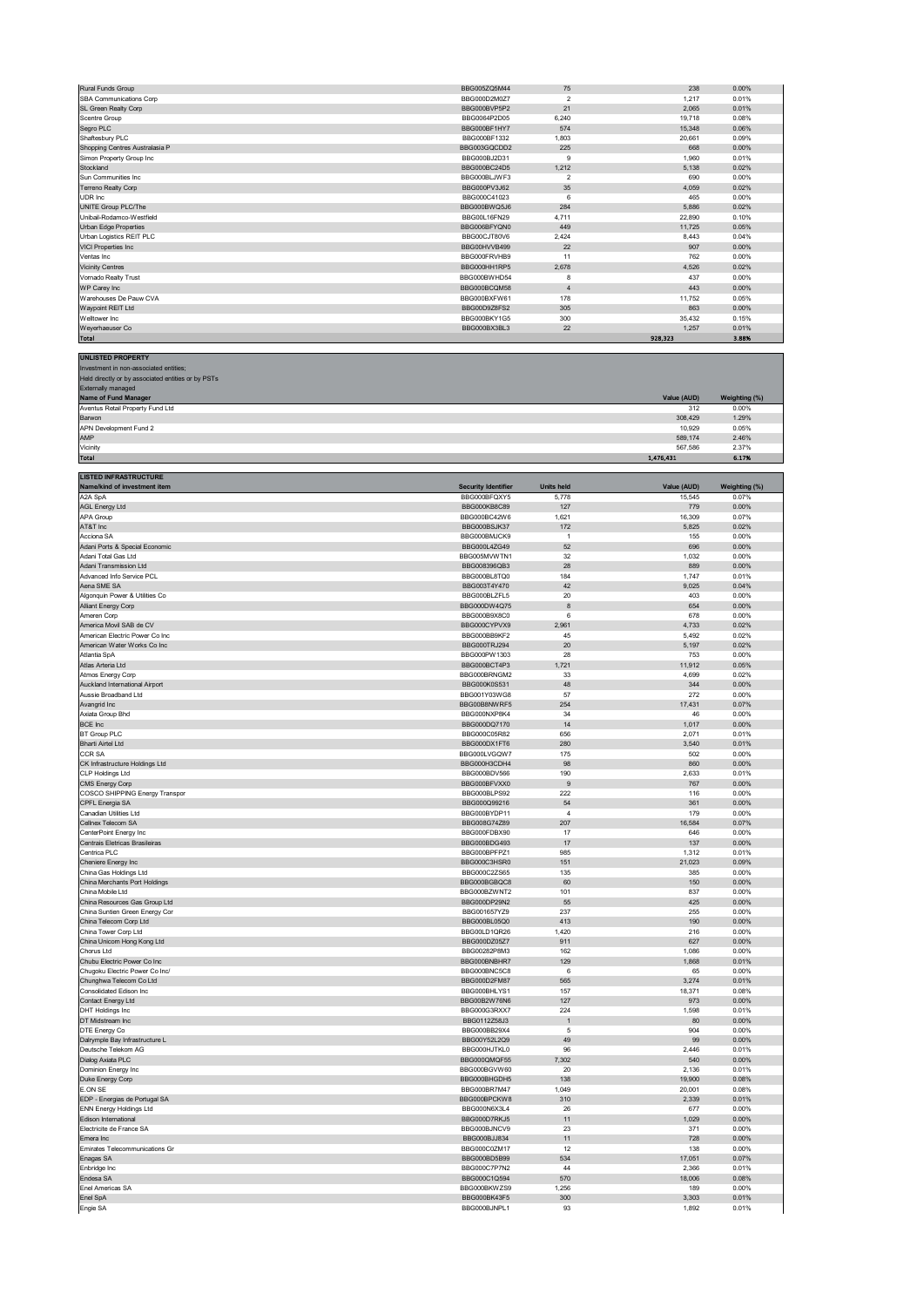| <b>Entergy Corp</b>                                     | BBG000C1FQS9                 | 6                            | 959             | 0.00%             |
|---------------------------------------------------------|------------------------------|------------------------------|-----------------|-------------------|
| Equitrans Midstream Corp                                | BBG00K53L394                 | 13                           | 182             | 0.00%             |
| <b>Essential Utilities Inc.</b>                         | BBG000BRMJN6                 | 8                            | 580             | 0.00%             |
| Estia Health Ltd                                        | BBG005PCNG03                 | 57                           | 130             | 0.00%             |
| Evergy Inc                                              | BBG00H433CR2                 | $\overline{7}$               | 677             | 0.00%             |
| <b>Eversource Energy</b>                                | BBG000BQ87N0                 | 166                          | 20,835          | 0.09%             |
| Exelon Corp                                             | BBG000J6XT05                 | 78                           | 6,236           | 0.03%             |
| <b>FLEX LNG Ltd</b><br>Far EasTone Telecommunications   | BBG000R4RKQ9<br>BBG000CK1XH9 | 20<br>263                    | 626<br>844      | 0.00%<br>0.00%    |
| <b>FirstEnergy Corp</b>                                 | BBG000BB6M98                 | 19                           | 1,063           | 0.00%             |
| Fortis Inc/Canada                                       | BBG000BYTHG6                 | 17                           | 1,103           | 0.00%             |
| Fortum Oyj                                              | BBG000CKYDQ7                 | $\overline{4}$               | 184             | 0.00%             |
| G8 Education Ltd                                        | BBG000TRZ900                 | 5,016                        | 5,568           | 0.02%             |
| GAIL India Ltd                                          | BBG000B9Y2W0                 | 169                          | 403             | 0.00%             |
| Getlink SE                                              | BBG000TVW0V9                 | 41                           | 942             | 0.00%             |
| Global Ports Investments PLC                            | BBG001QSKQG0                 | 279                          | 1,434           | 0.01%             |
| Globe Telecom Inc                                       | BBG000BFXK57                 | 19                           | 1,705           | 0.01%             |
| Golar LNG Ltd                                           | BBG000K14TT5                 | 28                           | 477             | 0.00%             |
| Grupo Aeroportuario del Pacifi                          | BBG000BLDJX8                 | 45                           | 850             | 0.00%             |
| Grupo Aeroportuario del Surest                          | BBG000C98YD9                 | 42                           | 1,205           | 0.01%             |
| Guangdong Investment Ltd                                | BBG000BDW8M1                 | 242                          | 424             | 0.00%             |
| HCA Healthcare Inc                                      | BBG000QW7VC1                 | 5                            | 1,733           | 0.01%             |
| HK Electric Investments & HK E                          | BBG005Q0XWK0                 | 38                           | 52              | 0.00%             |
| HKT Trust & HKT Ltd<br>Hafnia Ltd                       | BBG00226B1T3                 | 85                           | 158             | 0.00%             |
| Hawaiian Electric Industries I                          | BBG00N2XW7Z5<br>BBG000BL0P40 | 422<br>295                   | 1,145<br>16,837 | $0.00\%$<br>0.07% |
| Helios Towers PLC                                       | BBG00K7MFFV5                 | 134                          | 430             | 0.00%             |
| Hera SpA                                                | BBG000J8JWT9                 | 2,958                        | 16,937          | 0.07%             |
| Hong Kong & China Gas Co Ltd                            | BBG000BDWT45                 | 1,081                        | 2,316           | 0.01%             |
| Hydro One Ltd                                           | BBG00B0VKL16                 | 25                           | 887             | 0.00%             |
| <b>IDP Education Ltd</b>                                | BBG00BF0ZND5                 | 281                          | 9,739           | 0.04%             |
| Iberdrola SA                                            | BBG000BC49N1                 | 161                          | 2,625           | 0.01%             |
| Indosat Tbk PT                                          | BBG000DL53H8                 | 393                          | 235             | 0.00%             |
| Indraprastha Gas Ltd                                    | BBG000BZWF19                 | 38                           | 333             | 0.00%             |
| Indus Towers Ltd                                        | BBG000TDKBZ4                 | 73                           | 335             | 0.00%             |
| Infrastrutture Wireless Italia                          | BBG0099WFQ42                 | 1,109                        | 18,527          | 0.08%             |
| International Seaways Inc                               | BBG003MN93C9                 | 35                           | 712             | 0.00%             |
| <b>KDDI Corp</b>                                        | BBG000BJ7JH8                 | 61                           | 2,444           | 0.01%             |
| <b>KT Corp</b>                                          | BBG000BMQ2T4                 | 23                           | 820             | 0.00%             |
| Kansai Electric Power Co Inc/T                          | BBG000BNBVX9                 | 126                          | 1,618           | 0.01%             |
| Keypath Education Internationa                          | BBG010Z1TJY7                 | 1,697                        | 3,987           | 0.02%             |
| Kinder Morgan Inc                                       | BBG0019JZ882                 | 86                           | 1,866           | 0.01%             |
| Koninklijke KPN NV                                      | BBG000BBDX14<br>BBG000C4WJ73 | 126<br>9                     | 538<br>386      | 0.00%<br>0.00%    |
| Korea Gas Corp<br>Kunlun Energy Co Ltd                  | BBG000BDW4H6                 | 379                          | 489             | 0.00%             |
| Kyushu Electric Power Co Inc                            | BBG000BND3H7                 | 14                           | 140             | 0.00%             |
| LG Uplus Corp                                           | BBG000F8XL84                 | 14                           | 222             | 0.00%             |
| Laureate Education Inc                                  | BBG00B4Z2YX0                 | 74                           | 1,251           | 0.01%             |
| Liberty Global PLC                                      | BBG000BXWBN9                 | 386                          | 14,757          | 0.06%             |
| Liberty Latin America Ltd                               | BBG00JHP6GP5                 | 32                           | 499             | 0.00%             |
| Lumen Technologies Inc                                  | BBG000BGLRN3                 | 73                           | 1,257           | 0.01%             |
| MD Medical Group Investments P                          | BBG003GTN5S5                 | 52                           | 759             | 0.00%             |
| MTN Group Ltd                                           | BBG000C4S5Y8                 | 258                          | 3,797           | 0.02%             |
| Millicom International Cellula                          | BBG000BZV950                 | 9                            | 350             | 0.00%             |
| Mobile TeleSystems PJSC                                 | BBG000CSZKR2                 | 127                          | 1,389           | 0.01%             |
| Monash IVF Group Ltd                                    | BBG006KY3513                 | 81                           | 85              | 0.00%             |
| NRG Energy Inc                                          | BBG000D8RG11                 | 26                           | 1,523           | 0.01%             |
|                                                         |                              |                              |                 |                   |
| National Grid PLC                                       | BBG000FV67Q4                 | 1,143                        | 22,567          | 0.09%             |
| Naturgy Energy Group SA                                 | BBG000BWYKD0                 | 393                          | 17,583          | 0.07%             |
| NetLink NBN Trust                                       | BBG00H1NYR49                 | 15,696                       | 16,014          | 0.07%             |
| NextEra Energy Inc                                      | BBG000BJSBJ0                 | 38                           | 4,887           | 0.02%             |
| NiSource Inc                                            | BBG000BPZBB6                 | 12                           | 452             | 0.00%             |
| Nippon Telegraph & Telephone C                          | BBG000BHBZL6                 | 69                           | 2,580           | 0.01%             |
| NorthWestern Corp                                       | BBG000Q1NMJ4                 | 212                          | 16,651          | 0.07%             |
| ONE Gas Inc<br>ONEOK Inc                                | BBG004WQKD07<br>BBG000BQHGR6 | 37<br>16                     | 3,935<br>1,279  | 0.02%<br>0.01%    |
| Orange SA                                               | BBG000DOSHL6                 | 101                          | 1,490           | 0.01%             |
| Origin Energy Ltd                                       | BBG000C3W502                 | 7,615                        | 39,904          | 0.17%             |
| Orsted AS                                               | BBG00B2HPN16                 | 73                           | 12,878          | 0.05%             |
| Osaka Gas Co Ltd                                        | BBG000BH2Y84                 | 806                          | 18,292          | 0.08%             |
| PCCW Ltd                                                | BBG000MDOK.I3                | 104                          | 73              | 0.00%             |
| PG&E Corp                                               | BBG000BQWPC5                 | ${\bf 26}$                   | 439             | 0.00%             |
| PGE Polska Grupa Energetyczna                           | BBG000BP0PD1                 | 113                          | 311             | 0.00%             |
| PLDT Inc                                                | BBG000BFF220                 | 3                            | 142             | 0.00%             |
| PPL Corp                                                | BBG000BRJL00                 | 442                          | 18,268          | 0.08%             |
| Pembina Pipeline Corp                                   | BBG000BS6M19                 | 16                           | 675             | 0.00%             |
| Pennon Group PLC                                        | BBG000BZT2X7                 | 762                          | 16,574          | 0.07%             |
| Petronet LNG Ltd                                        | BBG000F53YT2<br>BBG000BRDSX5 | 59<br>190                    | 237<br>18,433   | 0.00%<br>0.08%    |
| Pinnacle West Capital Corp<br>Power Assets Holdings Ltd | BBG000BDWNL9                 | 183                          | 1,573           | 0.01%             |
| Power Grid Corp of India Ltd                            | BBG000CZ35Q5                 | 357                          | 1,349           | 0.01%             |
| Proximus SADP                                           | BBG000H72BJ8                 | 3                            | 69              | 0.00%             |
| Public Service Enterprise Grou                          | BBG000BQZMH4                 | 95                           | 8,723           | 0.04%             |
| Qube Holdings Ltd                                       | BBG000QG5CW8                 | 385                          | 1,220           | 0.01%             |
| <b>RWE AG</b>                                           | BBG000BBQ012                 | 304                          | 17,005          | 0.07%             |
| Ramsay Health Care Ltd                                  | BBG000BB3TB3                 | 341                          | 24,376          | 0.10%             |
| Red Electrica Corp SA                                   | BBG000C2V319                 | 589                          | 17,538          | 0.07%             |
| Rogers Communications Inc                               | BBG000BCG226                 | 55                           | 3,626           | 0.02%             |
| Rostelecom PJSC                                         | BBG000NNBY79                 | $\sqrt{4}$<br>$\overline{4}$ | 41              | $0.00\%$          |
| SK Telecom Co Ltd<br>SSE PLC                            | BBG000BG79W9<br>BBG000C03056 | 576                          | 251<br>17,685   | 0.00%<br>0.07%    |
| Scorpio Tankers Inc                                     | BBG000Q1TVZ0                 | 43                           | 763             | 0.00%             |
| Sempra Energy                                           | BBG000C2ZCH8                 | 8                            | 1,380           | 0.01%             |
| Singapore Telecommunications L                          | BBG000BKXVZ9                 | 72                           | 171             | 0.00%             |
| Sistema PJSFC                                           | BBG000G7B4C2                 | 94                           | 799             | 0.00%             |
| SmarTone Telecommunications Ho                          | BBG000BLHZR5                 | 757                          | 554             | 0.00%             |
| Snam SpA                                                | BBG000FBNMF8                 | 2,134                        | 17,691          | 0.07%             |
| SoftBank Corp                                           | BBG00MJLWHH3                 | 74                           | 1,293           | 0.01%             |
| SoftBank Group Corp                                     | BBG000CLY2D3                 | 34                           | 2,183           | 0.01%             |
| Southern Co/The                                         | BBG000BT9DW0                 | 29                           | 2,764           | 0.01%             |
| Spark New Zealand Ltd                                   | BBG000CCF4G7                 | 48                           | 206             | 0.00%             |
| Swisscom AG                                             | BBG000CWDCF8                 | 0                            | 202             | 0.00%             |
| T-Mobile US Inc                                         | BBG000NDV1D4                 | $\mathbf{3}$                 | 446             | $0.00\%$          |
| TC Energy Corp                                          | BBG000D07ZQ1                 | 18                           | 1,147           | 0.00%             |
| <b>TELUS Corp</b>                                       | BBG000BZYZB2                 | 28                           | 917             | 0.00%             |
| <b>TIM SA/Brazil</b><br>TIME dotCom Bhd                 | BBG000BMG9B9<br>BBG000CXR4D1 | 34<br>225                    | 111<br>341      | 0.00%<br>$0.00\%$ |
| TPG Telecom Ltd                                         | BBG001BRJMN1                 | 1,885                        | 11,103          | 0.05%             |
| Taiwan Mobile Co Ltd                                    | BBG000BM2K92                 | 283                          | 1,407           | 0.01%             |
| Targa Resources Corp                                    | BBG0015XMW40                 | 4                            | 258             | 0.00%             |
| Tata Power Co Ltd/The                                   | BBG000D0ZK56                 | 86                           | 352             | 0.00%             |
| Tele2 AB                                                | BBG000ND1YG2                 | 50                           | 988             | 0.00%             |
| Telecom Italia SpA/Milano                               | BBG000BC91H0                 | 1,092                        | 742             | 0.00%             |
| Telefonica Brasil SA<br>Telefonica Deutschland Holding  | BBG000C9BDQ7<br>BBG003G4DHL2 | 38<br>60                     | 448<br>229      | 0.00%<br>0.00%    |